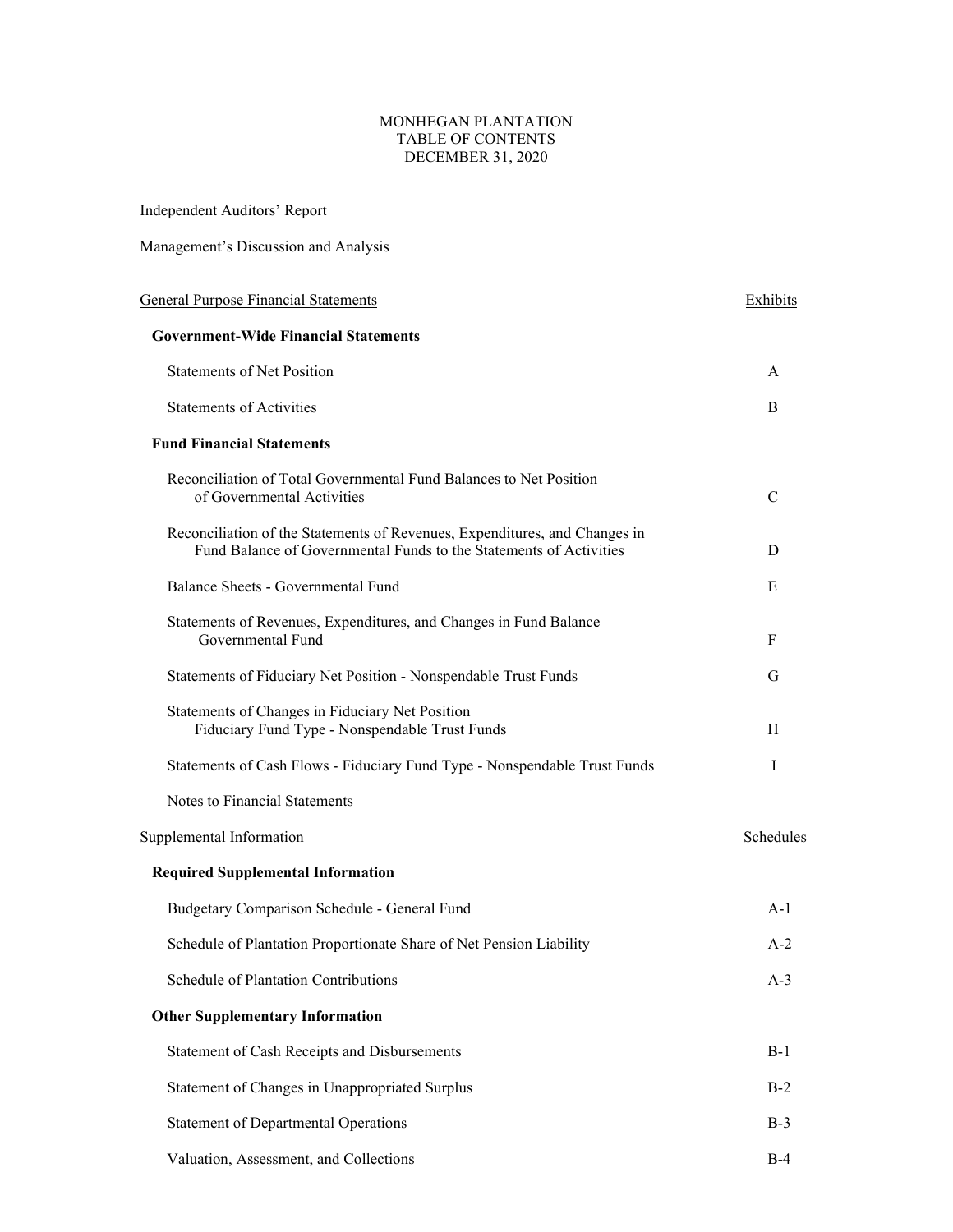# **Other Supplementary Information (Cont'd)**

| Reconciliation of Treasurer's Cash Balance | $B-5$ |
|--------------------------------------------|-------|
| Taxes Receivable                           | $B-6$ |
| Abatements                                 | $B-7$ |
| Trust Funds                                | $B-8$ |
| Schedule of Expenditures of Federal Awards | $B-9$ |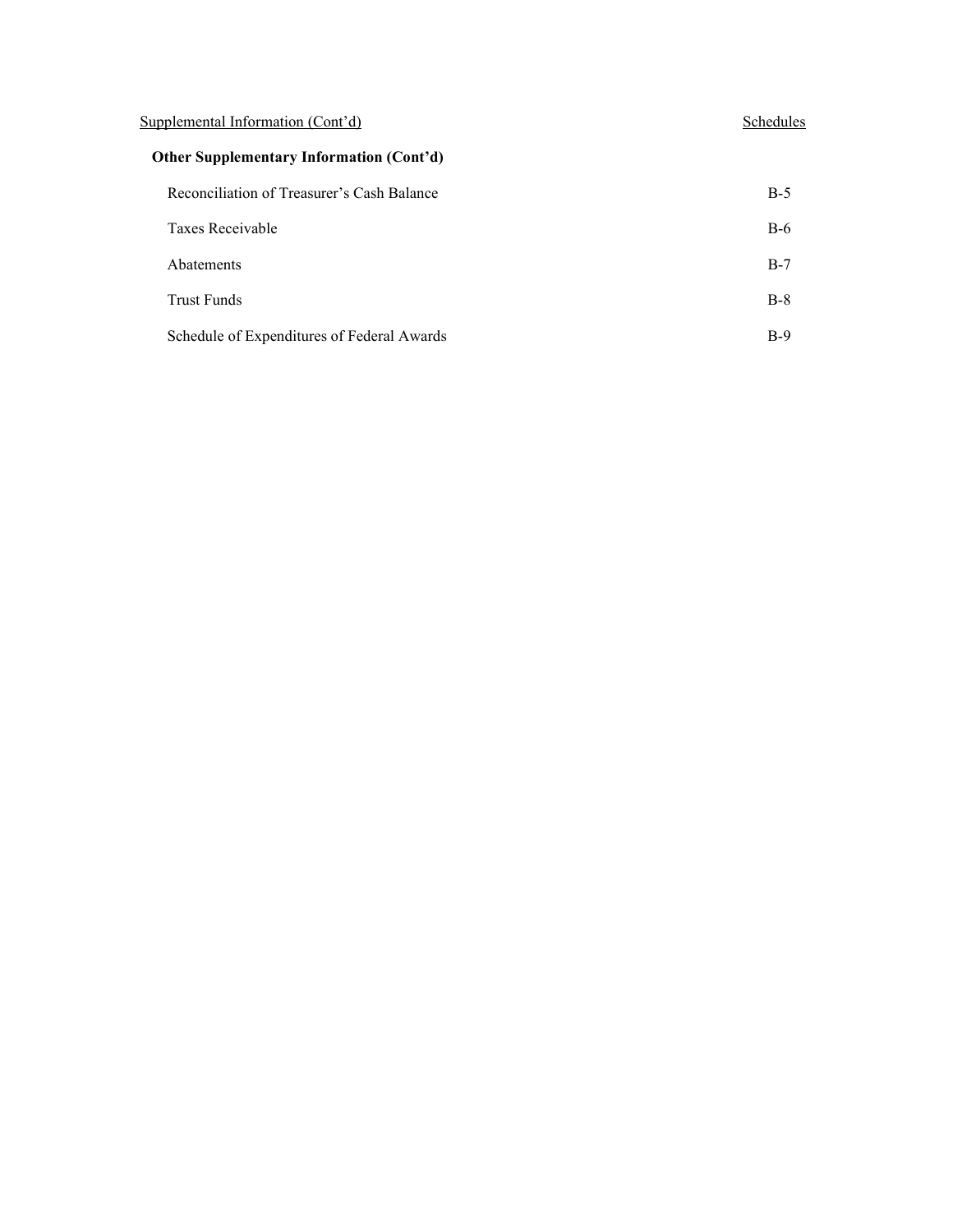# *WILLIAM H. BREWER*

*Certified Public Accountant 858 Washington Street P.O. Box 306 Bath, Maine 04530 ------------ (207) 443-9759*

# INDEPENDENT AUDITORS' REPORT

Board of Assessors Monhegan Plantation Monhegan Island, Maine

 We have audited the accompanying financial statements of the governmental activities and each major fund of Monhegan Plantation, as of and for the years ended December 31, 2020 and 2019, and the related notes to the financial statements, which collectively comprise the Plantation's basic financial statements as listed in the Table of Contents.

#### **Management's Responsibility for the Financial Statements**

 Management is responsible for the preparation and fair presentation of these financial statements in accordance with accounting principles generally accepted in the United States of America; this includes the design, implementation, and maintenance of internal control relevant to the preparation and fair presentation of financial statements that are free from material misstatement, whether due to fraud or error.

#### **Auditor's Responsibility**

 Our responsibility is to express opinions on these financial statements based on our audit. We conducted our audit in accordance with auditing standards generally accepted in the United States of America. Those standards require that we plan and perform the audit to obtain reasonable assurance about whether the financial statements are free from material misstatement.

 An audit involves performing procedures to obtain audit evidence about the amounts and disclosures in the financial statements. The procedures selected depend on the auditor's judgment, including the assessment of the risks of material misstatement of the financial statements, whether due to fraud or error. In making those risk assessments, the auditor considers internal control relevant to the entity's preparation and fair presentation of the financial statements in order to design audit procedures that are appropriate in the circumstances, but not for the purpose of expressing an opinion on the effectiveness of the entity's internal control. Accordingly, we express no such opinion. An audit also includes evaluating the appropriateness of accounting policies used and the reasonableness of significant accounting estimates made by management, as well as evaluating the overall presentation of the financial statements.

We believe that the audit evidence we have obtained is sufficient and appropriate to provide a basis for our audit opinions.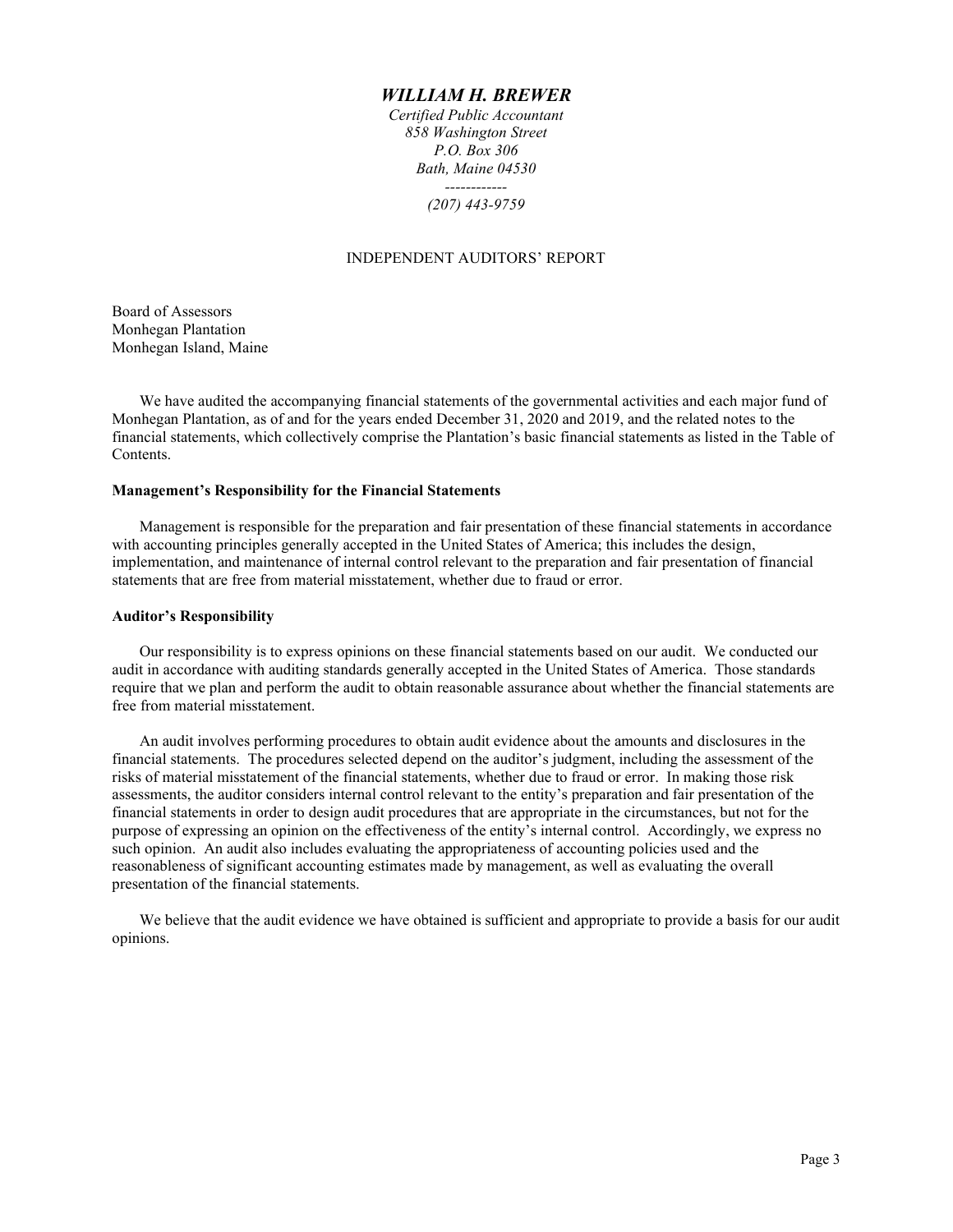#### **Opinions**

 In our opinion, the financial statements referred to above present fairly, in all material respects, the respective financial position of the governmental activities and each major fund of Monhegan Plantation as of December 31, 2020 and 2019, and the respective changes in financial position and, where applicable, cash flows thereof for the years then ended in accordance with accounting principles generally accepted in the United States of America.

## **Other Matters**

#### *Required Supplementary Information*

 Accounting principles generally accepted in the United States of America require that the management's discussion and analysis; budgetary comparison information; schedule of plantation's proportionate share of net pension liability; and schedule of plan contributions be presented to supplement the basic financial statements. Such information, although not a part of the basic financial statements, is required by the Governmental Accounting Standards Board, who considers it to be an essential part of financial reporting for placing the basic financial statements in an appropriate operational, economic, or historical context. We have applied certain limited procedures to the required supplementary information in accordance with auditing standards generally accepted in the United States of America, which consisted of inquiries of management about the methods of preparing the information and comparing the information for consistency with management's responses to our inquiries, the basic financial statements, and other knowledge we obtained during our audit of the basic financial statements. We do not express an opinion or provide any assurance on the information because the limited procedures do not provide us with sufficient evidence to express an opinion or provide any assurance.

#### *Other Information*

Our audit was conducted for the purpose of forming opinions on the financial statements that collectively comprise Monhegan Plantation's basic financial statements. Schedules B-1 through B-9 are presented for purposes of additional analysis and are not a required part of the financial statements.

 The combining and individual nonmajor fund financial statements are the responsibility of management and were derived from and relate directly to the underlying accounting and other records used to prepare the basic financial statements. Such information has been subjected to the auditing procedures applied in the audit of the basic financial statements and certain additional procedures, including comparing and reconciling such information directly to the underlying accounting and other records used to prepare the basic financial statements or to the basic financial statements themselves, and other additional procedures in accordance with auditing standards generally accepted in the United States of America. In our opinion, the combining and individual nonmajor fund financial statements are fairly stated, in all material respects, in relation to the basic financial statements as a whole.

 The introductory and statistical sections have not been subjected to the auditing procedures applied in the audit of the basic financial statements and, accordingly, we do not express an opinion or provide any assurance on them.

Bath, Maine

December 6, 2021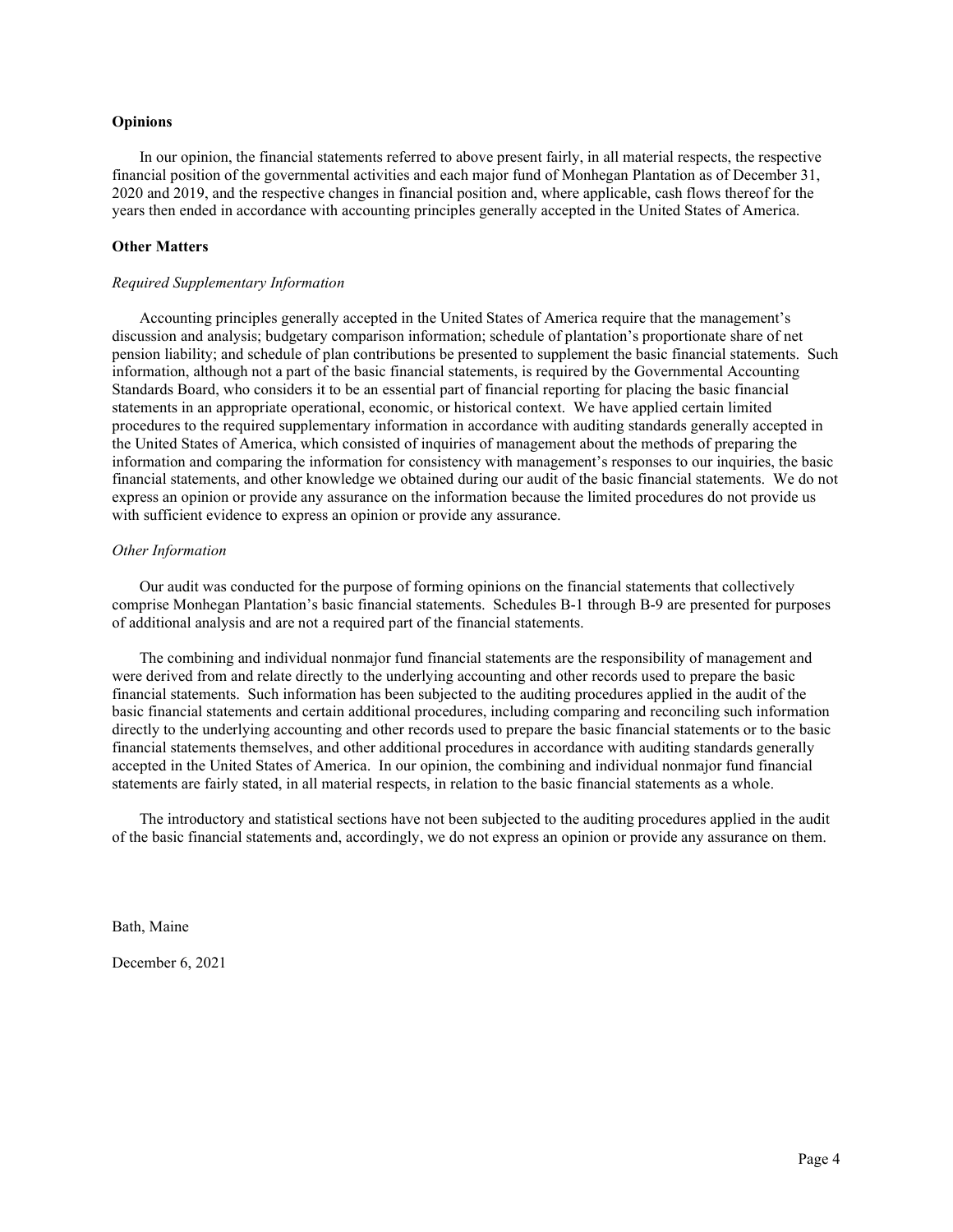# **Monhegan Plantation Management's Discussion and Analysis For the Year Ended December 31, 2020**

 The Municipal Officials of Monhegan Plantation, Maine offer the readers of Monhegan Plantation, Maine's financial statements this narrative overview and analysis of its financial activities for the year ended December 31, 2020. We encourage readers to consider the information presented in conjunction with additional information that we have furnished in the basic financial statements and the accompanying notes to those financial statements.

# **The Financial Statements**

 The financial statements presented herein include all of the activities of Monhegan Plantation, Maine (the Plantation) using the integrated approach as prescribed by GASB Statement No. 34.

 The Government-Wide Financial Statements present the financial picture of the Plantation from the economic resources measurement focus using the accrual basis of accounting. They present governmental activities. These statements include all assets of the Plantation as well as all liabilities (including long-term debt).

 The Fund Financial Statements include statements for each of the two categories of activities – governmental and fiduciary. The governmental activities are prepared using the current financial resources measurement focus and modified accrual basis of accounting. The fiduciary activities are agency funds, which only report a balance sheet and do not have a measurement focus. Reconciliation of the Fund Financial Statements to the Government-Wide Financial Statements is provided to explain the differences created by the integrated approach.

# **Reporting the Plantation as a Whole The Statement of Net Position and the Statement of Activities**

 The Statement of Net Position and the Statement of Activities report information about the Plantation as a whole and its activities. Excluding infrastructure, these statements include all other assets and liabilities of the Plantation using the accrual basis of accounting, which is similar to the accounting used by most private-sector companies. All of the current year's revenues and expenses are taken into account regardless of when cash is received or paid.

 These two statements report the Plantation's net position and changes to it. Net Position is the difference between assets and liabilities, which is one way to measure the Plantation's financial health or financial position. Over time, increases and decreases in the Plantation's net position is one indicator of whether its financial health is improving or deteriorating. Other factors to consider are changes in the Plantation's property tax base and the condition of the Plantation's infrastructure.

**Government Activities**: Most of the Plantation's basic services are reported in this category including fire protection, road maintenance, and general administration services. Property taxes, user fees, interest income, and state and federal grants finance these activities.

# **Fund Financial Statements**

 The fund financial statements provide detailed information about the most significant funds - not the Plantation as a whole. Some funds are required to be established by State law or by grantor. However, management establishes many other funds to help it control and manage money for a particular purpose or to show that it is meeting legal responsibilities for using certain taxes, grants, or other money.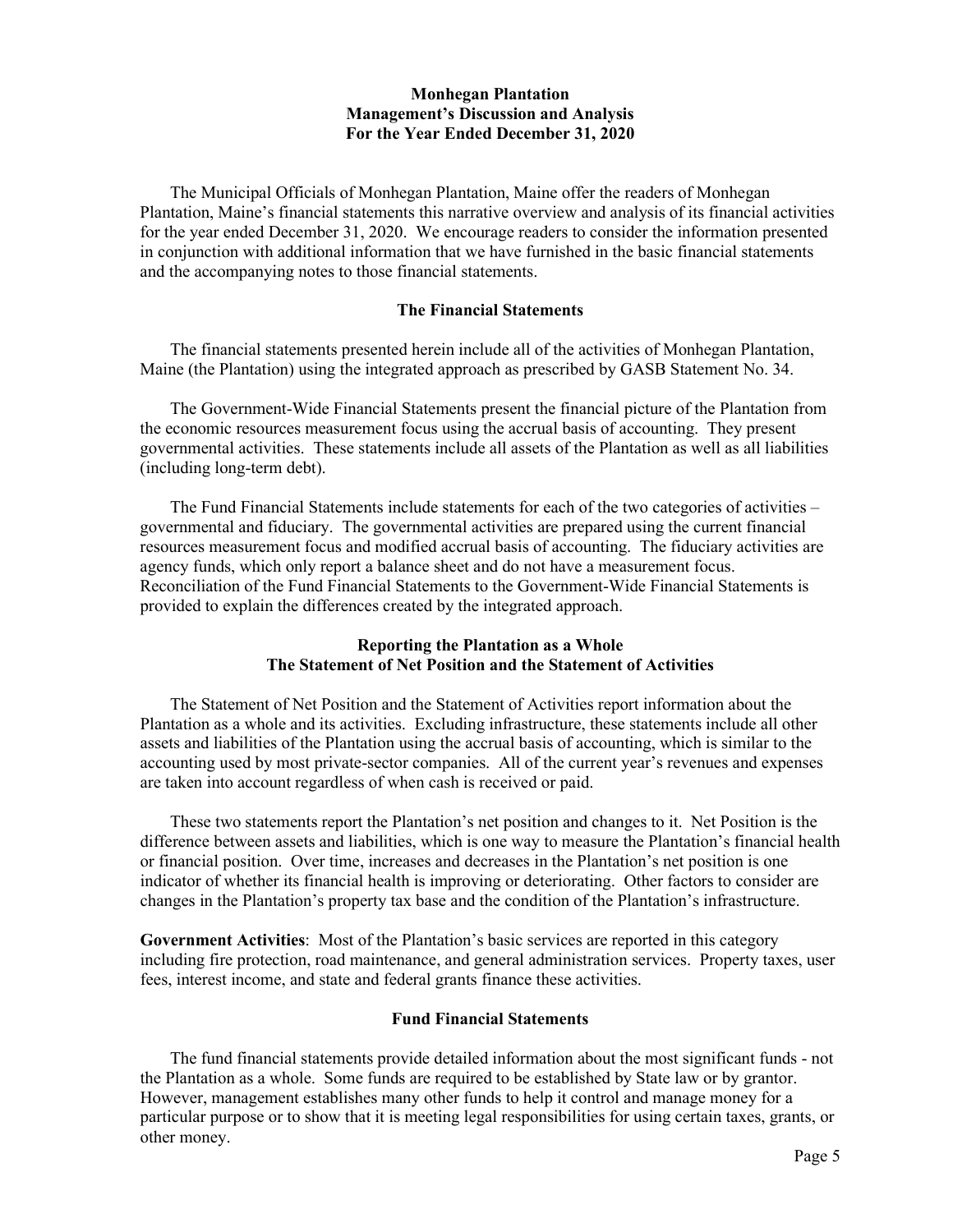**Governmental Funds:** Most of the Plantation's basic services are reported in governmental funds, which focus on how money flows into and out of those funds and the balances left at year end that are available for spending. These funds are reported using an accounting method called modified accrual accounting, which measures cash and all other financial assets that can be readily converted to cash. The governmental funds statements provide a detailed shorter-term view of the Plantation's general government operations and basic services it provides. Governmental fund information helps determine whether there are more or fewer financial resources that can be spent in the near future to finance the Plantation's programs. The differences of results in the total Governmental Funds to the Statement of Activities are explained in a reconciliation following each Government Fund financial statement.

## **Governmental Activities**

 The cost of all government activities this year was \$755,490.21. The amount that our taxpayers financed for these activities through taxes was \$539,662.21, because some of the costs were paid by those who directly benefited from the programs or by other governments and organizations that subsidized certain programs with operating grants and contributions. The Plantation paid for the "public benefit" portion of governmental activities with \$472,544.30 in property taxes and with other revenue such as excise tax, interest, State Revenue Sharing, and other miscellaneous revenues.

 The Plantation's programs include General Government, Health and Sanitation, Public Works, Education, Intergovernmental on Behalf Payments, County Tax Assessment, Protection, and Unclassified. Each program's net cost is presented below. The net costs show the financial burden that was placed on the Plantation's taxpayers by each of these functions.

| <b>Net Cost</b><br>(Benefit)<br>2020 |     |                                                                                                                                                                    | 2018       |                                              |                                                                                                                                                                | <b>Net Cost</b><br>(Benefit)<br>2016 |
|--------------------------------------|-----|--------------------------------------------------------------------------------------------------------------------------------------------------------------------|------------|----------------------------------------------|----------------------------------------------------------------------------------------------------------------------------------------------------------------|--------------------------------------|
| 65,780.60<br>S.                      | \$. | \$.                                                                                                                                                                | 65,775.11  |                                              | \$.                                                                                                                                                            | 54,759.97                            |
| 29,685.30                            |     |                                                                                                                                                                    | 16,387.38  |                                              |                                                                                                                                                                | 9,527.95                             |
| 53,904.95                            |     |                                                                                                                                                                    | 52,139.15  |                                              |                                                                                                                                                                | 56,317.66                            |
| 32,542.67                            |     |                                                                                                                                                                    | 23,632.77  |                                              |                                                                                                                                                                | 19,046.81                            |
| (2,493.76)                           |     |                                                                                                                                                                    | (92.35)    |                                              |                                                                                                                                                                | 968.51                               |
| 112,712.96                           |     |                                                                                                                                                                    | 110,478.36 |                                              |                                                                                                                                                                | 114,156.00                           |
| 158,226.80                           |     |                                                                                                                                                                    | 112,971.77 |                                              |                                                                                                                                                                | 143,643.44                           |
| 89,302.69                            |     |                                                                                                                                                                    | 23,980.21  |                                              |                                                                                                                                                                | 11,932.00                            |
| 539,662.21                           |     |                                                                                                                                                                    |            |                                              | S.                                                                                                                                                             | 410,352.34                           |
|                                      |     | <b>Net Cost</b><br>(Benefit)<br>2019<br>95,554.15<br>13,324.07<br>56,779.60<br>32,843.40<br>(3,365.34)<br>110,818.42<br>117,392.12<br>(18, 112.36)<br>\$405,234.06 |            | <b>Net Cost</b><br>(Benefit)<br>\$405,272.40 | <b>Net Cost</b><br>(Benefit)<br>2017<br>\$45,091.11<br>9,186.12<br>75,284.42<br>24,802.99<br>(739.93)<br>111,033.28<br>126,927.91<br>32,926.04<br>\$424,511.94 |                                      |

 On December 31, 2020 Monhegan Plantation's net position for governmental activities totaled \$1,171,362.67 a decrease of \$63,244.07 from December 31, 2019.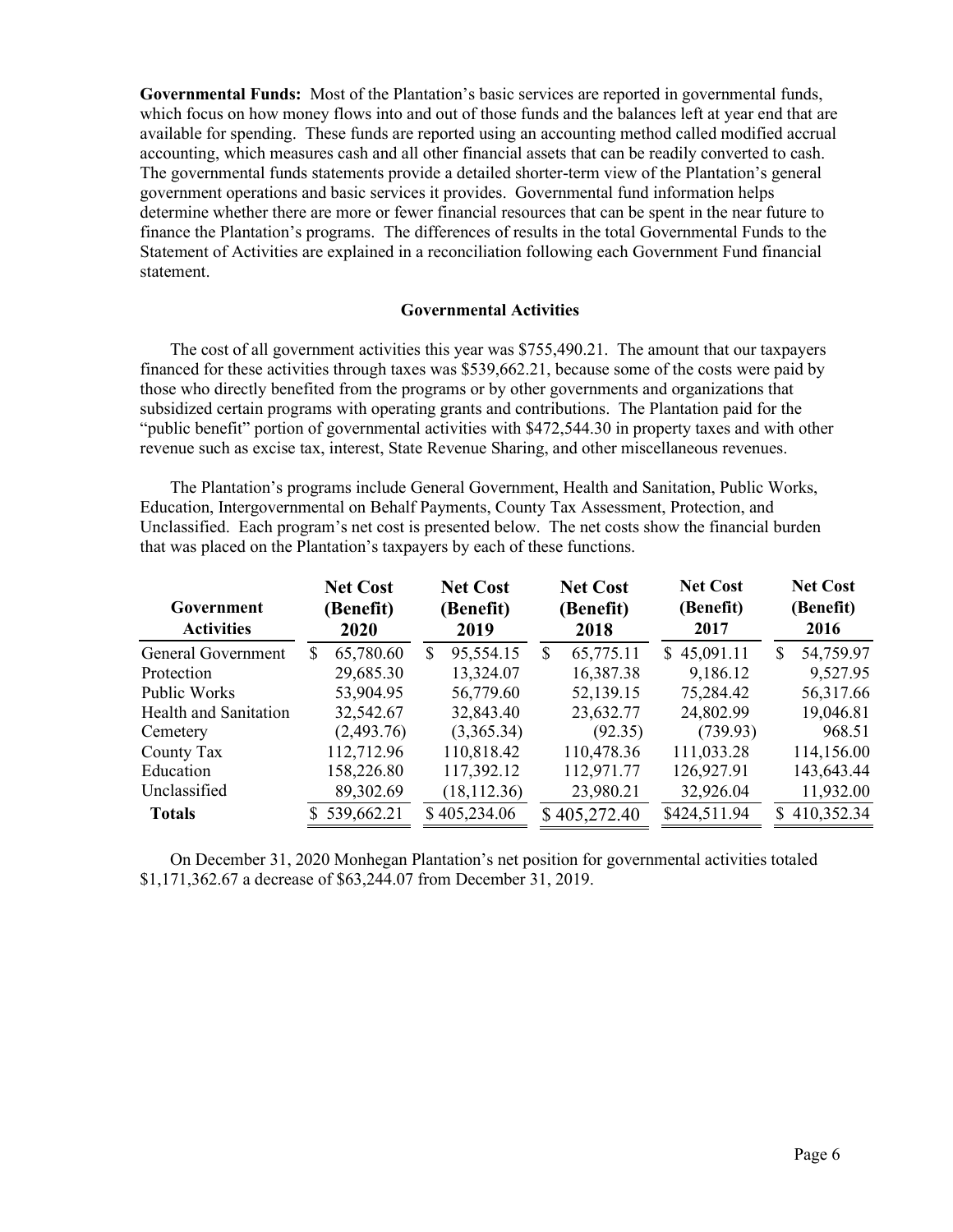# **Budgets and Budgetary Accounting**

 The breakdown of actual expenditures for the year may be found in the Assessor's Report which is part of the Annual Report of the Monhegan Plantation. This could be compared to the proposed budget for 2020 as to ascertain potential increases or decreases in individual budgetary items.

| <b>Administrative Notes</b> | <b>FY 2020</b> | <b>FY 2019</b>                 | <b>FY 2018</b>              | <b>FY 2017</b>                         | <b>FY 2016</b> |
|-----------------------------|----------------|--------------------------------|-----------------------------|----------------------------------------|----------------|
| Unappropriated Surplus      | \$42,975.24    | \$93,140.81                    | \$59,232.10                 | \$64,865.42                            | \$42,092.59    |
| Mil Rate                    | $.550\%$       | $575\%$                        | $575\%$                     | $.520\%$                               | $.464\%$       |
| County Tax                  |                | \$112,712.96 \$110,818.42      | $$110,478.36$ $$111,033.28$ |                                        | \$114,516.00   |
| Long-Term Debt              |                | $$255,165.33 \quad $18,763.00$ |                             | $$19,443.57$ $$24,118.99$ $$26,732.60$ |                |

# **Summary**

 Monhegan Plantation continues to be in excellent financial shape. We have little increase in Municipal Government and the School Department is doing its best to keep costs down. With the present financial situation in the United States, we continue to be as conservative as possible in our spending.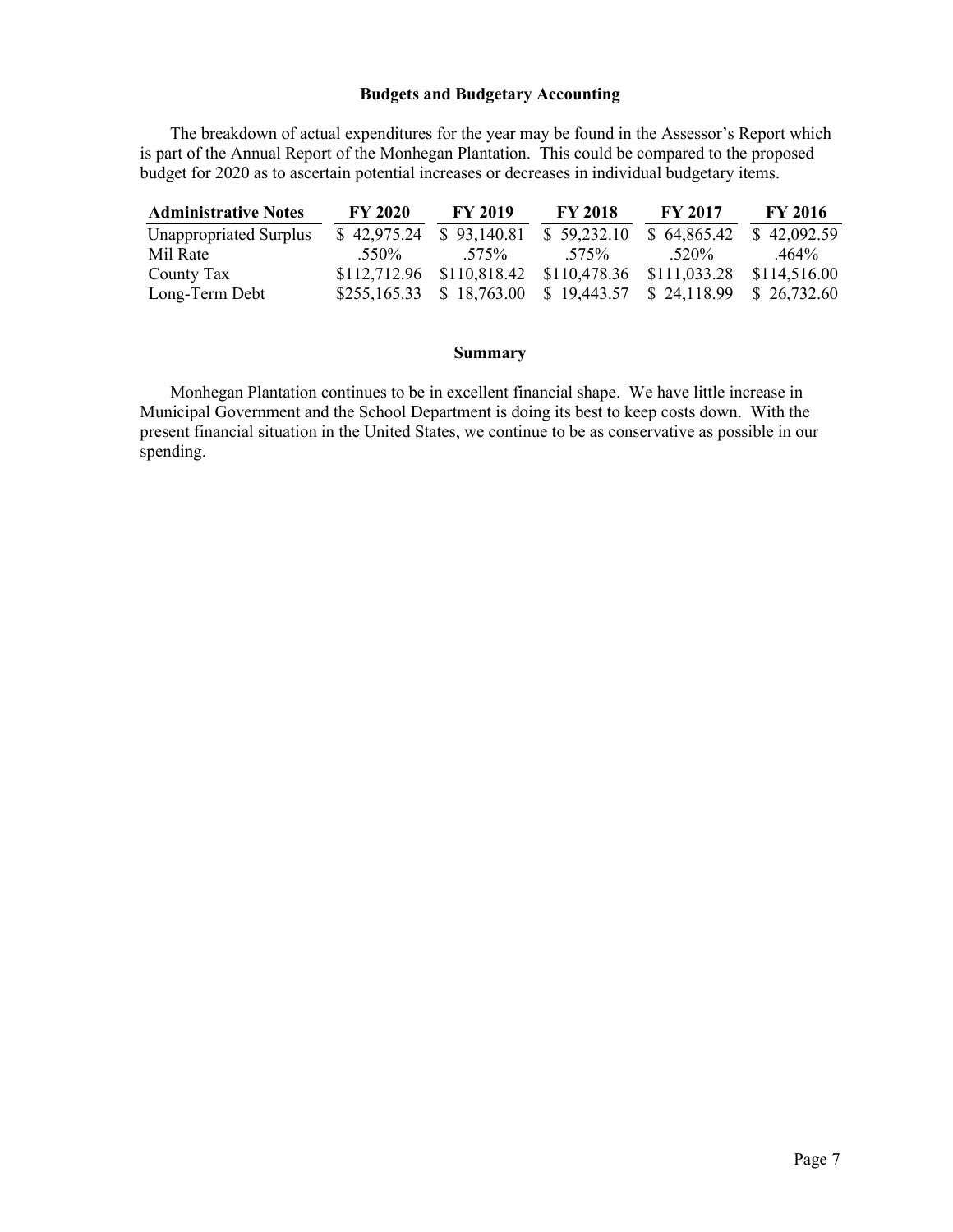# MONHEGAN PLANTATION STATEMENTS OF NET POSITION DECEMBER 31, 2020 AND 2019

# ASSETS AND DEFERRED OUTFLOWS

|                                                       |                | 2020                      |                           | 2019                     |
|-------------------------------------------------------|----------------|---------------------------|---------------------------|--------------------------|
| <b>CURRENT ASSETS:</b>                                |                |                           |                           |                          |
| Cash (Note B)                                         | \$             | 649,168.85                | \$                        | 487,577.52               |
| Taxes Receivable (Schedule B-6)                       |                | 73,032.82                 |                           | 65,472.79                |
| <b>Accounts Receivable</b>                            |                | 5,470.30                  |                           | 6,129.79                 |
| <b>Total Current Assets</b>                           | $\mathfrak{F}$ | 727,671.97                | $\mathbb{S}$              | 559,180.10               |
| PROPERTY, PLANT, AND EQUIPMENT (NOTE I):              |                |                           |                           |                          |
|                                                       | \$             |                           | \$                        |                          |
| Land<br><b>Buildings</b>                              |                | 312,114.00<br>205,556.17  |                           | 312,114.00<br>205,556.17 |
| Equipment                                             |                | 31,439.14                 |                           | 31,439.14                |
| Infrastructure                                        |                |                           |                           |                          |
| Vehicles                                              |                | 561,332.10<br>54,879.00   |                           | 561,332.10<br>54,879.00  |
|                                                       |                |                           |                           |                          |
| Total Property, Plant, and Equipment                  | <sup>\$</sup>  | $1,\overline{165,320.41}$ | \$                        | 1,165,320.41             |
| Less: Accumulated Depreciation                        |                | (462, 128.43)             |                           | (430, 975.83)            |
| Net Property, Plant, and Equipment                    | \$             | 703,191.98                | $\$\,$                    | 734,344.58               |
| DEFERRED OUTFLOWS OF RESOURCES:                       |                |                           |                           |                          |
|                                                       |                |                           |                           |                          |
| Related to Pension                                    | \$             | 2,080.18                  | \$                        | 2,198.58                 |
| <b>Total Assets and Deferred Outflows</b>             | \$             | 1,432,944.13              | \$                        | 1,295,723.26             |
| LIABILITIES, DEFERRED INFLOWS, AND NET POSITION       |                |                           |                           |                          |
| <b>CURRENT LIABILITIES:</b>                           |                |                           |                           |                          |
| Notes Payable (Note C)                                | \$             | 12,069.47                 | \$                        | 2,567.08                 |
| Deferred Revenue (Note N)                             |                | 4,116.41                  |                           | 2,550.06                 |
| <b>Accounts Payable</b>                               |                | 319.72                    |                           | 37,915.46                |
| <b>Total Current Liabilities</b>                      | $\mathcal{S}$  | 16,505.60                 | $\mathcal{S}$             | 43,032.60                |
| LONG-TERM LIABILITIES:                                |                |                           |                           |                          |
| Notes Payable - Net of Current Portion (Note C)       |                | 243,095.86                |                           | 16,195.92                |
| <b>Total Liabilities</b>                              | \$             | 259,601.46                | $\overline{\mathcal{S}}$  | 59,228.52                |
|                                                       |                |                           |                           |                          |
| DEFERRED INFLOWS OF RESOURCES:                        |                |                           |                           |                          |
| Related to Other Post Employment Benefits             | \$             | 1,980.00                  | $\boldsymbol{\mathsf{S}}$ | 1,888.60                 |
| NET POSITION:                                         |                |                           |                           |                          |
| Net Invested in Capital Assets                        | \$             | 448,026.65                | \$                        | 715,581.58               |
| Restricted for:                                       |                |                           |                           |                          |
| Other Purposes                                        |                | 607,227.78                |                           | 360,100.98               |
| Unrestricted                                          |                | 116,108.24                |                           | 158,923.58               |
| <b>Total Net Position</b>                             | S              | 1,171,362.67              | \$                        | 1,234,606.14             |
| Total Liabilities, Deferred Inflows, and Net Position | \$             | 1,432,944.13              | \$                        | 1,295,723.26             |
|                                                       |                |                           |                           |                          |

The accompanying notes are an integral part of the financial statements Page 8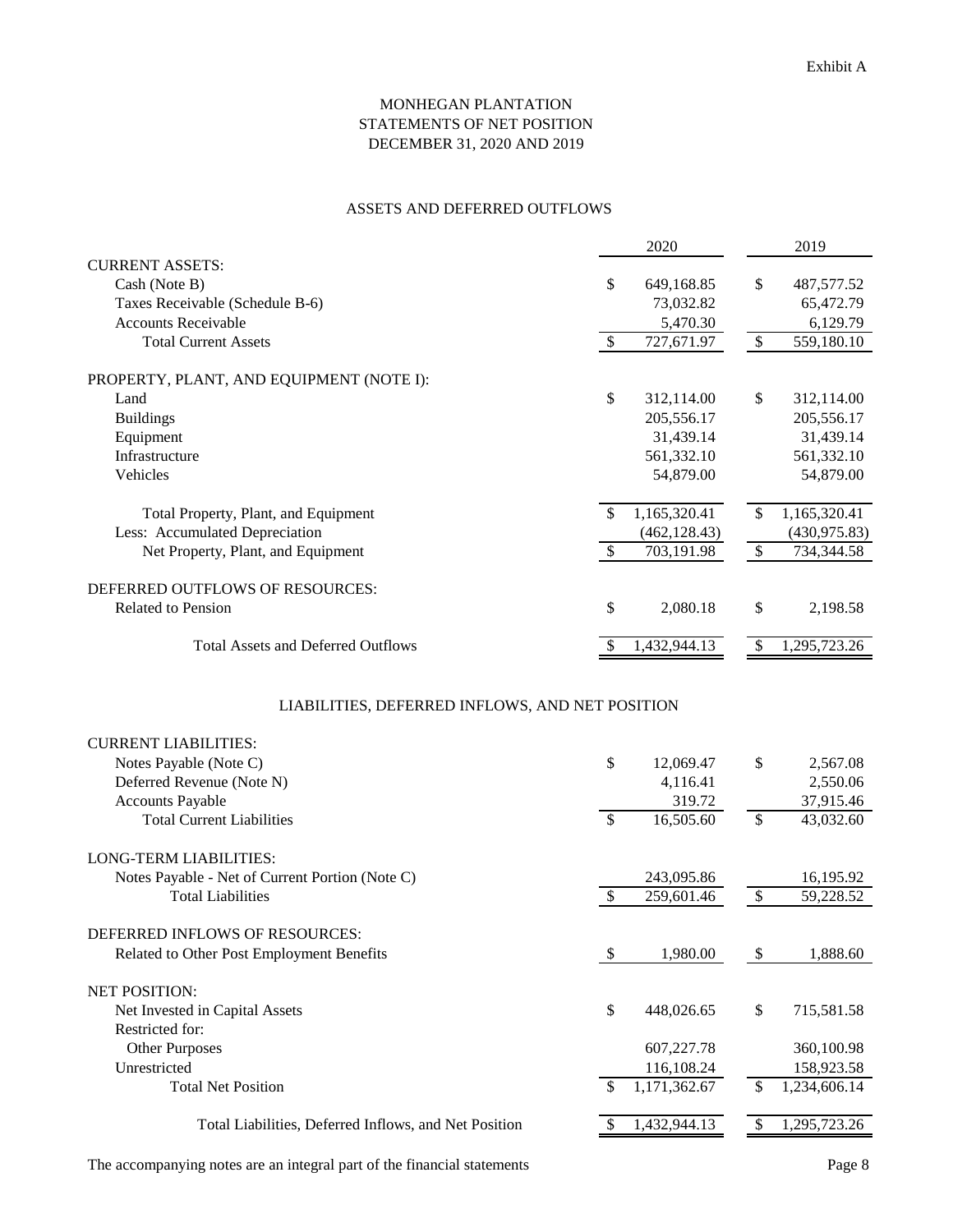# MONHEGAN PLANTATION STATEMENTS OF ACTIVITIES FOR THE YEARS ENDED DECEMBER 31, 2020 AND 2019

|                                      |                 |               |                         |    |                      |                               | NET (EXPENSE) REVENUE AND |              |                                |  |  |
|--------------------------------------|-----------------|---------------|-------------------------|----|----------------------|-------------------------------|---------------------------|--------------|--------------------------------|--|--|
|                                      |                 |               | <b>PROGRAM REVENUES</b> |    |                      | <b>CHANGE IN NET POSITION</b> |                           |              |                                |  |  |
|                                      |                 |               |                         |    | <b>OPERATING</b>     |                               |                           |              | <b>GOVERNMENTAL ACTIVITIES</b> |  |  |
|                                      |                 |               | <b>CHARGES</b>          |    | <b>GRANTS AND</b>    |                               | 2020                      |              | 2019                           |  |  |
| <b>FUNCTIONS/PROGRAMS</b>            | <b>EXPENSES</b> |               | <b>FOR SERVICES</b>     |    | <b>CONTRIBUTIONS</b> |                               | TOTAL                     |              | <b>TOTAL</b>                   |  |  |
| Primary Government:                  |                 |               |                         |    |                      |                               |                           |              |                                |  |  |
| <b>Governmental Activities:</b>      |                 |               |                         |    |                      |                               |                           |              |                                |  |  |
| <b>General Government</b>            | \$<br>65,780.60 | <sup>\$</sup> |                         | \$ |                      | \$                            | (65,780.60)               | $\mathbb{S}$ | (95, 554.15)                   |  |  |
| Protection                           | 132,007.35      |               |                         |    | 102,322.05           |                               | (29,685.30)               |              | (13,324.07)                    |  |  |
| Public Works                         | 64.724.58       |               | 10,819.63               |    |                      |                               | (53,904.95)               |              | (56,779.60)                    |  |  |
| <b>Health and Sanitation</b>         | 50,223.29       |               | 17,680.62               |    |                      |                               | (32,542.67)               |              | (32, 843.40)                   |  |  |
| Cemetery                             | 675.00          |               |                         |    | 3,168.76             |                               | 2,493.76                  |              | 3,365.34                       |  |  |
| County Tax                           | 112,712.96      |               |                         |    |                      |                               | (112,712.96)              |              | (110, 818.42)                  |  |  |
| Education                            | 209,920.38      |               |                         |    | 51,693.58            |                               | (158, 226.80)             |              | (117,392.12)                   |  |  |
| Intergovernmental on Behalf Payments | 7,397.57        |               |                         |    | 7,397.57             |                               |                           |              |                                |  |  |
| Unclassified                         | 112,048.48      |               |                         |    | 22,745.79            |                               | (89,302.69)               |              | 18,112.36                      |  |  |
| <b>Total Primary Government</b>      | 755,490.21      |               | 28,500.25               |    | 187, 327. 75         |                               | (539, 662.21)             |              | (405, 234.06)                  |  |  |

General Revenues:

| Taxes:                               |               |              |               |              |
|--------------------------------------|---------------|--------------|---------------|--------------|
| <b>Property Taxes</b>                | \$            | 472,544.30   | S             | 492,868.54   |
| Homestead Reimbursement              |               | 2,677.25     |               | 1,513.00     |
| Intergovernmental - State Revenue    |               | 1,196.59     |               | 1,913.32     |
| <b>Total General Revenues</b>        | <sup>\$</sup> | 476,418.14   | <sup>\$</sup> | 496,294.86   |
| Changes in Net Position              | \$            | (63, 244.07) | \$            | 91,060.80    |
| Other Financing Sources (Uses):      |               |              |               |              |
| <b>Operating Transfers - In</b>      |               |              |               | 12,000.00    |
| Excess of Revenues and Other Sources |               |              |               |              |
| Over Expenditures and Other Uses     | $\mathcal{S}$ | (63, 244.07) | \$.           | 103,060.80   |
| Net Position, January 1              |               | 1,234,606.74 |               | 1,131,545.94 |
| Net Position, December 31            |               | 1.171.362.67 |               | 1.234.606.74 |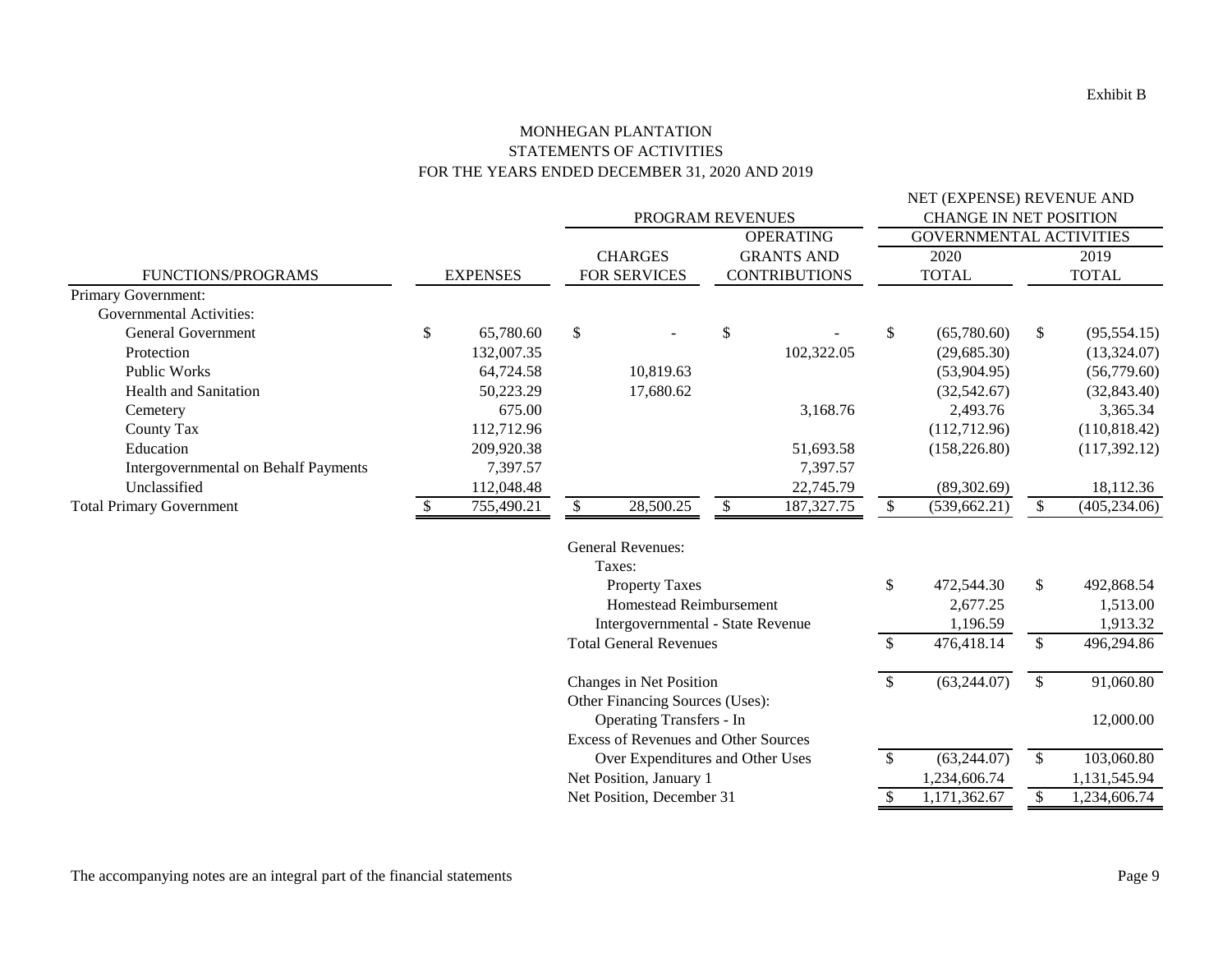# MONHEGAN PLANTATION RECONCILIATION OF TOTAL GOVERNMENTAL FUND BALANCE TO NET POSITION OF GOVERNMENTAL ACTIVITIES FOR THE YEARS ENDED DECEMBER 31, 2020 AND 2019

|                                                                                                                                                                                                 | 2020             |    | 2019         |
|-------------------------------------------------------------------------------------------------------------------------------------------------------------------------------------------------|------------------|----|--------------|
| <b>GOVERNMENTAL FUND BALANCES:</b>                                                                                                                                                              |                  |    |              |
| Restricted for:                                                                                                                                                                                 |                  |    |              |
| Other Purposes                                                                                                                                                                                  | \$<br>607,227.78 | \$ | 360,100.98   |
| Unrestricted                                                                                                                                                                                    | 42,975.24        |    | 93,140.81    |
| Total Governmental Fund Balances (Exhibit E)                                                                                                                                                    | \$<br>650,203.02 | \$ | 453,241.79   |
| Amounts reported for governmental activities in the Statements<br>of Net Position are different because:                                                                                        |                  |    |              |
| Capital assets used in governmental activities are not<br>financial resources and therefore are not reported in the funds.                                                                      | 703,191.98       |    | 734,344.58   |
| Deferred outflows are deferred as expense in the fund financial<br>statements and in the government-wide financial statements as<br>expense in the year following the year paid.                | 2,080.18         |    | 2,198.58     |
| Notes payable are not due and payable in the current<br>period and therefore are not reported in the funds.                                                                                     | (255, 165.33)    |    | (18,763.00)  |
| OPEB Liability is not due and payable in the current period and<br>therefore is not reported in the funds.                                                                                      | (1,980.00)       |    | (1,888.00)   |
| Property taxes not collected within sixty days after year end are<br>deferred as revenue in the fund financial statements. In the<br>government-wide financial statements the revenue is income | 73,032.82        |    | 65,472.79    |
| in the year it is assessed.                                                                                                                                                                     |                  |    |              |
| Net Position of Governmental Activities (Exhibit A)                                                                                                                                             | 1,171,362.67     | S  | 1,234,606.74 |
|                                                                                                                                                                                                 |                  |    |              |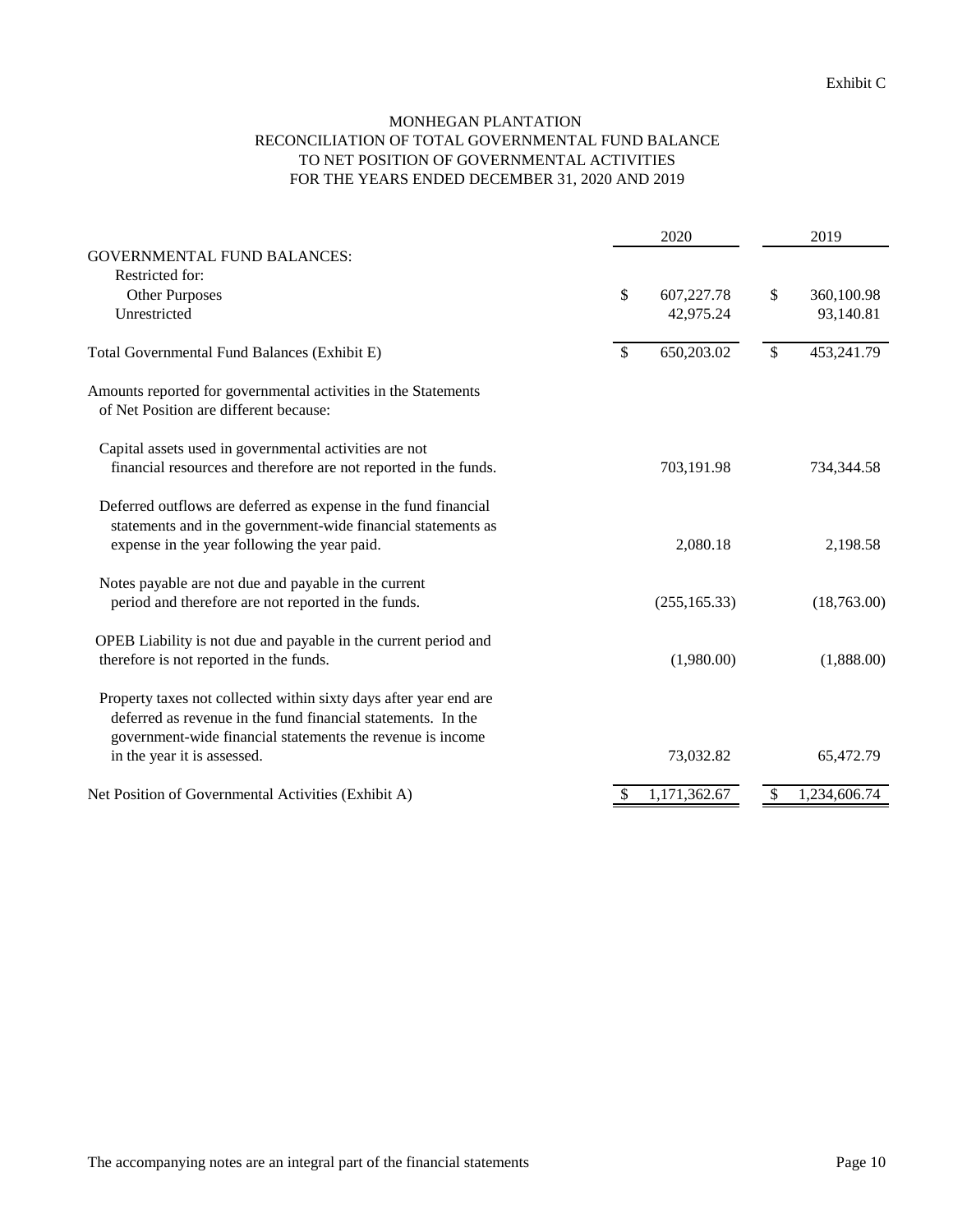# FOR THE YEARS ENDED DECEMBER 31, 2020 AND 2019 FUND BALANCES OF GOVERNMENTAL FUNDS TO THE STATEMENTS OF ACTIVITIES RECONCILIATION OF THE STATEMENTS OF REVENUES, EXPENDITURES, AND CHANGES IN MONHEGAN PLANTATION

|                                                                                                                                                                                                                                                                                                                            |    | 2020         |                           | 2019         |
|----------------------------------------------------------------------------------------------------------------------------------------------------------------------------------------------------------------------------------------------------------------------------------------------------------------------------|----|--------------|---------------------------|--------------|
| Net Change in Fund Balances - Total Governmental Funds (Exhibit F)                                                                                                                                                                                                                                                         | \$ | 196,961.23   | $\boldsymbol{\mathsf{S}}$ | 110,099.52   |
| Amounts reported for governmental activities in the Statements<br>of Activities are different because:                                                                                                                                                                                                                     |    |              |                           |              |
| Governmental funds report capital outlays as expenditures. However,<br>in the Statements of Activities, the cost of those assets is allocated<br>over their estimated useful lives as depreciation expense. This is<br>the amount by which (depreciation exceeds capital outlays) capital<br>outlays exceeds depreciation. |    | (31, 152.60) |                           | (29, 139.68) |
| Repayment of principal is an expenditure in the governmental<br>funds, but the repayment reduces liabilities in the Statements<br>of Net Position.                                                                                                                                                                         |    | 13,597.67    |                           | 680.57       |
| Proceeds from loans increase fund balance but in the government-wide<br>financial statements the proceeds increase liabilities.                                                                                                                                                                                            |    | (250,000.00) |                           |              |
| Property taxes are deferred in the fund financial statements, but<br>in the government-wide financial statements, they are recorded<br>as income the year they are assessed.                                                                                                                                               |    | 7,560.03     |                           | 21,137.65    |
| OPEB expense is adjusted for changes in earnings contributions<br>and contribution subsequent to the measurement date.                                                                                                                                                                                                     |    | (92.00)      |                           | 26.00        |
| Pension expense is adjusted for changes in earnings contributions<br>and contribution subsequent to the measurement date.                                                                                                                                                                                                  |    | (118.40)     |                           | 256.74       |
| Change in Net Position of Governmental Activities (Exhibit B)                                                                                                                                                                                                                                                              | S  | (63, 244.07) | \$                        | 103,060.80   |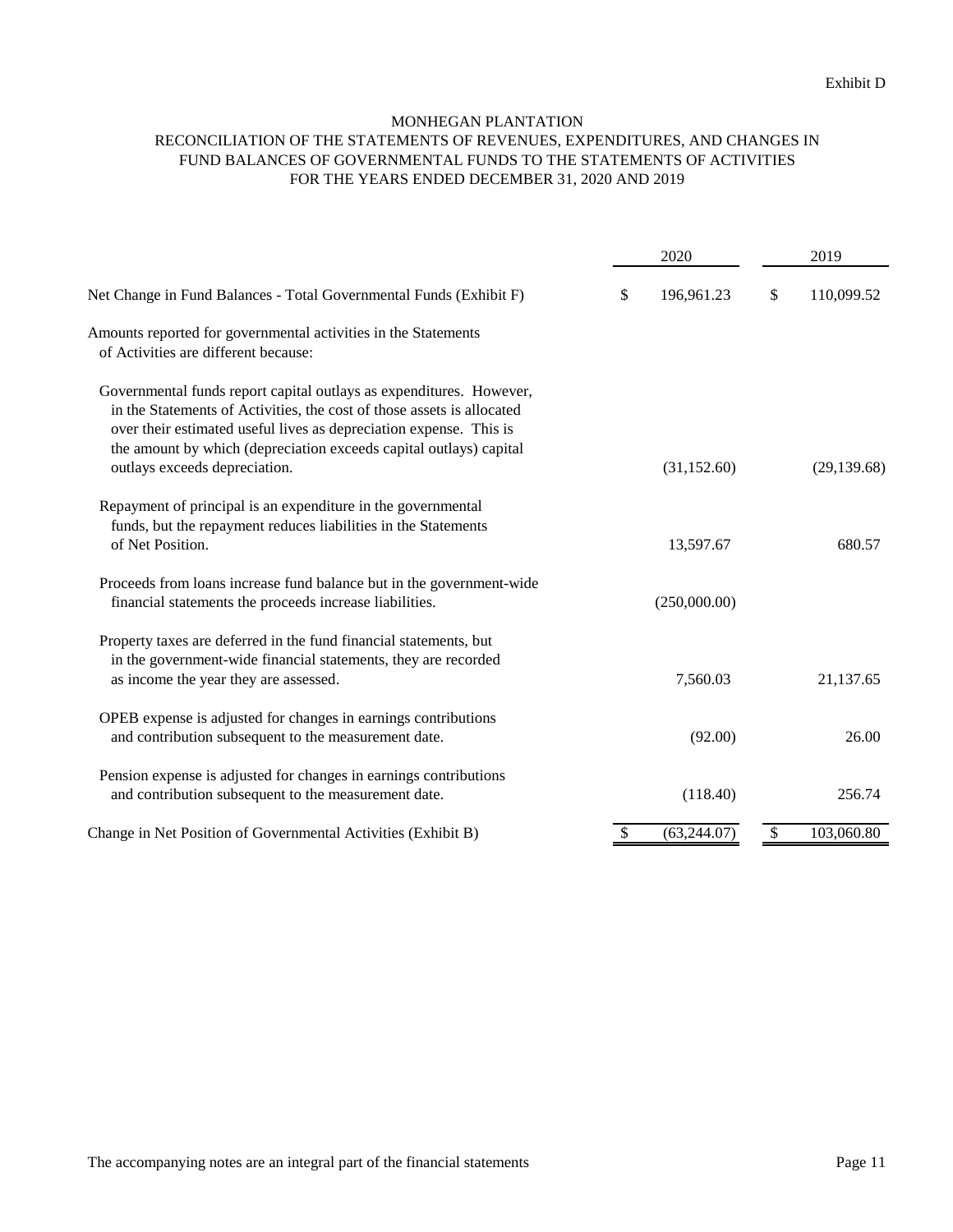# MONHEGAN PLANTATION BALANCE SHEETS - GOVERNMENTAL FUND DECEMBER 31, 2020 AND 2019

|                                                       |               | 2020       |               | 2019       |
|-------------------------------------------------------|---------------|------------|---------------|------------|
| <b>ASSETS:</b>                                        |               |            |               |            |
| Cash (Note B)                                         | $\mathbb{S}$  | 649,168.85 | \$            | 487,577.52 |
| <b>Taxes Receivable</b>                               |               | 73,032.82  |               | 65,472.79  |
| <b>Accounts Receivable</b>                            |               | 5,470.30   |               | 6,129.79   |
| <b>Total Assets</b>                                   |               | 727,671.97 | \$            | 559,180.10 |
| LIABILITIES, DEFERRED INFLOWS, AND FUND BALANCE:      |               |            |               |            |
| Liabilities:                                          |               |            |               |            |
| <b>Accounts Payable</b>                               | $\mathbb{S}$  | 319.72     | \$            | 37,915.46  |
| Deferred Inflows:                                     |               |            |               |            |
| Deferred Revenue (Note N)                             | \$            | 4,116.41   | $\mathbb{S}$  | 2,550.06   |
| Deferred Tax Revenue (Note F)                         |               | 73,032.82  |               | 65,472.79  |
| <b>Total Liabilities and Deferred Inflows</b>         | <sup>\$</sup> | 77,149.23  | $\mathbb{S}$  | 68,022.85  |
| Fund Balance:                                         |               |            |               |            |
| Assigned for Other Purposes (Note E)                  | \$            | 607,227.78 | \$            | 360,100.98 |
| Unassigned                                            |               | 42,975.24  |               | 93,140.81  |
| <b>Total Fund Balance</b>                             | $\mathbb{S}$  | 650,203.02 | $\mathcal{S}$ | 453,241.79 |
| Total Liabilities, Deferred Inflows, and Fund Balance | \$            | 727,671.97 | \$            | 559,180.10 |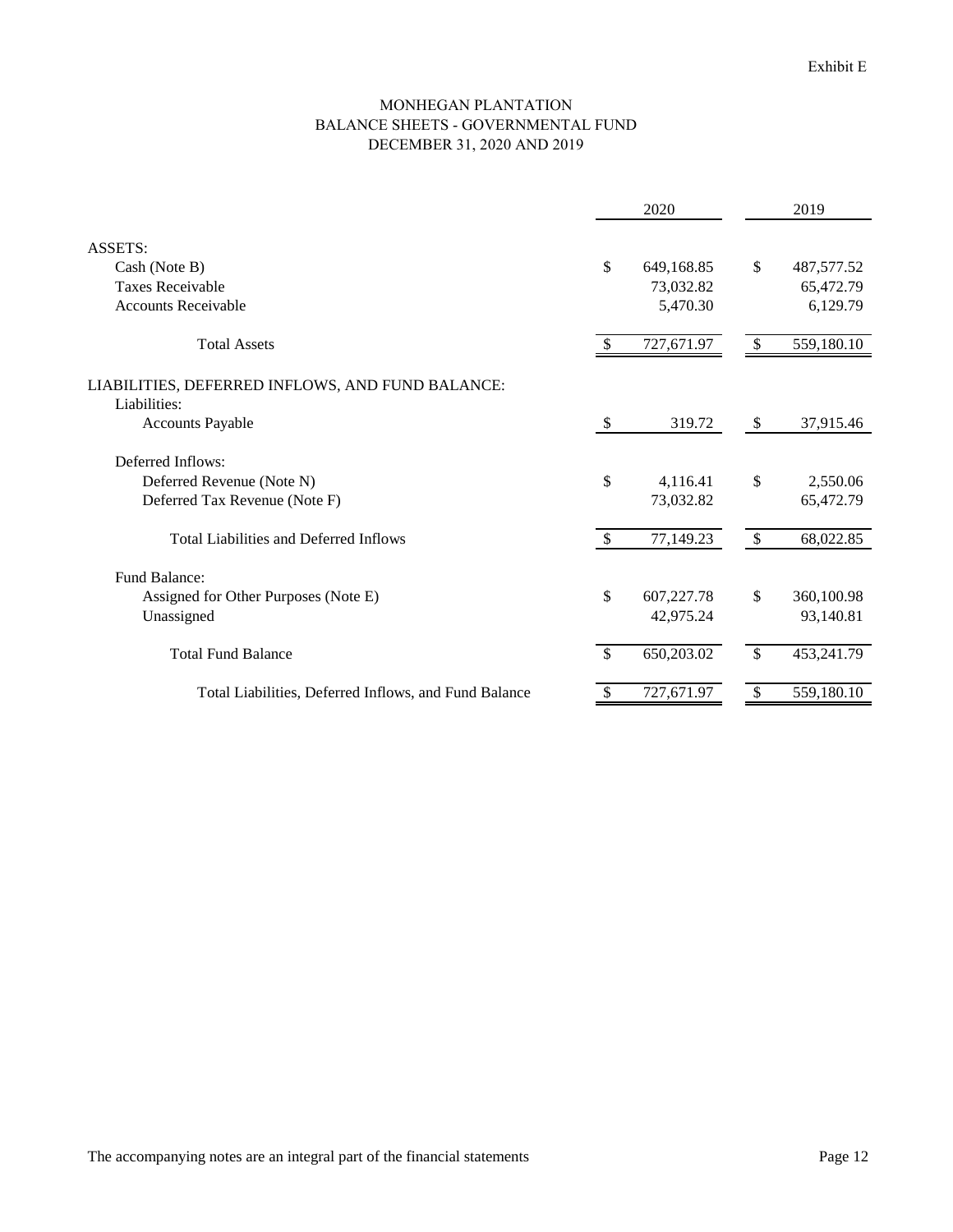# MONHEGAN PLANTATION STATEMENTS OF REVENUES, EXPENDITURES, AND CHANGES IN FUND BALANCE - GOVERNMENTAL FUND FOR THE YEARS ENDED DECEMBER 31, 2020 AND 2019

|                                                                       |                           | 2020        |                          | 2019       |
|-----------------------------------------------------------------------|---------------------------|-------------|--------------------------|------------|
|                                                                       |                           |             |                          |            |
| <b>REVENUES:</b>                                                      |                           |             |                          |            |
| <b>Property Taxes</b>                                                 | \$                        | 464,984.27  | \$                       | 471,730.89 |
| Education                                                             |                           | 51,693.58   |                          | 65,877.46  |
| Intergovernmental                                                     |                           | 1,196.59    |                          | 1,913.32   |
| Homestead Reimbursement                                               |                           | 2,677.25    |                          | 1,513.00   |
| Cemetery                                                              |                           | 3,168.76    |                          | 4,543.29   |
| Protection                                                            |                           | 102,322.05  |                          | 2,404.50   |
| <b>Public Works</b>                                                   |                           | 10,819.63   |                          | 20,654.82  |
| Unclassified                                                          |                           | 22,745.79   |                          | 137,748.83 |
| <b>Health and Sanitation</b>                                          |                           | 17,680.62   |                          | 19,389.24  |
| <b>General Government</b>                                             |                           |             |                          | 2,729.00   |
| Maine State Retirement on Behalf Payments (Note G)                    |                           | 7,397.57    |                          | 8,113.50   |
| <b>Total Revenues</b>                                                 | $\sqrt[6]{\frac{1}{2}}$   | 684,686.11  | $\mathbb{S}$             | 736,617.85 |
| <b>EXPENDITURES:</b>                                                  |                           |             |                          |            |
| <b>General Government</b>                                             | \$                        | 75,817.84   | \$                       | 97,582.31  |
| Protection                                                            |                           | 128,343.07  |                          | 20,302.54  |
| <b>Public Works</b>                                                   |                           | 40,916.40   |                          | 47,400.91  |
| <b>Health and Sanitation</b>                                          |                           | 50,223.29   |                          | 52,232.64  |
| Cemetery                                                              |                           | 675.00      |                          | 1,177.95   |
| County Tax                                                            |                           | 112,712.96  |                          | 110,818.42 |
| Education                                                             |                           | 209,590.27  |                          | 181,253.59 |
| Unclassified                                                          |                           | 112,048.48  |                          | 119,636.47 |
| Maine State Retirement on Behalf Payments                             |                           | 7,397.57    |                          | 8,113.50   |
| <b>Total Expenditures</b>                                             | $\boldsymbol{\mathsf{S}}$ | 737,724.88  | \$                       | 638,518.33 |
| <b>Excess of Revenues Over Expenditures</b>                           | $\overline{\mathbf{s}}$   | (53,038.77) | $\overline{\mathcal{S}}$ | 98,099.52  |
| OTHER FINANCING SOURCES (USES):                                       |                           |             |                          |            |
| <b>Operating Transfers - In</b>                                       |                           | 250,000.00  |                          | 12,000.00  |
| Excess of Revenues and Other Sources Over Expenditures and Other Uses | $\mathcal{S}$             | 196,961.23  | \$                       | 110,099.52 |
| Fund Balance, January 1                                               |                           | 453,241.79  |                          | 343,142.27 |
| Fund Balance, December 31                                             | \$                        | 650,203.02  | $\$\,$                   | 453,241.79 |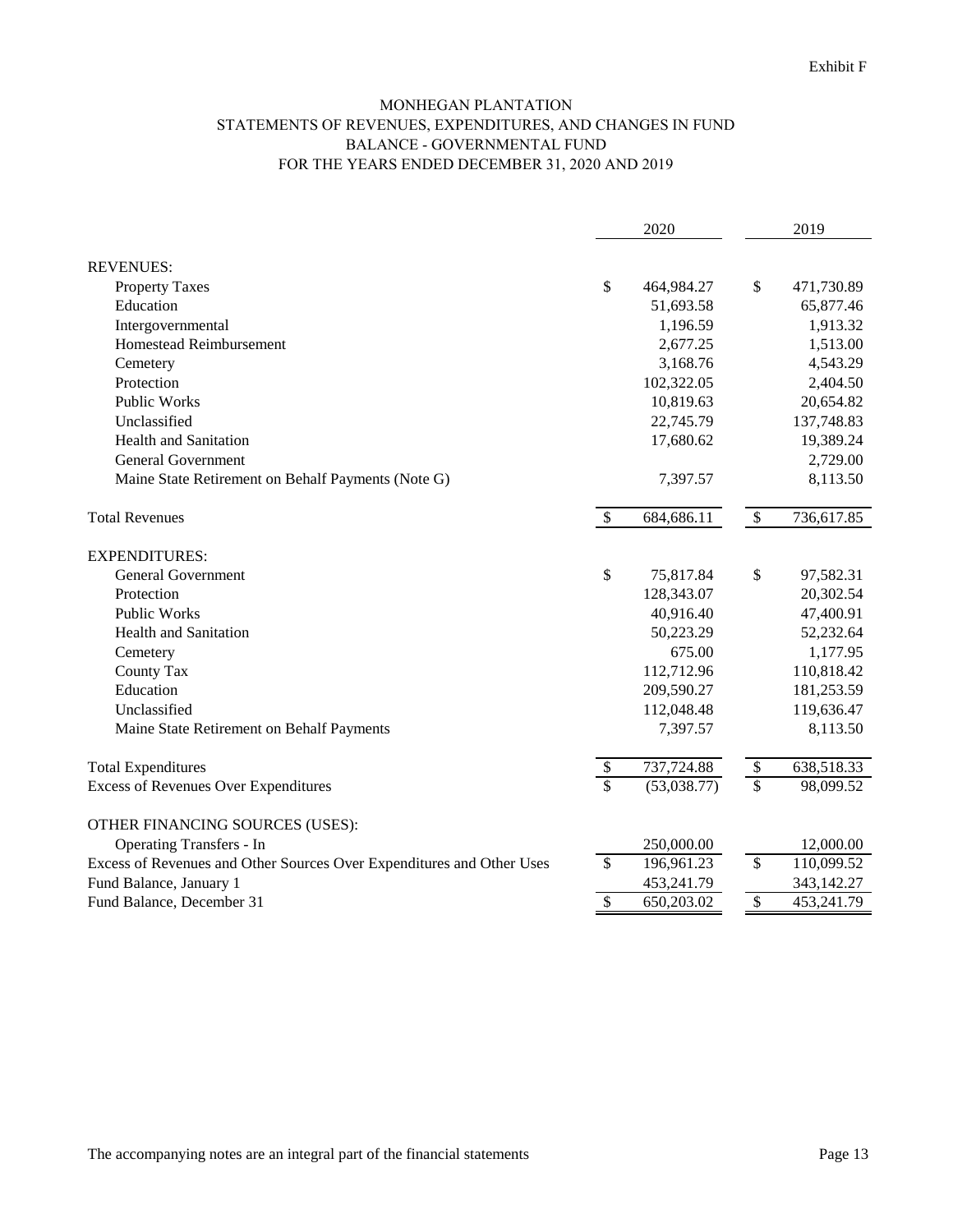# MONHEGAN PLANTATION STATEMENTS OF FIDUCIARY NET POSITION NONSPENDABLE TRUST FUNDS DECEMBER 31, 2020 AND 2019

|                                           | 2020            |               | 2019       |
|-------------------------------------------|-----------------|---------------|------------|
| ASSETS:                                   |                 |               |            |
| Cash (Note B)                             | \$<br>30,073.56 | $\mathcal{S}$ | 21,151.74  |
| Investments (Note M)                      | 188,800.43      |               | 177,992.18 |
| Due From Town Accounts Receivable         | 33.01           |               | 43.10      |
| <b>Total Assets</b>                       | 218,907.00      | -\$           | 199,187.02 |
|                                           |                 |               |            |
|                                           |                 |               |            |
| <b>LIABILITIES</b>                        | \$              | \$            |            |
| <b>NET POSITION:</b>                      |                 |               |            |
| <b>Restricted for Trust Funds</b>         | 218,907.00      |               | 199,187.02 |
| <b>Total Liabilities and Net Position</b> | 218,907.00      |               | 199,187.02 |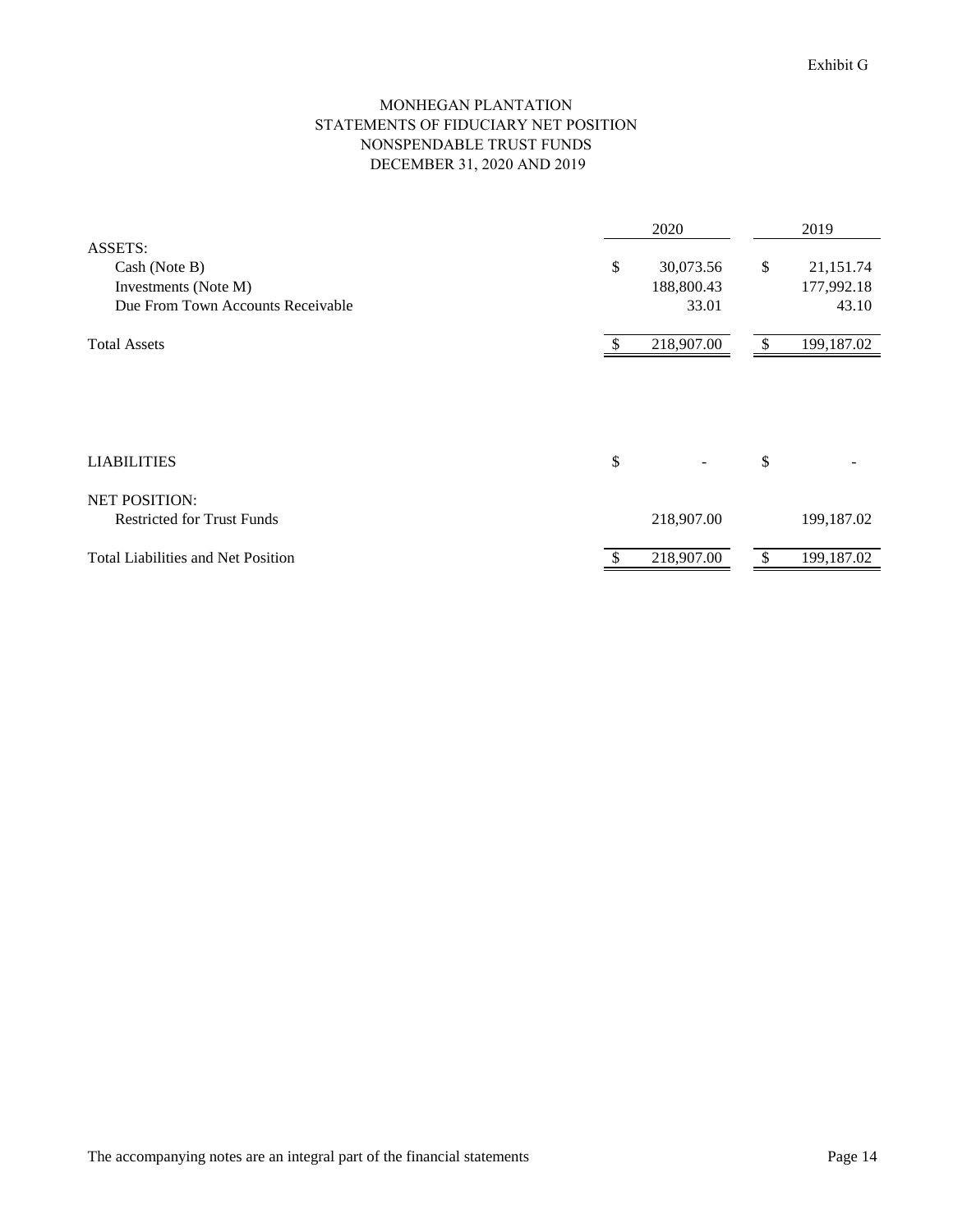# MONHEGAN PLANTATION STATEMENTS OF CHANGES IN FIDUCIARY NET POSITION FIDUCIARY FUND TYPE - NONSPENDABLE TRUST FUNDS FOR THE YEARS ENDED DECEMBER 31, 2020 AND 2019

|                                                      |               | 2020       |     | 2019        |
|------------------------------------------------------|---------------|------------|-----|-------------|
| <b>REVENUES:</b>                                     |               |            |     |             |
| Interest and Dividend Income                         | \$.           | 6,661.04   | \$  | 9,015.26    |
| Unrealized Gain                                      |               | 14,203.45  |     | 16,860.46   |
| <b>Total Revenues</b>                                | $\mathcal{S}$ | 20,864.49  | \$  | 25,875.72   |
| <b>EXPENSES:</b>                                     |               |            |     |             |
| Annual Fee                                           |               | (1,144.51) |     | (1,144.75)  |
| Change in Net Position before Other Sources and Uses | $\mathcal{S}$ | 19,719.98  | \$  | 24,730.97   |
| Other Sources and Uses:                              |               |            |     |             |
| Transfer to General Fund                             |               |            |     | (12,000.00) |
| Changes in Net Position                              | $\mathcal{S}$ | 19,719.98  | \$  | 12,730.97   |
| Net Position, January 1                              |               | 199,187.02 |     | 186,456.05  |
| Net Position, December 31                            |               | 218,907.00 | \$. | 199,187.02  |

Exhibit I

# FOR THE YEARS ENDED DECEMBER 31, 2020 AND 2019 STATEMENTS OF CASH FLOWS FIDUCIARY FUND TYPE - NONSPENDABLE TRUST FUNDS

|                                                             | 2020          |              | 2019          |             |
|-------------------------------------------------------------|---------------|--------------|---------------|-------------|
| CASH FLOWS FROM OPERATING ACTIVITIES:                       |               |              |               |             |
| Net Income (Exhibit H)                                      | \$            | 19.719.98    | <sup>\$</sup> | 12,730.97   |
| Adjustment to Reconcile Changes in Net Position to Net Cash |               |              |               |             |
| Provided by Operating Activities:                           |               |              |               |             |
| Unrealized (Gain) Loss on Investments                       |               | (14,203.45)  |               | (16,860.46) |
| Increase (Decrease) - Accounts Receivable                   |               | 10.09        |               | (43.10)     |
| Net Cash Provided by (Used in) Operating Activities         |               | 5,526.62     |               | (4,172.59)  |
| <b>CASH FLOWS FROM INVESTING ACTIVITIES:</b>                |               |              |               |             |
| Purchase of Securities                                      | \$            | (54, 468.80) | $\mathbb{S}$  | (43,756.52) |
| Proceeds from Sale of Securities                            |               | 57,864.00    |               | 40,000.00   |
| Net Cash Used in Investing Activities                       | <sup>\$</sup> | 3,395.20     | -\$           | (3,756.52)  |
| Increase (Decrease) in Cash                                 | $\mathcal{S}$ | 8,921.82     | -\$           | (7,929.11)  |
| Cash Balance, January 1                                     |               | 21,151.74    |               | 29,080.85   |
| Cash Balance, December 31                                   |               | 30,073.56    |               | 21.151.74   |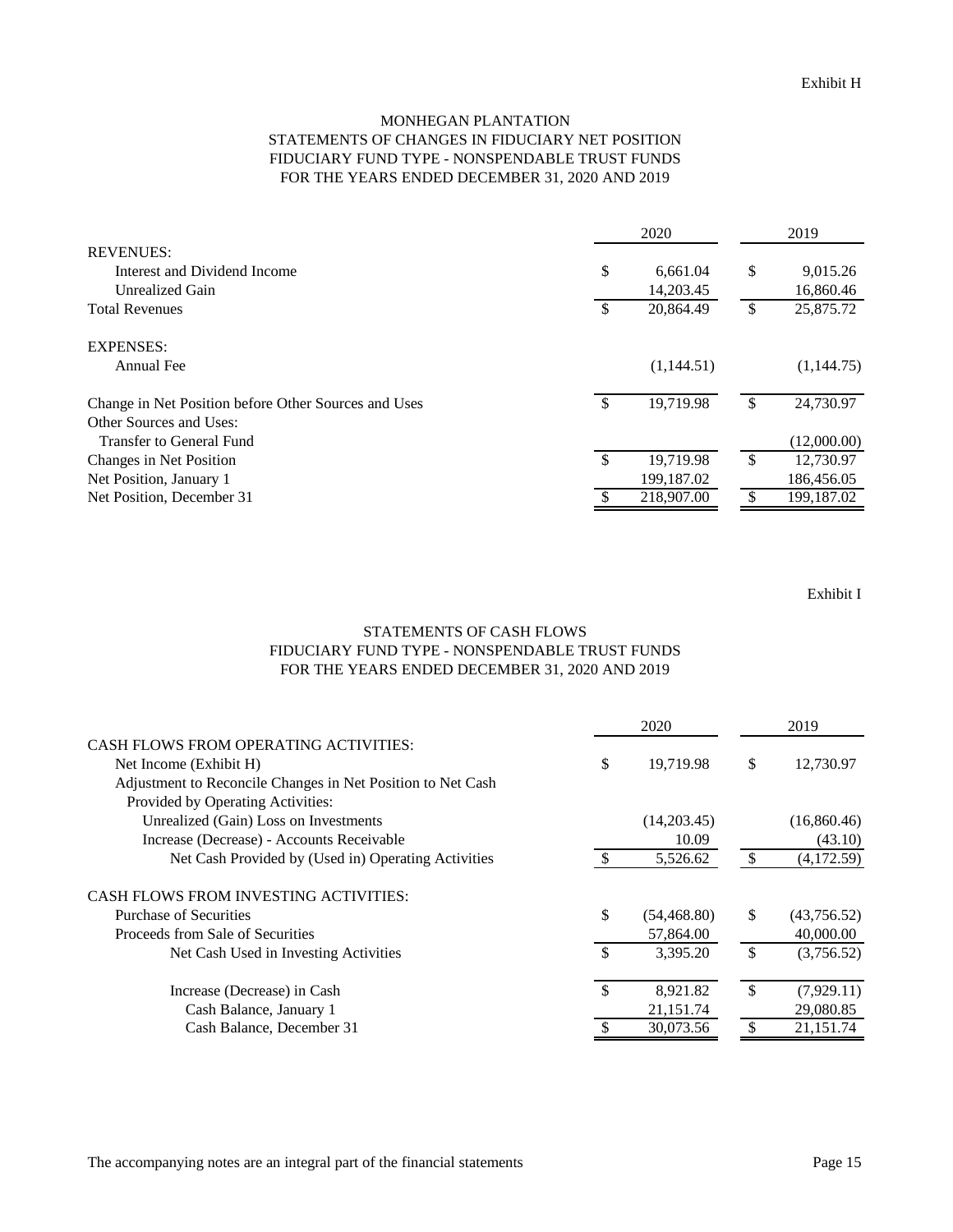#### NOTE A - SUMMARY OF SIGNIFICANT ACCOUNTING POLICIES:

 The accounting policies of the Monhegan Plantation conform to generally accepted accounting principles as applicable to governmental units.

#### 1. Financial Reporting Entity

The Monhegan Plantation was incorporated in 1915. The Plantation operates under a Plantation meeting form of government.

 In evaluating the Monhegan Plantation as a reporting entity, management has addressed all potential component units. The primary criteria for including a component reporting entity are the exercise of financial accountability by the Monhegan Plantation's municipal officials.

 The Plantation's financial statements are prepared in accordance with accounting principles generally accepted in the United States of America. The Governmental Accounting Standards Board (GASB) is responsible for establishing Generally Accepted Accounting Principles (GAAP) for state and local governments through its pronouncements (Statements and Interpretations). Governments are also required to follow the pronouncements of the Financial Accounting Standards Board (FASB) issued through November 30, 1989 (when applicable) that do not conflict with or contradict GASB pronouncements.

#### 2. Basic Financial Statements - Government-Wide Statements

 The Plantation's basic financial statements include both government-wide (reporting the Plantation as a whole) and fund financial statements (reporting the Plantation's major funds). Both the government-wide and fund financial statements categorize primary activities as governmental. The Plantation's fire protection, recreation, public works, and general administrative services are classified as governmental activities.

 In the government-wide Statements of Net Position, the governmental column is presented on a consolidated basis by column, and is reported on a full accrual, economic resource basis, which recognizes all long-term assets and receivables as well as long-term debt and obligations. The Plantation's net position is reported in three parts - net invested in capital assets; restricted; and unrestricted. The Plantation first utilizes restricted resources to finance qualifying activities.

 The government-wide Statements of Activities reports both the gross and net cost of each of the Plantation's functions and business-type activities (fire, public works, administrative, etc.). The functions are also supported by general government revenues (property, certain intergovernmental revenues, fines, permits, and charges, etc.). The Statements of Activities reduces gross expenses (including depreciation) by related program revenues, and operating and capital grants. Program revenues must be directly associated with the function (fire, public works, etc.). Operating grants include operating-specific and discretionary (either operating or capital) grants while the capital grants column reflects capital-specific grants.

 The net costs (by function or business-type activity) are normally covered by general revenue (property, intergovernmental revenues, interest income, etc.).

 This government-wide focus is more on the sustainability of the Plantation as an entity and the change in the Plantation's net position resulting from the current year's activities.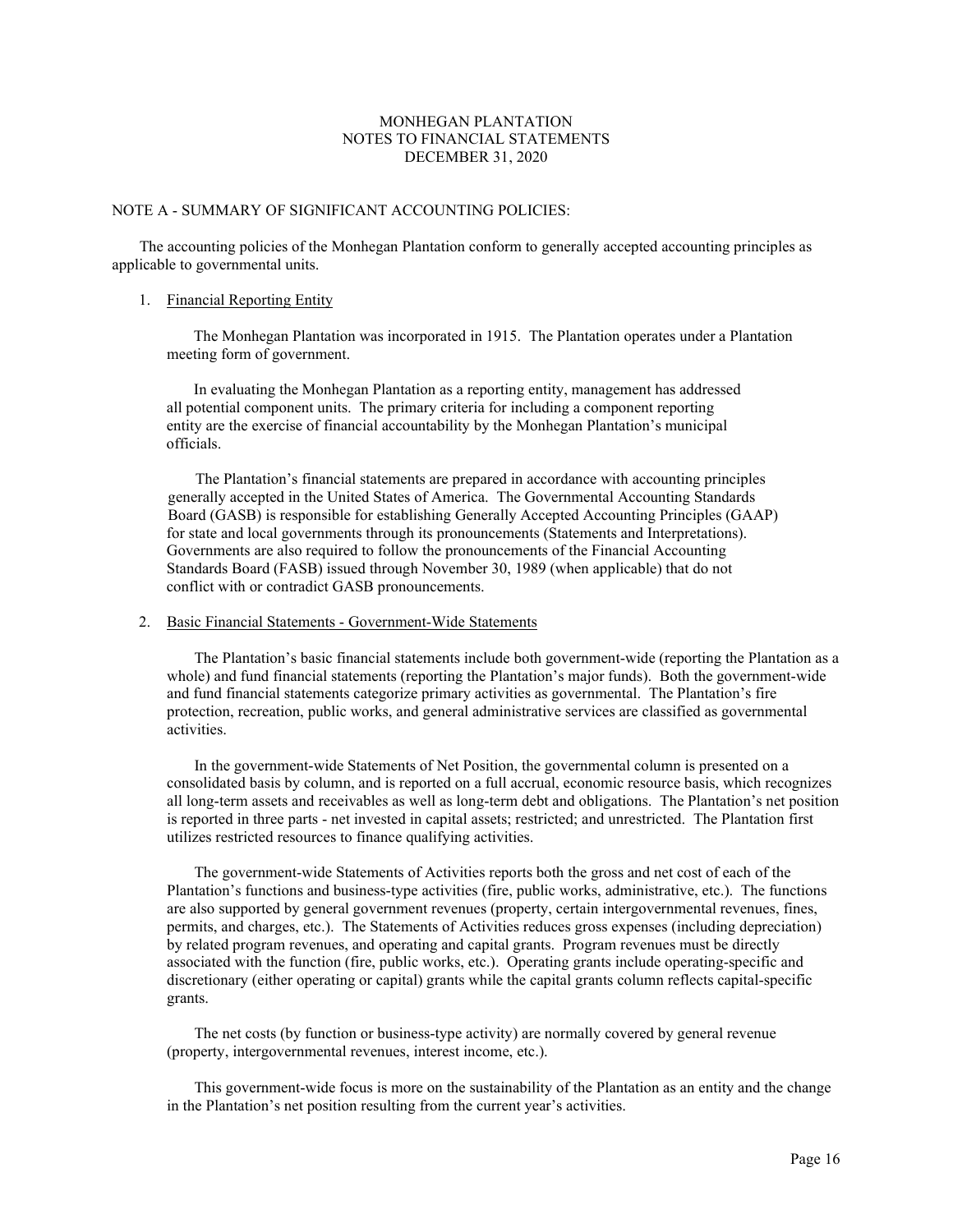# NOTE A - SUMMARY OF SIGNIFICANT ACCOUNTING POLICIES (CONT'D):

#### 3. Basic Financial Statements - Fund Financial Statements

 The financial transactions of the Plantation are reported in individual funds in the fund financial statements. Each fund is accounted for by providing a separate set of self-balancing accounts that comprise its assets, liabilities, reserves, fund equity, revenues, and expenditures/expenses. The various funds are reported by generic classification within the financial statements.

The following fund types are used by the Plantation:

a. Governmental Funds:

The focus of the governmental funds' measurement (in the fund statements) is upon determination of financial position and changes in financial position (sources, uses, and balances of financial resources) rather than upon net income. The following is a description of the governmental funds of the Plantation:

1. General Fund:

General Fund is the general operating fund of the Plantation. It is used to account for all financial resources except those required to be accounted for in another fund.

2. Fiduciary Funds:

Fiduciary Funds are used to report assets held in a trustee or agency capacity for others and therefore are not available to support Plantation programs. The reporting focus is on net position and changes in net position and is reported using accounting principles similar to proprietary funds.

The emphasis in fund financial statements is on the major funds in either the governmental or business-type activities categories. Nonmajor funds by category are summarized into a single column. GASB No. 34 sets forth minimum criteria (percentage of the assets, liabilities, revenues, or expenditures/expenses of either fund category) for the determination of major funds.

The Plantation's fiduciary funds are presented in the fiduciary fund financial statements. Since by definition these assets are being held for the benefit of a third party and cannot be used to address activities or obligations of the government, these funds are not incorporated into the government-wide statements.

#### 4. Basis of Accounting

 Basis of accounting refers to the point at which revenues or expenditures/expenses are recognized in the accounts and reported in the financial statements. It relates to the timing of the measurements made regardless of the measurement focus applied:

a. Accrual:

 Governmental activities in the government-wide financial statements and fiduciary fund financial statements are presented on the accrual basis of accounting. Revenues are recognized when earned and expenses are recognized when incurred.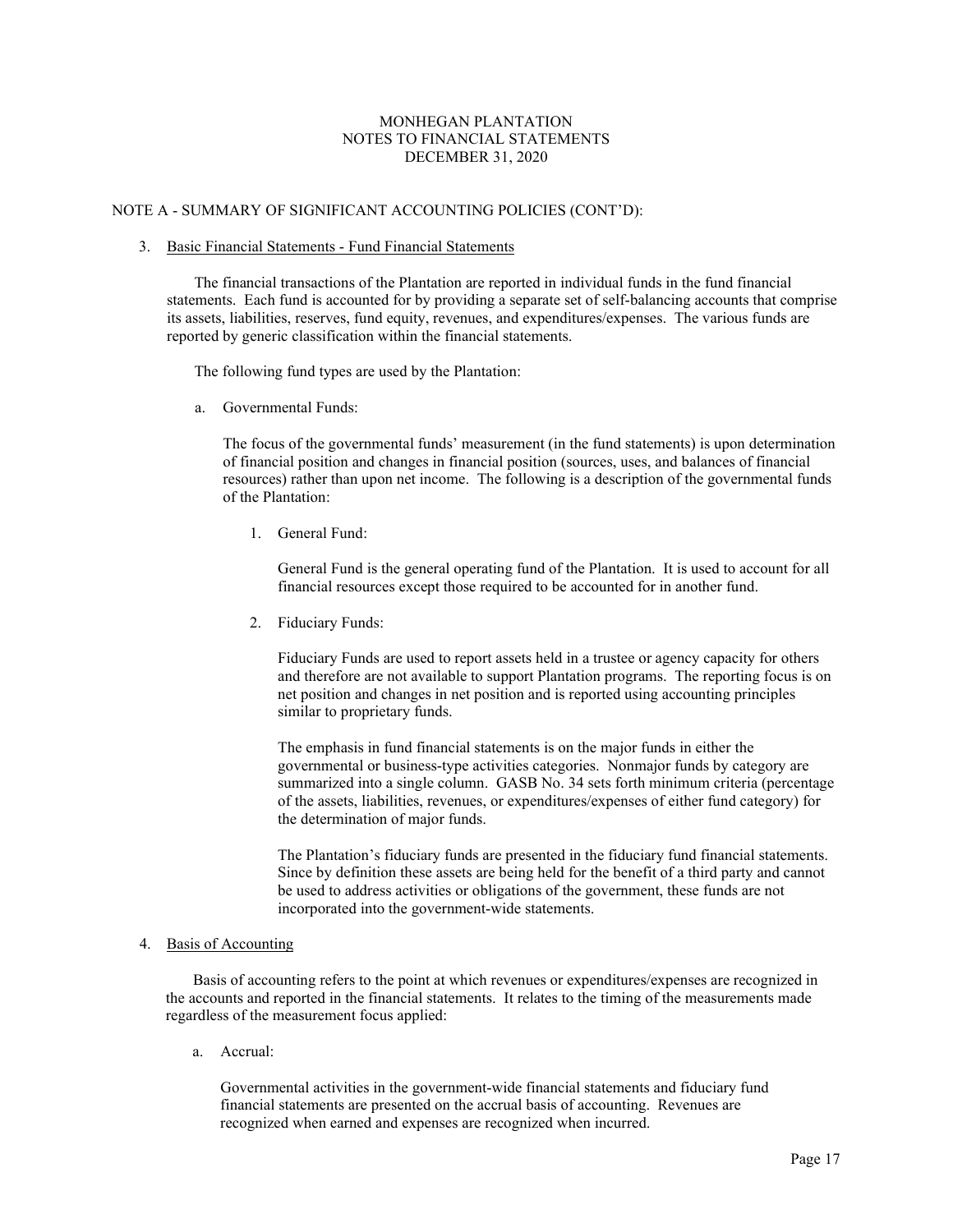# NOTE A - SUMMARY OF SIGNIFICANT ACCOUNTING POLICIES (CONT'D):

#### 4. Basis of Accounting (Cont'd)

b. Modified Accrual:

The governmental funds financial statements are presented on the modified accrual basis of accounting. Under the modified accrual basis of accounting, revenues are recorded when susceptible to accrual; i.e. both measurable and available. "Available" means collectible within the current period or within 60 days after year end. Expenditures are generally recognized under the modified accrual basis of accounting when the related liability is incurred. The exception to this general rule is that principal and interest on general obligation long-term debt, if any, is recognized when due.

# 5. Financial Statement Amounts

a. Cash and Cash Equivalents:

The Plantation has defined cash and cash equivalents to include cash on hand, demand deposits, and cash with fiscal agents. Statutes authorize the Treasurer of the Plantation, as directed by the municipal officers, to invest all municipal funds, including reserve and trust funds, to the extent that the terms of the instrument, order, or article creating the fund do not prohibit the investment in financial institutions as described in Section 5706 MRSA and securities as described in Sections 5711 through 5717 MRSA.

b. Capital Assets:

Capital assets purchased or acquired with an original cost of \$1,000.00 or more are reported at historical cost or estimated historical cost. Contributed assets are reported at fair market value as of the date received. Additions, improvements, and other capital outlays that significantly extend the useful life of an asset are capitalized. Other costs incurred for repairs and maintenance are expensed as incurred. Depreciation on all assets is provided on the straight-line basis over the following estimated useful lives:

| <b>Buildings</b>        | $20-50$ Years |
|-------------------------|---------------|
| Machinery and Equipment | 5-10 Years    |
| Improvements            | $10-20$ Years |
| Other Infrastructure    | $10-50$ Years |

c. Revenues:

Substantially, all governmental fund revenues are accrued. Property taxes are billed and collected within the same period in which the taxes are levied. In applying GASB No. 33 to grant revenues, the provider recognizes liabilities and expenses and the recipient recognizes receivables and revenue when the applicable eligibility requirements, including time requirements, are met. Resources transmitted before the eligibility requirements are met are reported as advances by the provider and deferred revenue by the recipient.

d. Accounts Receivable:

 Receivables include federal grants, state subsidies and reimbursements. An allowance for doubtful accounts is not considered necessary at December 31, 2020.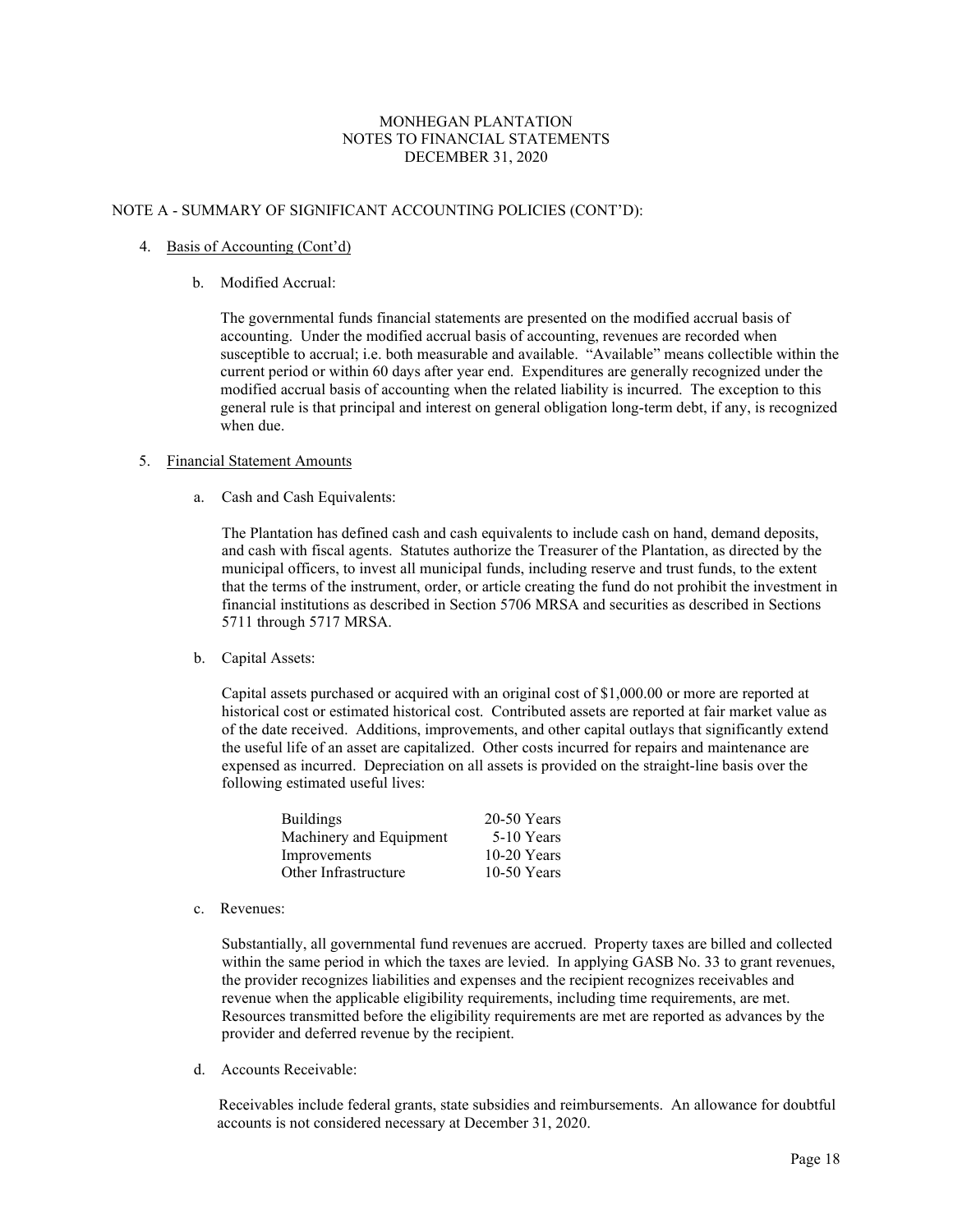# NOTE A - SUMMARY OF SIGNIFICANT ACCOUNTING POLICIES (CONT'D):

## 5. Financial Statement Amounts (Cont'd)

e. Expenditures:

Expenditures are recognized when the related fund liability is incurred.

f. Deferred Inflows and Outflows of Resources:

In addition to assets, the Statements of Net Position will sometimes report a separate section for deferred outflows of resources. This separate financial statement element, deferred outflows of resources, represents a consumption of net position that applies to a future period(s) and so will not be recognized as an outflow of resources (expense) until that time. The deferred outflows relate to the net pension liability, which include the Plantation's contributions subsequent to the measurement date, which is recognized as a reduction of the net pension liability in the subsequent year. They also include changes in assumptions, differences between expected and actual experience, and changes in proportion and differences between Plantation contributions and proportionate share of contributions, which are deferred and amortized over the average expected remaining service lives of active and inactive members in the plan.

In addition to liabilities, the Statements of Net Position will sometimes report a separate section for deferred inflows of resources. This separate financial statement element, deferred inflows of resources, represents an acquisition of net position that applies to a future period(s) and so will not be recognized as an inflow of resources (revenue) until that time. The deferred inflows relate to the net pension liability, which include the differences between expected and actual experience and changes in proportion and differences between Plantation contributions and proportionate share of contributions, which is deferred and amortized over the average expected remaining service lives of active and inactive members in the plan. They also include the net difference between projected and actual earnings on pension plan investments, which is deferred and amortized over a five-year period.

g. Use of Estimates:

The presentation of financial statements in conformity with generally accepted accounting principles requires management to make estimates and assumptions that affect the reported amounts of assets and liabilities and disclosure of contingent assets and liabilities at the date of the financial statements and the reported amounts of revenues and expenses during the reporting period. Actual results could differ from those estimates.

h. Fund Balance:

In accordance with GASB Statement No. 54, the Plantation employs terminology and classifications for fund balance items as follows:

Nonspendable fund balances include amounts that are not expected to be converted to cash, or that are legally required to be maintained intact. The fund balance of the Hudson Fund and Farrelly Fund are classified as nonspendable.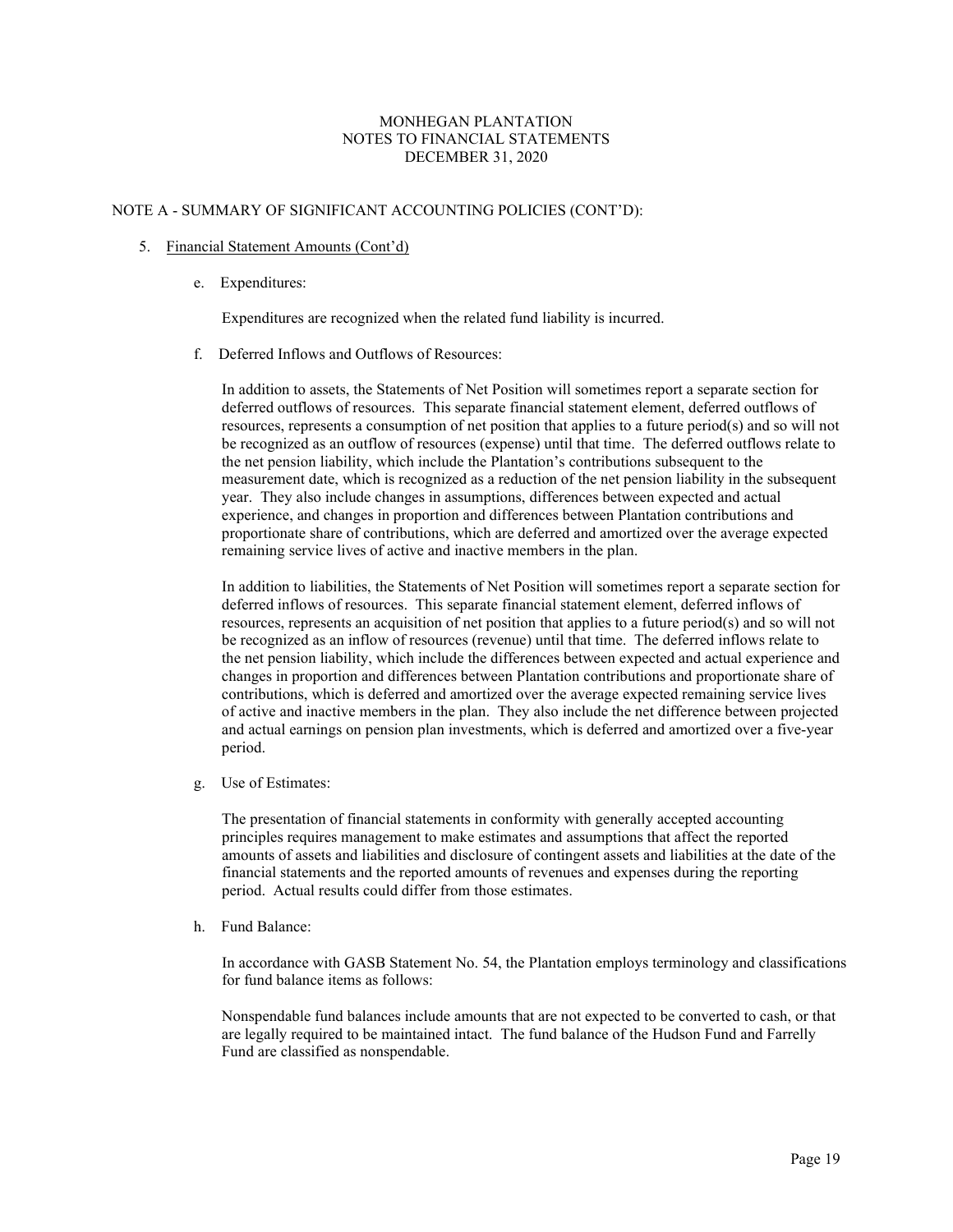# NOTE A - SUMMARY OF SIGNIFICANT ACCOUNTING POLICIES (CONT'D):

## 5. Financial Statement Amounts (Cont'd)

#### h. Fund Balance (cont'd):

 Restricted fund balances are amounts that can be used only for specific purposes because of legislation or restrictions imposed by donors.

Committed fund balances are amounts that can be used only for specific purposes because of a formal action taken by plantation government. Budget carryforward amounts are in this category.

 Assigned fund balances are resources that are constrained by the government's intent to be used for specific purposes, but are neither restricted nor committed.

Unassigned fund balance is all amounts in the General Fund that are not assigned to another category. Only the General Fund can have an unassigned fund balance.

#### 6. Implementation of New Accounting Standards

 During the year ended December 31, 2020, the following statements of financial accounting standards issued by the Governmental Accounting Standards Board became effective:

- a. Statement No. 83, "Certain Asset Retirement Obligations". The objective of the statement is to address accounting and financial reporting for certain asset retirement obligations (AROs). An ARO is a legally enforceable liability associated with the retirement of a tangible capital asset. A government that has legal obligations to perform future asset retirement activities related to its tangible capital assets should recognize a liability based on the guidance in this statement. Management has determined that this statement is not applicable.
- b. Statement No. 84, "Fiduciary Activities". The objective of this statement is to improve guidance regarding the identification of fiduciary activities for accounting and financial reporting purposes and how those activities should be reported. This statement establishes criteria for identifying fiduciary activities of all state and local governments. The plantation is currently evaluating whether the government is controlling the assets of the fiduciary activity and the beneficiaries with whom a fiduciary relationship exists to determine if the fiduciary fund should be included in the basic financial statements of future years.
- c. Statement No. 88, "Certain Disclosures Related to Debt, including Direct Borrowings and Direct Placements". The primary objective of this statement is to improve the information that is disclosed in notes to government financial statements related to debt, including direct borrowings and direct placements. It also clarifies which liabilities governments should include when disclosing information related to debt. This statement defines debt for purposes of disclosure in notes to financial statements as a liability that arises from a contractual obligation to pay cash (or other assets that may be used in lieu of cash) in one or more payments to settle an amount that is fixed at the date the contractual obligation is established. This statement requires that additional essential information related to debt be disclosed in notes to financial statements, including unused lines of credit; assets pledged as collateral for the debt; and terms specified in debt agreements related to significant events of default with finance-related consequences, significant termination events with finance-related consequences, and significant subjective acceleration clauses. Management has determined that the impact of this Statement is not material to the financial statements.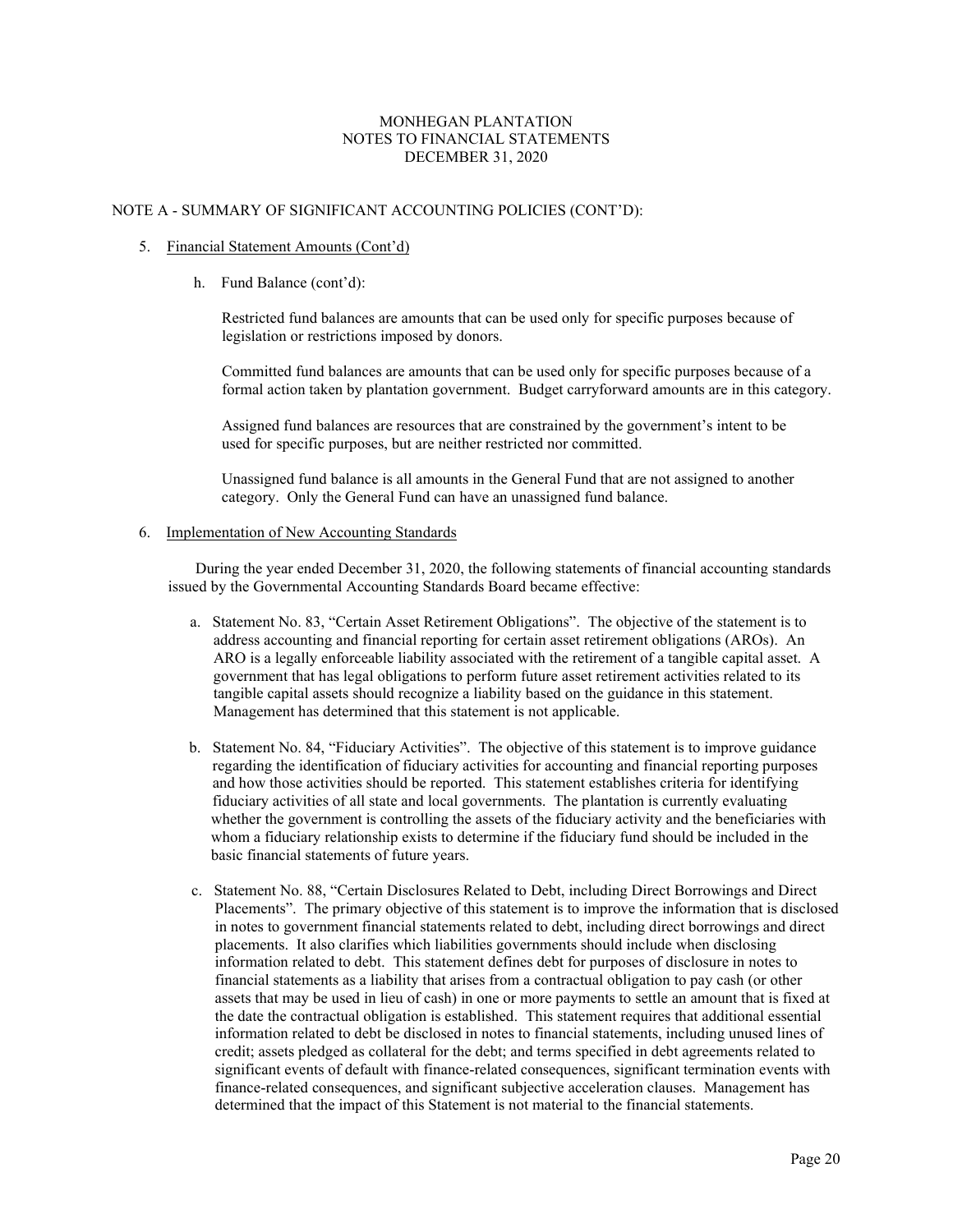# NOTE A - SUMMARY OF SIGNIFICANT ACCOUNTING POLICIES (CONT'D):

## 6. Implementation of New Accounting Standards (Cont'd)

 d. Statement No. 90, "Majority Equity Interests" - an amendment of GASB Statements No. 14 and No. 61. The primary objectives of this statement are to improve the consistency and comparability of reporting a government's majority equity interest in a legally separate organization and to improve the relevance of financial statement information for certain component units. It defines a majority equity interest and specifies that a majority equity interest in a legally separate organization should be reported as an investment if a government's holding of the equity interest meets the definition of an investment. A majority equity interest that meets the definition of an investment should be measured using the equity method, unless it is held by a special-purpose government engaged only in fiduciary activities, a fiduciary fund, or an endowment (including permanent and term endowments) or permanent fund. Those governments and funds should measure the majority equity interest at fair value. Management has determined that the impact of this statement is not material to the financial statements.

#### 7. Future Accounting Pronouncements

- a. Statement No. 87, "Leases", is effective for the year ended December 31, 2022. The objective of this statement is to better meet the information needs of financial statement users by improving accounting and financial reporting for leases by governments. This statement increases the usefulness of governments' financial statements by requiring recognition of certain lease assets and liabilities for leases that previously were classified as operating leases and recognized as inflows of resources or outflows of resources based on the payment provisions of the contract. It establishes a single model for lease accounting based on the foundational principle that leases are financings of the right to use an underlying asset. Under this statement, a lessee is required to recognize a lease liability and an intangible right-to-use lease asset, and a lessor is required to recognize a lease receivable and a deferred inflow of resources, thereby enhancing the relevance and consistency of information about governments' leasing activities. Management has determined that the impact of this statement is not material to the financial statements.
- b. Statement No. 89, "Accounting for Interest Cost Incurred before the End of a Construction Period" is effective the year ended December 31, 2021. The objectives of this statement are (1) to enhance the relevance and comparability of information about capital assets and the cost of borrowing for a reporting period and (2) to simplify accounting for interest cost incurred before the end of a construction period. This statement establishes accounting requirements for interest cost incurred before the end of a construction period. Management has determined that the impact of this statement is not material to the financial statements.
- c. Statement No. 91, "Conduit Debt Obligations" is effective for the year ended December 31, 2022. The objective of the statement is to provide a single method of reporting conduit debt obligations by issuers and eliminate diversity in practice associated with (1) commitments extended by issuers, (2) arrangements associated with conduit debt obligations, and (3) related note disclosures. This statement achieves those objectives by clarifying the existing definition of a conduit debt obligation; establishing that a conduit debt obligation is not a liability of the issuer; establishing standards for accounting and financial reporting of additional commitments and voluntary commitments extended by issuers and arrangements associated with conduit debt obligations; and improving required disclosures. Management has determined that this statement is not applicable.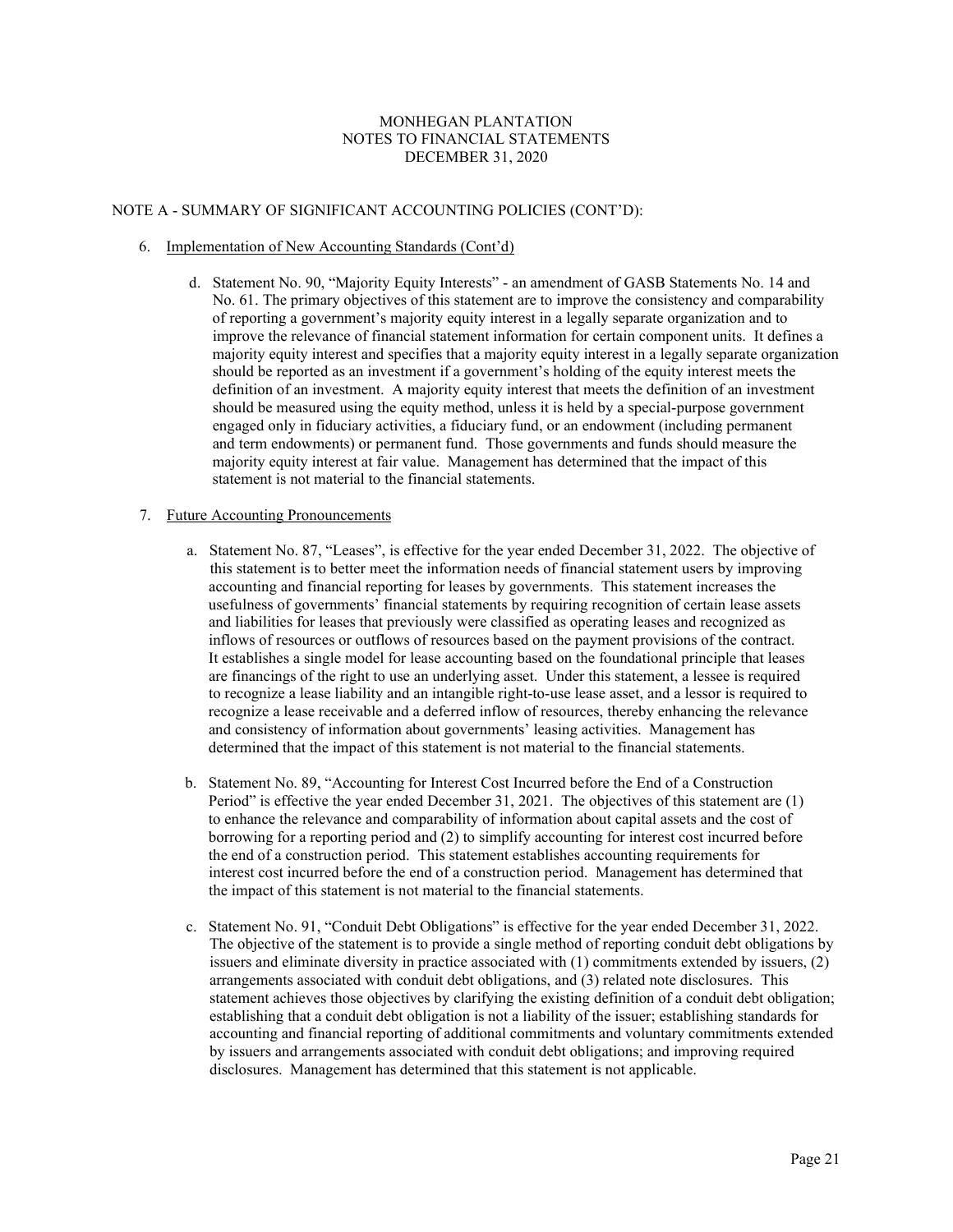# NOTE A - SUMMARY OF SIGNIFICANT ACCOUNTING POLICIES (CONT'D):

#### 7. Future Accounting Pronouncements (Cont'd)

- d. Statement No. 93, "Replacement of Interbank Offered Rates" is effective for the year ended December 31, 2022. The objective of this statement is to improve guidance regarding the governments that have entered into agreements in which variable payments made or received depend on an interbank offered rate (IBOR) - most notably, the London Interbank Offered Rate (LIBOR). As a result of global reference rate reform, LIBOR is expected to cease to exist in its current form at the end of 2021. The objective of this statement is to address those and other accounting and financial reporting implications that result from the replacement of an IBOR. Management has determined that this statement is not applicable.
- e. Statement No. 94, "Public-Private and Public-Public Partnerships and Availability Payment Arrangements" is effective for the year ended December 31, 2023. The objective of this statement is to improve financial reporting by addressing issues related to public-private and public public partnership arrangements (PPPs). As used in this statement, a PPP is an arrangement in which a government (the transferor) contracts with an operator (a governmental or nongovernmental entity) to provide public services by conveying control of the right to operate or use a nonfinancial asset, such as infrastructure or other capital assets (the underlying PPP asset), for a period of time in an exchange or exchange-like transaction. Management has determined that this statement is not applicable.
- f. Statement No. 96, "Subscription-Based Information Technology Arrangements" is effective for the year ended December 31, 2023. The objective of this statement is to improve financial reporting for subscription-based information technology arrangements (SBITAs) for government end users (governments). This statement (1) defines a SBITA; (2) establishes that a SBITA results in a right-to-use subscription asset - an intangible asset - and a corresponding subscription liability; (3) provides the capitalization criteria for outlays other than subscription payments, including implementation costs of a SBITA; and (4) requires note disclosures regarding a SBITA. Management has determined that this statement is not applicable.
- g. Statement No. 97, "Certain Component Unit Criteria and Accounting and Financial Reporting for Internal Revenue Code Section 457 Deferred Compensation Plans" is effective for the year ended December 31, 2022. The requirements of this statement will result in more consistent financial reporting of defined contribution pension plans, defined contribution OPEB plans, and other employee benefits plans, while mitigating the costs associated with reporting those plans. Management has determined that this statement is not applicable.

#### 8. Subsequent Events

 As of December 6, 2021, the date the financial statements were available to be issued, management has reviewed events after December 31, 2020 and there were no material subsequent events requiring disclosure.

 The community continues to be impacted by the Covid-19 Virus. The Plantation has reviewed their operations and is currently evaluating the impact of the virus on their operations. While there is a financial impact to the Plantation, it is currently unknown the full extent this crisis will have on its operations and funding.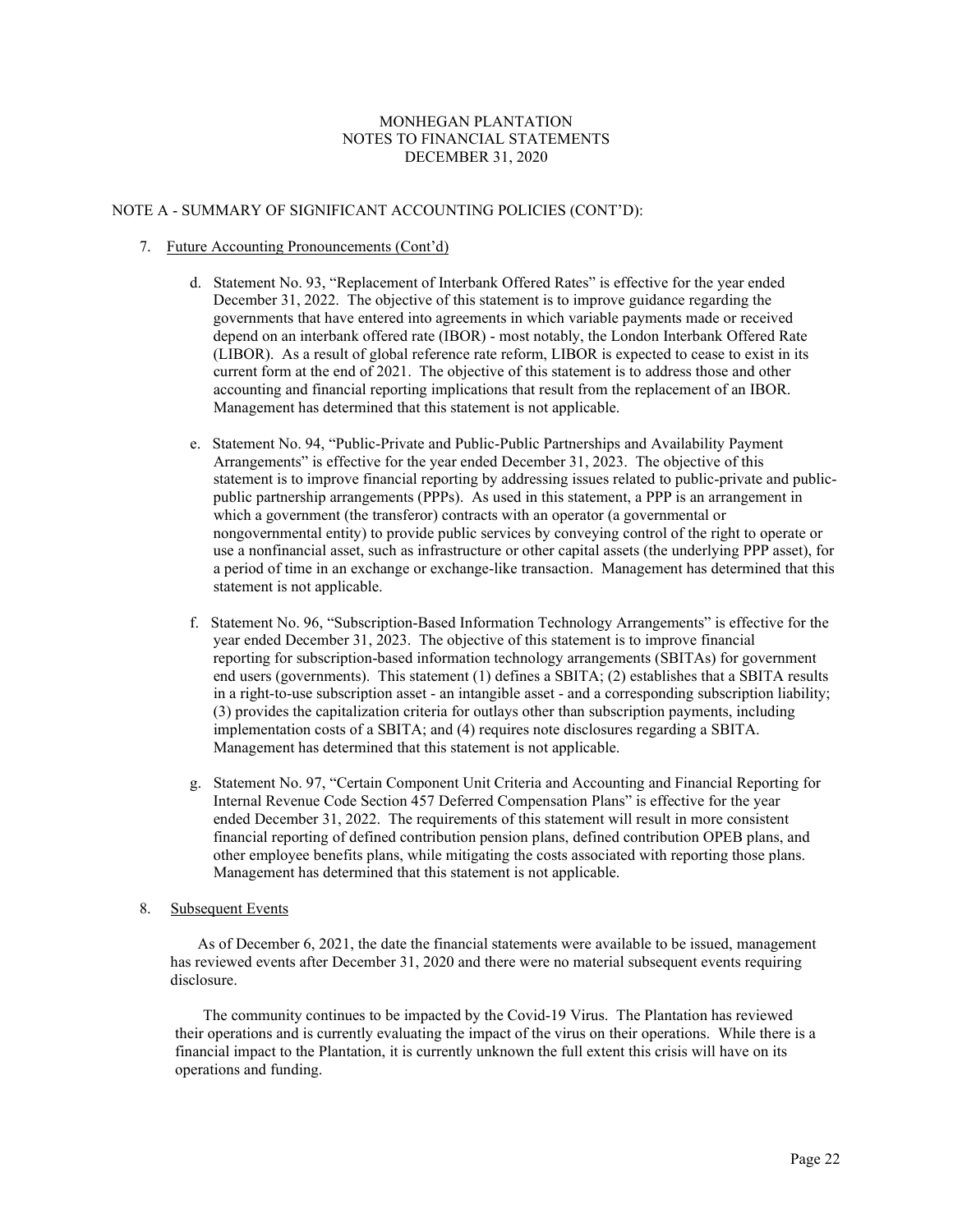#### NOTE B - CASH:

# Cash

 The Plantation's cash is categorized to give an indication of the level of risk assumed by the Plantation at year end. These Categories are defined as follows:

 Category #1 - Insured or collateralized with securities held by the Plantation or by its agent in the Plantation's name.

 Category #2 - Collateralized with securities held by the pledging financial institution's trust department or agent in the Plantation's name.

 Category #3 - Uncollateralized (This includes any bank balance that is collateralized with securities held by the pledging financial institution, or by its trust department or agent but not in the Plantation's name.)

At December 31, 2020 cash consisted of:

|                  | <b>CARRYING</b> | <b>RANK</b>                               |    | <b>CATEGORY</b> |    |
|------------------|-----------------|-------------------------------------------|----|-----------------|----|
| ACCOUNT TYPE     | AMOUNT          | <b>BALANCE</b>                            | #1 | #2              | #3 |
| Interest Bearing |                 |                                           |    |                 |    |
| Accounts         |                 | $$656,417.58$ $$630,227.95$ $$630,227.95$ |    |                 |    |

## NOTE C - NOTES PAYABLE:

Notes Payable activity for the year ended December 31, 2020 is as follows:

|                                      |   | <b>PRINCIPAL</b>                         |   |                  |   |                   |     | <b>PRINCIPAL</b>                           |
|--------------------------------------|---|------------------------------------------|---|------------------|---|-------------------|-----|--------------------------------------------|
|                                      |   | <b>BALANCE</b><br><b>JANUARY 1, 2020</b> |   | <b>ADDITIONS</b> |   | <b>REDUCTIONS</b> |     | <b>BALANCE</b><br><b>DECEMBER 31, 2020</b> |
| The First -<br><b>Teachers House</b> |   | 18,763.00                                | S |                  | S | 2,859.59          | - S | 15,903.41                                  |
| The First -<br><b>Broadband</b>      |   |                                          |   | 250,000.00       |   | 10,738.08         |     | 239,261.92                                 |
|                                      | Φ | 18,763.00                                |   | 250,000.00       |   | 13,597.67         | S   | 255,165.33                                 |

The First - Teachers House:

 The note was dated October 11, 1996 for thirty years with monthly principal and interest payments. Effective November 11, 2014 the monthly payment amount changed to \$277.44. The interest rate is variable and was 2.35% at December 31, 2020.

#### The First - Broadband:

 The note was dated February 10, 2021 for twenty years with annual principal and interest payments of \$17,053.91. The interest rate is 3.18%.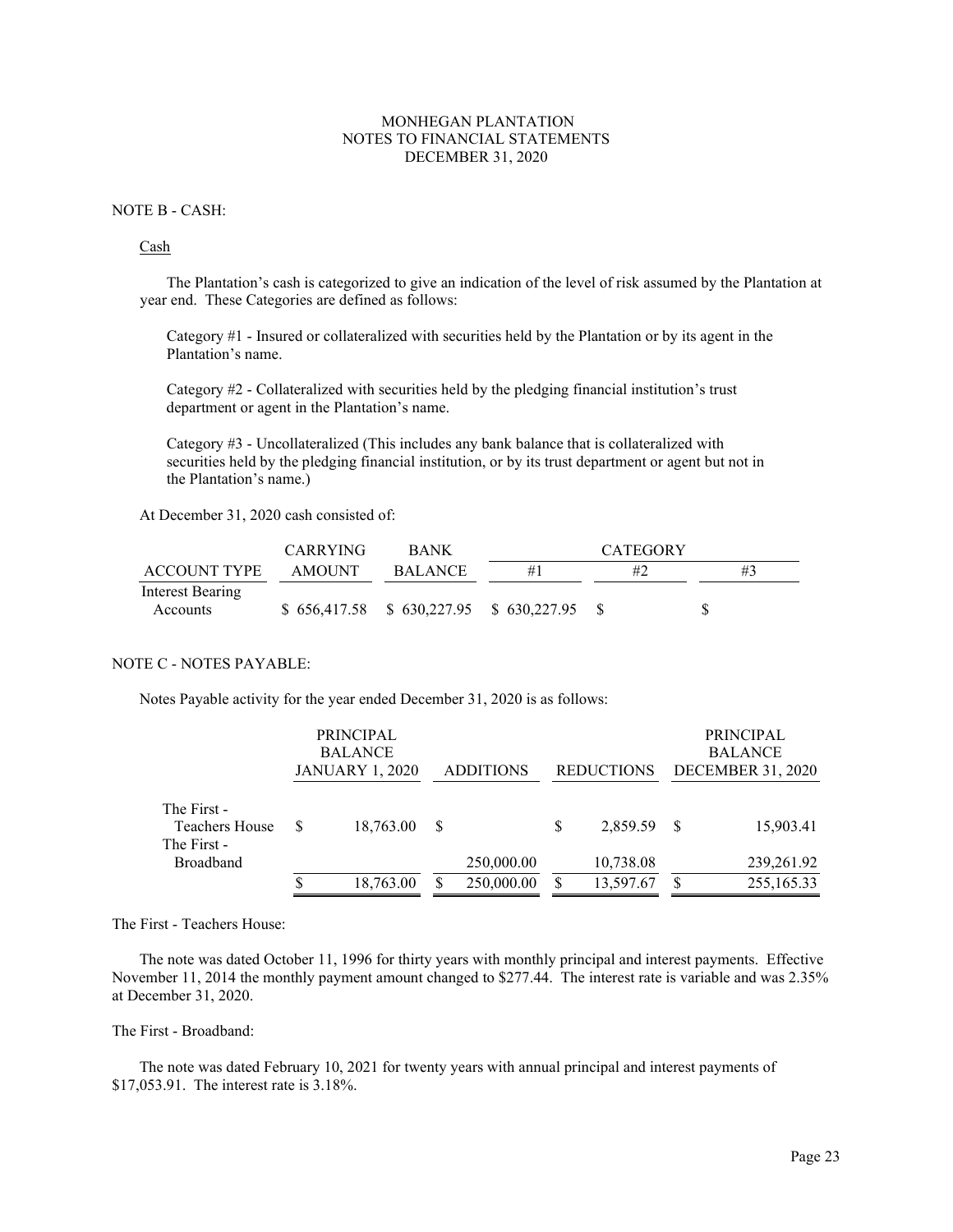#### NOTE C - NOTE PAYABLE (CONT'D):

Estimated principal and interest payments for the next five years and thereafter are as follows:

|           |   | <b>PRINCIPAL</b> |   | <b>INTEREST</b> |     | <b>TOTAL</b> |
|-----------|---|------------------|---|-----------------|-----|--------------|
| 2021      | S | 12,069.47        | S | 8,284.44        | \$. | 20,353.91    |
| 2022      |   | 12,481.79        |   | 7,872.12        |     | 20,353.91    |
| 2023      |   | 12,908.48        |   | 7,445.43        |     | 20,353.91    |
| 2024      |   | 13,349.96        |   | 7,003.95        |     | 20,353.91    |
| 2025      |   | 13,806.81        |   | 6,547.10        |     | 20,353.91    |
| 2026-2040 |   | 190,548.82       |   | 48,775.12       |     | 239,323.94   |
| Total     |   | 255,165.33       |   | 85,928.16       |     | 341,093.49   |

# NOTE D - GENERAL FUND BUDGET:

 The Plantation operates on a net budget as compared with a gross budget. All revenues are not estimated, but are credited to the particular operating account. Certain revenues are dedicated for particular purposes by vote of the townspeople at the annual Plantation meeting or at special Plantation meetings.

#### NOTE E - ASSIGNED FOR OTHER PURPOSES:

 Historically, the taxpayers vote to carry certain departmental unexpended balances forward to the following year for expenditure. This is usually in lieu of additional appropriations in any particular account.

| General Government | S | 38,137.48  |
|--------------------|---|------------|
| Protection         |   | 72,930.50  |
| Cemetery           |   | 11,701.72  |
| Education          |   | 180,905.13 |
| Public Works       |   | 11,180.26  |
| Unclassified       |   | 292,372.69 |
|                    |   | 607,227.78 |

#### NOTE F - REVENUE RECOGNITION - PROPERTY TAXES:

 The Plantation's property tax for the current year was levied September 10, 2020 on the assessed value listed as of April 1, 2020 for all taxable real and personal property located in the Plantation. Taxes were due on September 30, 2020. Interest accrued at 9% commencing October 2, 2020.

 Tax liens can be filed against delinquent real estate taxpayers after eight months but within one year of the original tax commitment. If the tax, interest, and costs have not been paid eighteen months after the filing of a lien certificate then the lien is automatically foreclosed.

 The National Council on Governmental Accounting (N.C.G.A.) Interpretation No. 3 requires that property tax revenue be recognized only to the extent it will be collected within sixty days following the year end. The deferred tax revenue shown on the balance sheet represents property taxes not expected to be collected within sixty days after the year end.

 Property taxes are recognized when they become available. Available includes those taxes expected to be collected within sixty days after year end as stated above.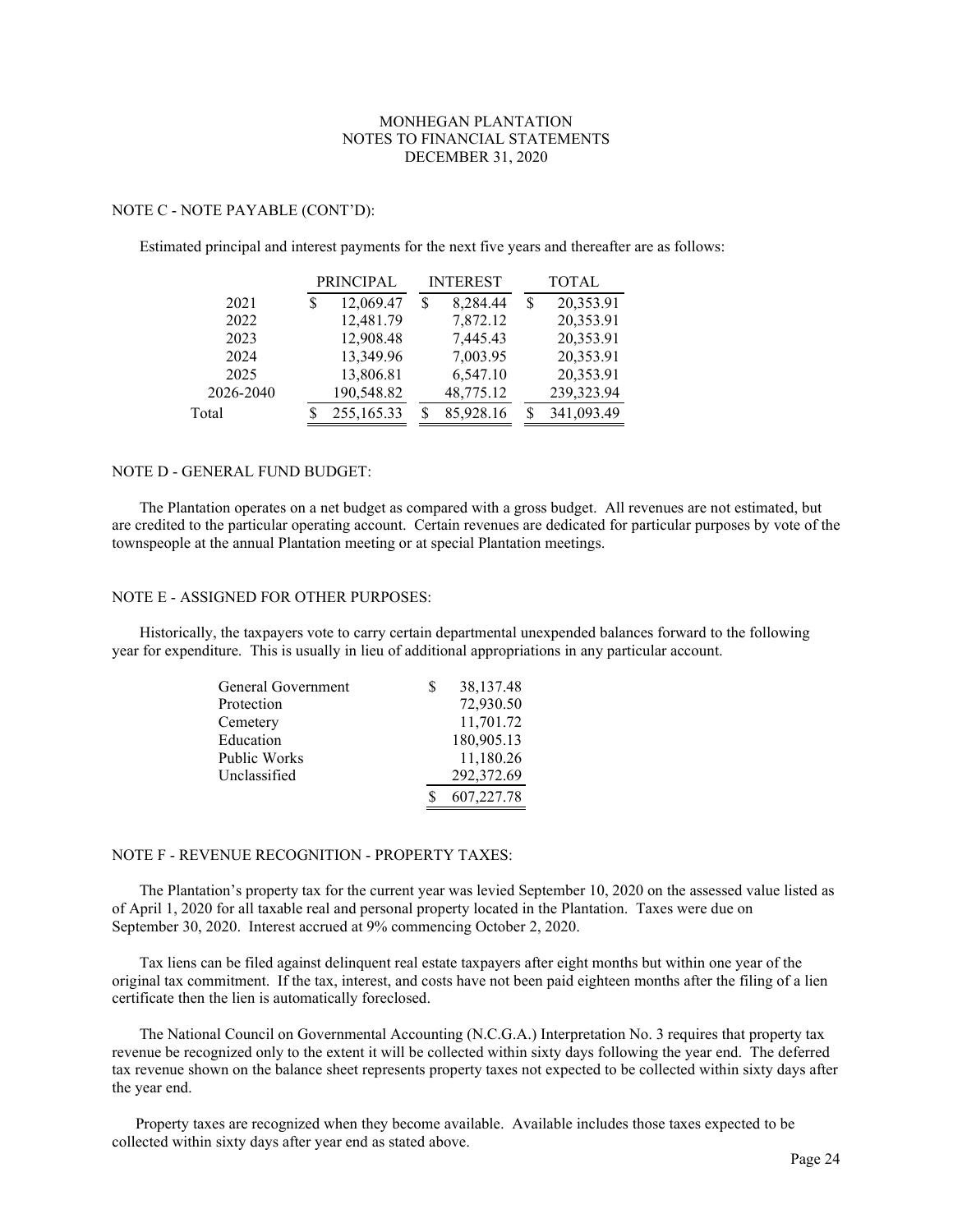# NOTE G - MAINE PUBLIC EMPLOYEES RETIREMENT SYSTEM:

#### **Summary of Significant Accounting Policies**

**Pensions -** For purposes of measuring the net pension liability, deferred outflows of resources and deferred inflows for resources related to pensions, and pension expense, information about the fiduciary net position of the Maine Public Employees Retirement System State Employee and Teacher Plan (SET Plan) and additions to/deductions from the Plan's fiduciary net position have been determined on the same basis as they are reported by the Plans. For this purpose, benefit payments (including refunds of employee contributions) are recognized when due and payable in accordance with the benefit terms. Investments are reported at fair value.

#### **Maine Public Employees Retirement System**

#### *General Information about the Pension Plan*

**Plan Description -** Teaching-certified employees of Monhegan Plantation are provided with pensions through the Maine Public Employees Retirement System State Employee and Teacher Plan (SET Plan), cost-sharing multipleemployer defined benefit pension plans, administered by the Maine Public Employees Retirement System (MPERS). Benefit terms are established in Maine statute. MPERS issues a publicly available financial report that can be obtained a[t www.mainepers.org.](http://www.mainepers.org/)

**Benefits Provided -** The SET Plan provides defined retirement benefits based on members' average final compensation and service credit earned as of retirement. Vesting (i.e. eligibility for benefits upon reaching qualification) occurs upon the earning of five years of service credit. In some cases, vesting occurs on the earning of one year of service credit immediately preceding retirement at or after normal retirement age. For SET members, normal retirement age is 60, 62, or 65. The normal retirement age is determined by whether a member had met certain creditable service requirements on specific dates, as established by statute. The monthly benefit of members who retire before normal retirement age by virtue of having at least 25 years of service credit is reduced by a statutorily prescribed factor for each year of age that a member is below her/his normal retirement age at retirement. MPERS also provides disability and death benefits, which are established by statute.

**Contributions -** Employee contribution rates are defined by law or board rule and depend on the terms of the plan under which an employee is covered. Employer contributions are determined by actuarial valuations. The contractually required contribution rates are actuarially determined as an amount that, when combined with employee contributions, is expected to finance the costs of benefits earned by employees during the year, with an additional amount to finance any unfunded accrued liability.

**SET Plan -** Maine statute requires the State to contribute a portion of the Plantation's contractually required contributions. Employees are required to contribute 7.65% of their annual pay. Monhegan Plantation's contractually required contribution rate for the year ended December 31, 2020, was between 14.33% and 14.96% of annual payroll of which 4.16% and 4.27% of payroll was required from Monhegan Plantation and \$7,397.57 was required from the State. Contributions to pension plan from Monhegan Plantation were \$2,080.18 for the year ended December 31, 2020.

## *Pension Liabilities, Pension Expense, and Deferred Outflows and Deferred Inflows of Resources Related to Pensions*

The net pension liabilities were measured as of June 30, 2020, and the total pension liabilities used to calculate the net pension liabilities were determined by actuarial valuations as of that date. Monhegan Plantation's proportion of the net pension liabilities were based on projections of Monhegan Plantation's long-term share of contributions to the pension plans relative to the projected contributions of all participating School Administrative Units and the State (SET Plan), actuarially determined.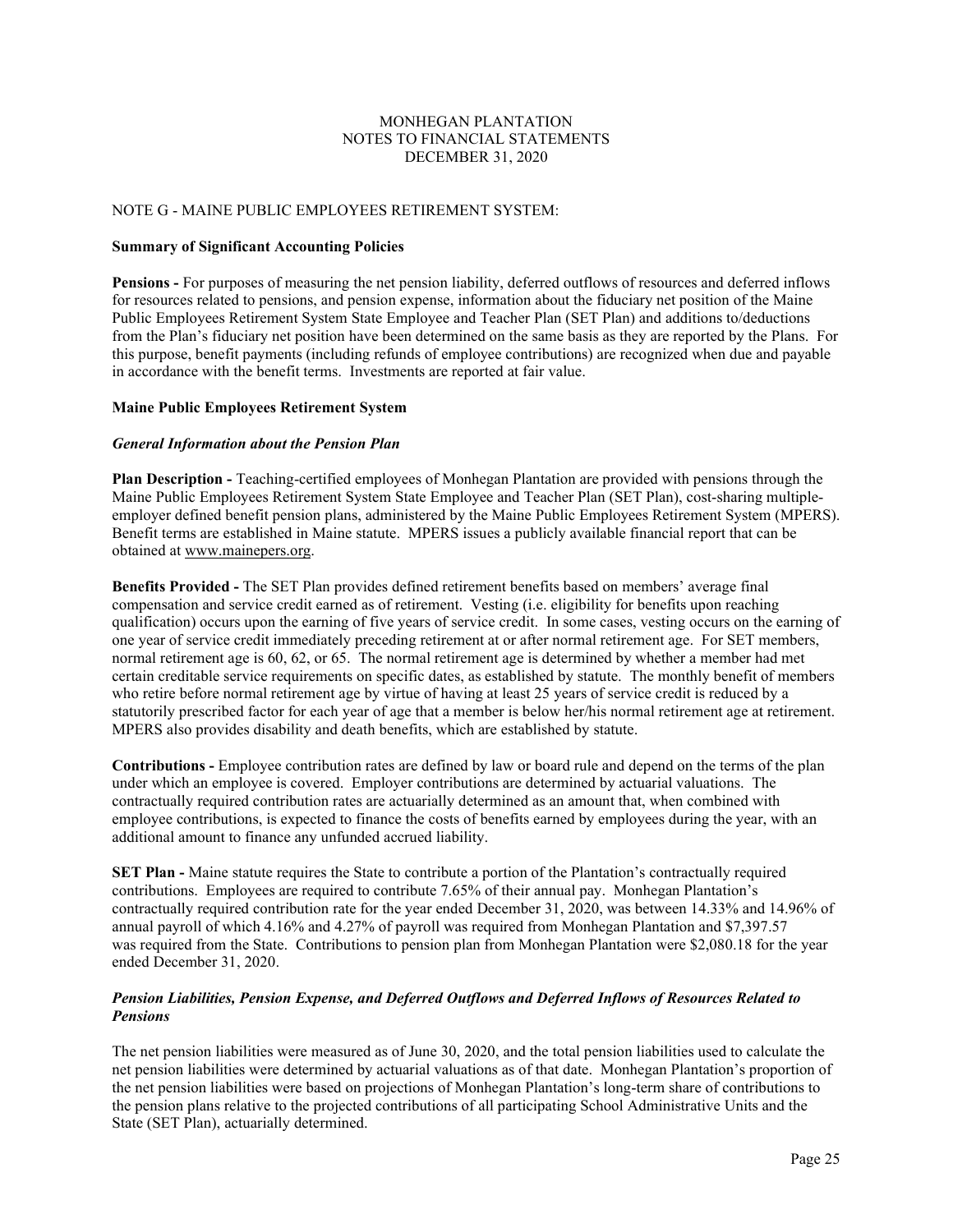## NOTE G - MAINE PUBLIC EMPLOYEES RETIREMENT SYSTEM (CONT'D):

**SET Plan -** At June 30, 2020, Monhegan Plantation reported a liability for its proportionate share of the net pension liability that reflected a reduction for State pension support provided to Monhegan Plantation. The amount recognized by Monhegan Plantation as its proportionate share of the net pension liability, the related State support, and the total portion of the net pension liability that was associated with the Plantation were as follows:

| Monhegan Plantation's Proportionate Share of the Net Pension Liability | $\mathcal{S}$ | $-()$     |
|------------------------------------------------------------------------|---------------|-----------|
| State's Proportionate Share of the Net Pension Liability Associated    |               |           |
| with Monhegan Plantation                                               |               | 71,372.00 |
| Total                                                                  | $\mathcal{L}$ | 71,377.00 |
|                                                                        |               |           |

At June 30, 2020, the Monhegan Plantation's proportion of the SET Plan was 0.00%.

For the year ended December 31, 2020, Monhegan Plantation recognized pension income of zero and revenue of \$7,397.57 for support provided by the State for the SET Plan. At December 31, 2020, Monhegan Plantation reported deferred outflows of resources related to pensions from the following sources:

|                                                             | <b>Deferred Outflows</b><br>of Resources |          |  |
|-------------------------------------------------------------|------------------------------------------|----------|--|
| Changes in Proportion and Differences between               |                                          |          |  |
| Plantation Contributions and Proportionate Share            |                                          |          |  |
| of Contributions                                            |                                          | $-0-$    |  |
| Plantation Contributions Subsequent to the Measurement Date |                                          | 2,080.18 |  |
| Total                                                       |                                          | 2,080.18 |  |

There were no deferred outflows and resources related to pensions resulting from the Monhegan Plantation's contributions subsequent to the measurement date will be recognized as a reduction of the net pension liabilities in the year ended December 31, 2020. Other amounts reported as deferred outflows of resources and deferred inflows of resources related to pensions will be recognized in pension expense as follows:

#### **Year ended December 31:**

| 2021 | S  | -0-   |
|------|----|-------|
| 2022 | S  | $-0-$ |
| 2023 | S  | $-0-$ |
| 2024 | S  | $-0-$ |
| 2025 | \$ | $-0-$ |

**Actuarial Assumptions -** The total pension liability in the June 30, 2019 actuarial valuation was determined using the following actuarial assumptions, applied to all periods included in the measurement:

|                                                   | <b>SET Plan</b> |
|---------------------------------------------------|-----------------|
| Inflation                                         | 2.75%           |
| Salary Increases, per year                        | $2.75\% - 14\%$ |
| Investment return, per annum, compounded annually | 6.75%           |
| Cost of living benefit increases, per annum       | $1.91\%$        |

Mortality rates were based on the RP2014 Total Dataset Healthy Annuitant Mortality Table for Males and Females.

The actuarial assumptions used in the June 30, 2020 valuation were based on the results of an actuarial experience study for the period July 1, 2012 to June 30, 2015.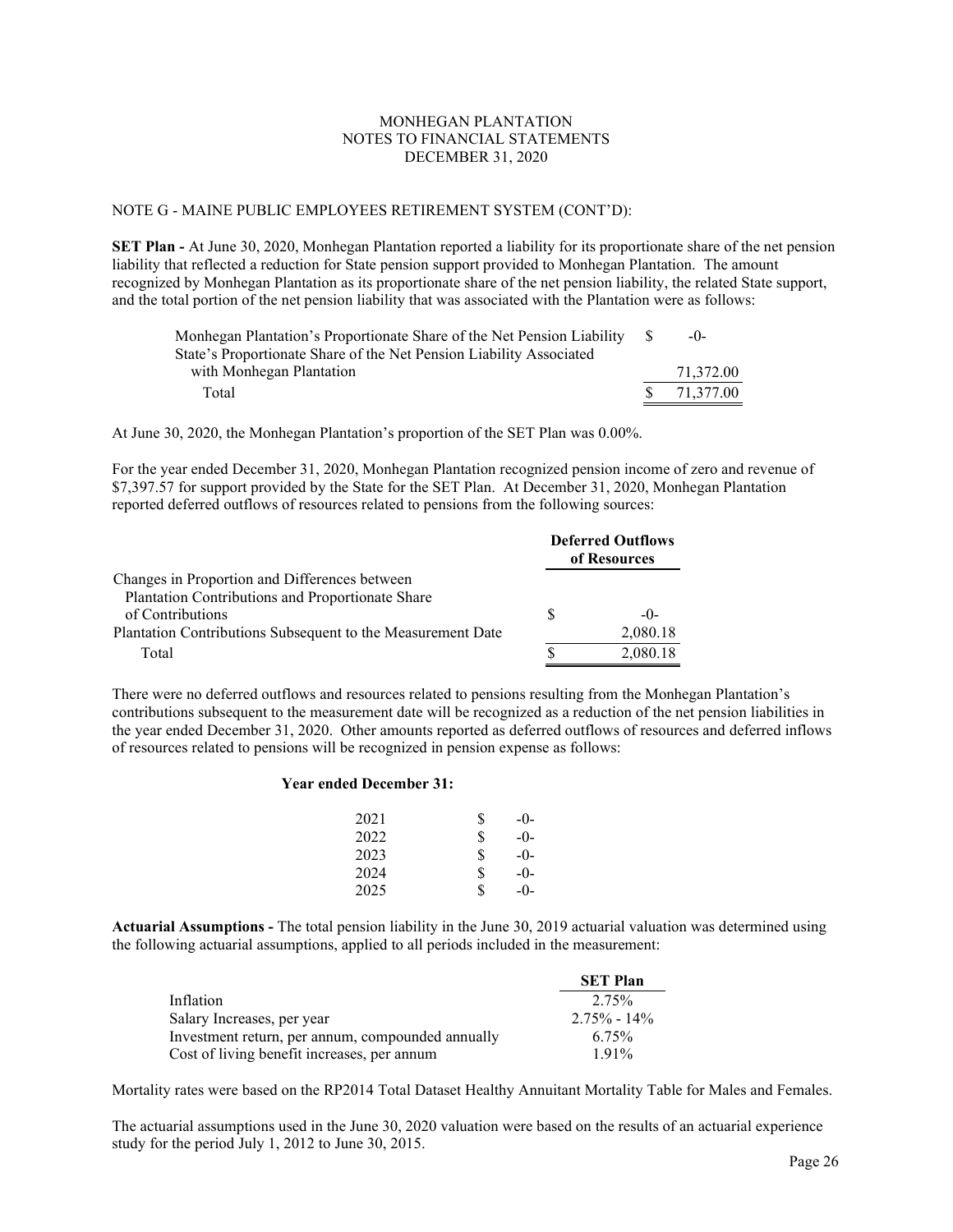# NOTE G - MAINE PUBLIC EMPLOYEES RETIREMENT SYSTEM (CONT'D):

#### **Actuarial Assumptions (Cont'd)**

The long-term expected rate of return on pension plan investments was determined using a building-block method in which best-estimate ranges of expected future real rates of return (expected returns, net of pension plan investment expense and inflation) are developed for each major asset class. These ranges are combined to produce the longterm expected rate of return by weighing the expected future real rates of return by the target asset allocation percentage and by adding expected inflation. Best estimates of arithmetic real rates of return for each major asset class included in the pension plan's target asset allocation as of June 30, 2020 are summarized in the following table:

| <b>Asset Class</b>     | <b>Target Allocation</b> | <b>Long-Term Expected</b><br><b>Real Rate of Return</b> |
|------------------------|--------------------------|---------------------------------------------------------|
| <b>Public Equities</b> | 30.0%                    | $6.0\%$                                                 |
| US Government          | $7.5\%$                  | $2.3\%$                                                 |
| Private Equity         | 15.0%                    | $7.6\%$                                                 |
| Real Assets:           |                          |                                                         |
| Real Estate            | $10.0\%$                 | $5.2\%$                                                 |
| Infrastructure         | $10.0\%$                 | $5.3\%$                                                 |
| Natural Resources      | $5.0\%$                  | $5.0\%$                                                 |
| Traditional Credit     | $7.5\%$                  | $3.0\%$                                                 |
| Alternative Credit     | $5.0\%$                  | $4.2\%$                                                 |
| Diversifiers           | 10.0%                    | 5.9%                                                    |

**Discount Rate -** The discount rate used to measure the total pension liability was 6.75% for the SET Plan. The projection of cash flows used to determine the discount rates assumed that employee contributions will be made at the current contribution rate and that contributions from participating local districts will be made at contractually required rates, actuarially determined. Based on these assumptions, the pension plans' fiduciary net position was projected to be available to make all projected future benefit payments of current active and inactive employees. Therefore, the long-term expected rate of return on pension plan investments was applied to all periods of projected benefit payments to determine the total pension liabilities.

**Sensitivity of Monhegan Plantation's proportionate share of the net pension liabilities to changes in the discount rate -** The following presents Monhegan Plantation's proportionate share of the net pension liability calculated using the discount rate of 6.75% for the SET Plan, as well as what Monhegan Plantation's proportionate share of the net pension liability would be if it were calculated using the discount rate that is 1 percentage-point lower 5.75% for SET Plan or 1 percentage-point higher 7.75% for SET Plan than the current rate:

| <b>SET Plan</b>                                                           | $1\%$<br><b>Decrease</b><br>(5.75%) | Current<br><b>Discount Rate</b><br>$(6.75\%)$ | 1%<br><b>Increase</b><br>(7.75%) |
|---------------------------------------------------------------------------|-------------------------------------|-----------------------------------------------|----------------------------------|
| Monhegan Plantation's Proportionate<br>Share of the Net Pension Liability | -()-                                | $-()$                                         | $-()$                            |

**Pension Plan Fiduciary Net Position** - Detailed information about the pension plan's fiduciary net position is available in the separately issued MPERS financial report.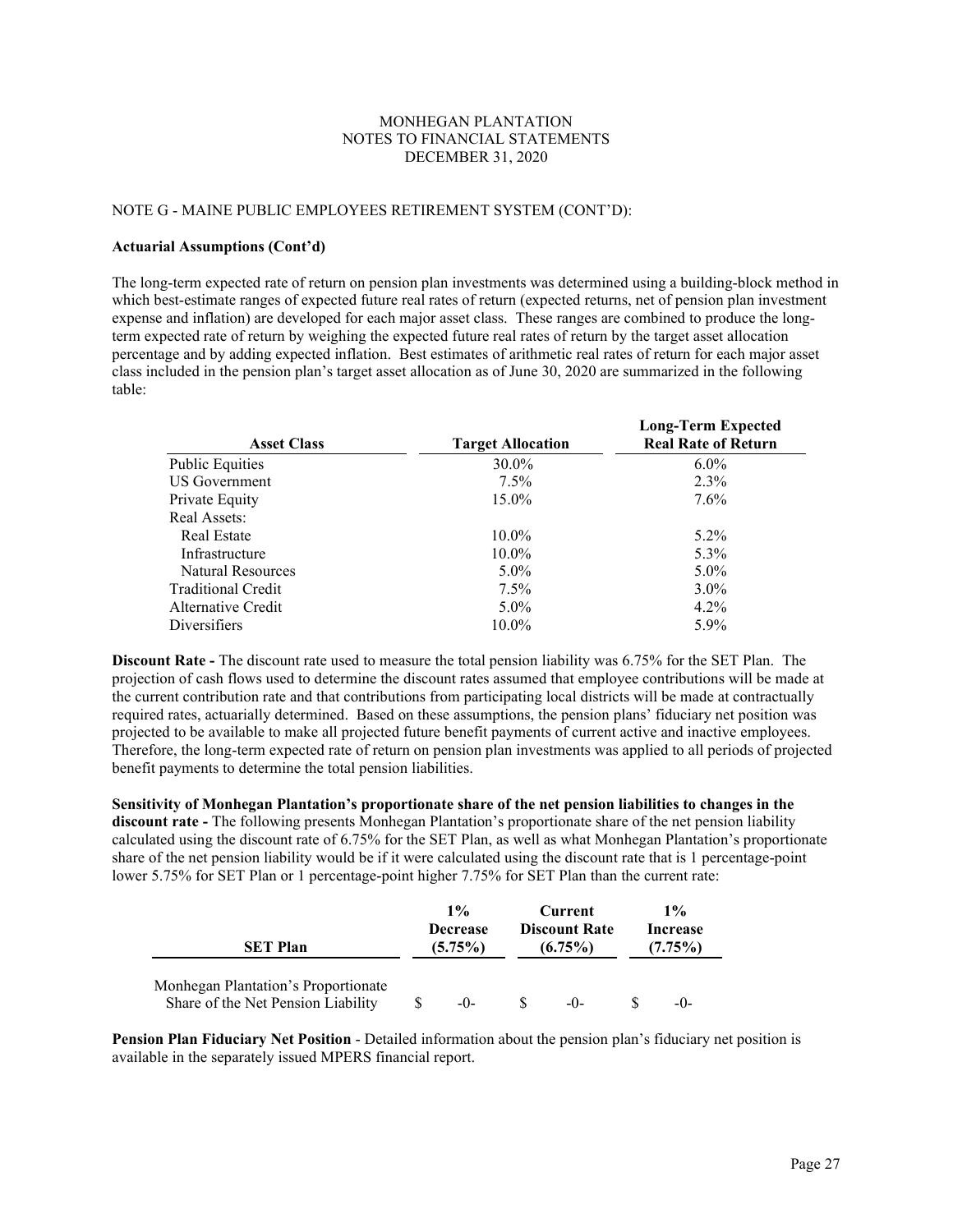# NOTE G - MAINE PUBLIC EMPLOYEES RETIREMENT SYSTEM (CONT'D):

**Payables to the Pension Plan -** None as of December 31, 2020.

**Changes of Benefit Terms - None**

**Changes of Assumptions - None**

# NOTE H - OTHER POST-EMPLOYMENT BENEFITS (OPEB):

#### *General Information about the Pension Plan*

**Plan Description** *-* Employees of the Town are provided with post employment benefits through the Maine Public Employees Retirement System Consolidated Plan for Local Participating Districts (PLD Plan), a multiple-employer cost sharing plan with a special funding situation, administered by the Maine Public Employees Retirement System (MPERS). Benefit terms are established in Maine statute. MPERS issues a publicly available financial report that can be obtained at [www.mainepers.org.](http://www.mainepers.org/)

The Group Life Insurance Plans (the Plans) provide basic group life insurance benefits during retirement, to retirees who participated in the Plans prior to retirement for a minimum of 10 years (the 10-year participation requirement does not apply to recipients of disability retirement benefits).

The level of coverage in retirement is initially set to an amount equal to the retiree's average final compensation. The initial amount of basic life is then subsequently reduced at the rate of 15% per year to the greater of 40% of the initial amount or \$2,500.00.

#### **Funding Policy**

Premium rates are those determined by the System's Board of Trustees to be actuarially sufficient to pay anticipated claims. For state employees, the premiums for retiree life insurance coverage are factored into the premiums paid for basic coverage while participants are active members. Premiums for basic life insurance coverage for retired teachers are paid by the State as the total dollar amount of each year's annual required contribution.

#### **Revenue Recognition**

The Schedule of Employer Allocations for the SET Plan reflects current year employer and non-employer contributing entity premium contributions to the Plan.

#### **Collective Net OPEB Liability**

The collective net OPEB liability for the SET Plan, measured as of December 31, 2019 is as follows:

|                                                                      |   | <b>Total SET Plan</b> |
|----------------------------------------------------------------------|---|-----------------------|
| Collective Total OPEB Liability<br>Less: Plan Net Fiduciary Position | S | 1,980.00<br>$-0-$     |
| Collective Net OPEB Liability                                        | S | 1,980.00              |

# **Special Funding Situation - SET Plan**

The State participates in the SET Plan as a non-employer contributing entity in that the State pays the actuarially determined premium contributions associated with retired teachers.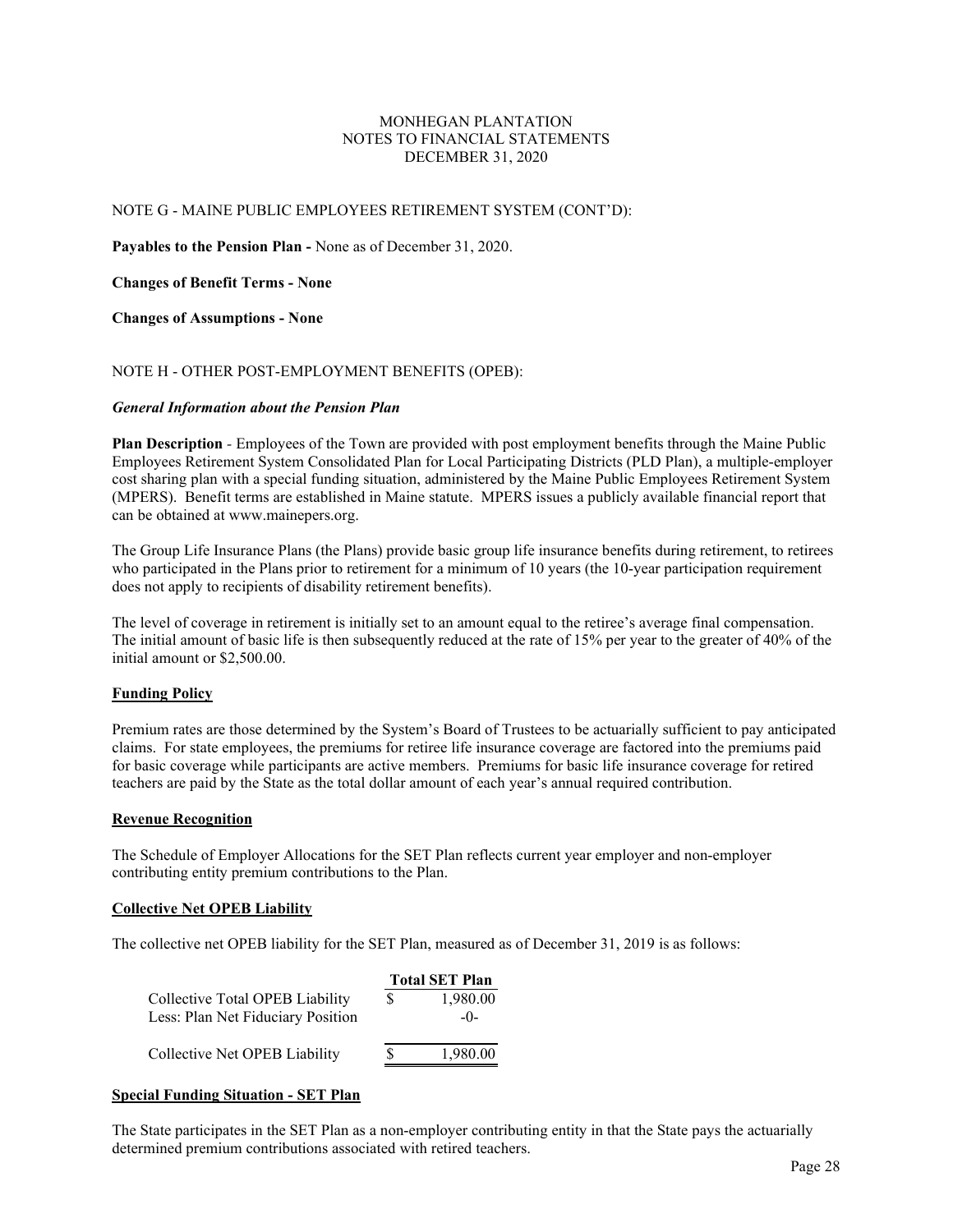## NOTE H - OTHER POST-EMPLOYMENT BENEFITS (OPEB) (CONT'D):

#### **Actuarial Methods and Assumptions**

The collective total OPEB liability for the Plans was determined by an actuarial valuation as of December 31, 2019, using the following methods and assumptions, applied to all periods included in the measurement:

#### **Actuarial Cost Method**

Projections of benefits for financial reporting purposes are based on the provisions of the Plans in effect at the time of each valuation and the historical pattern of sharing of premium costs between the employer and plan members. Actuarial methods and assumptions include techniques that are designed to reduce short-term volatility in actuarial accrued liabilities and the actuarial value of assets, consistent with the long-term perspective of the funding methodologies.

Costs are developed using the individual entry age normal cost method based on a level percentage of payroll.

Experience gains and losses, i.e., actual decreases or increases in liabilities and/or in assets which differ from the actuarial assumptions, affect the unfunded actuarial accrued liability.

For the year ended December 31, 2020, the Plantation recognized OPEB revenue of \$222.00 for support provided by the State for the SET Plan. At December 31, 2020, the Plantation reported deferred outflows of resources and deferred inflows of resources related to pensions from the following sources:

|                                                                                                                       | <b>Deferred Outflows</b><br>of Resources | <b>Deferred Inflows</b><br>of Resources |
|-----------------------------------------------------------------------------------------------------------------------|------------------------------------------|-----------------------------------------|
| Differences Between Expected and<br>Actual Experience                                                                 | \$<br>$-0-$                              | \$<br>$-0-$                             |
| Changes in Assumptions                                                                                                | $-0-$                                    | $-0-$                                   |
| Net Difference Between Projected and<br>Actual Earnings on Pension Plan Investments                                   | -0-                                      | $-0-$                                   |
| Changes in Proportion and Differences<br>Between Plantation Contributions and<br>Proportionate Share of Contributions | $-0-$                                    | $-0-$                                   |
| Plantation Contributions Subsequent to the<br>Measurement Date<br>Total                                               | -0-<br>-0-                               | $-0-$<br>-0-                            |

 *Asset Valuation Method*

Investments are reported at fair value.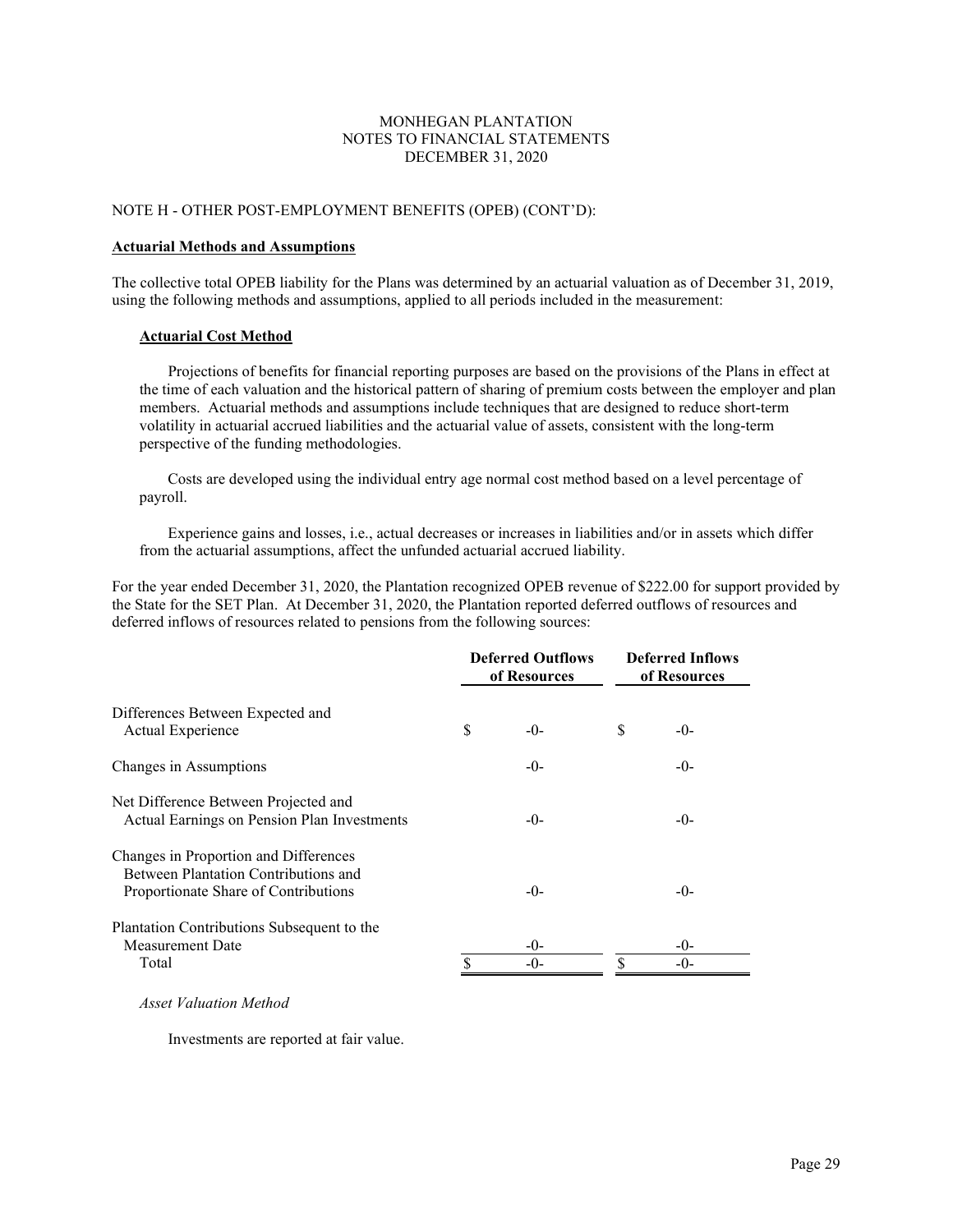### NOTE H - OTHER POST-EMPLOYMENT BENEFITS (OPEB) (CONT'D):

#### **Actuarial Methods and Assumptions (Continued)**

#### *Amortization*

The unfunded actuarial accrued liability is being amortized as a level percentage of payroll over a 30-year period on a closed basis. As of June 30, 2020, there were 20 years remaining in the amortization schedule for the SET Plan.

The actuarial assumptions used in the June 30, 2020 and June 30, 2019 actuarial valuations were based on the results of an actuarial experience study conducted for the period of June 30, 2012 to June 30, 2015.

**Significant Actuarial Assumptions -** The total pension liability in the June 30, 2020 actuarial valuation was determined using the following actuarial assumptions, applied to all periods included in the measurement:

| Salary Increases, Per Year                        | 2.75% to 14.50% |
|---------------------------------------------------|-----------------|
| Investment Return, Per Annum, Compounded Annually | 6.75%           |
| Inflation Rate                                    | 2.75%           |
| Participation Rate for Future Retired             | $100\%$         |
| Form of Benefit Payment                           | Lump sum        |

 Mortality rates were based on the RP2014 Total Dataset Healthy Annuitant Mortality Table for Males and Females.

 Assets of the Plans are pooled for investment purposes and are allocated to each Plan based on each Plan's fiduciary net position. The long-term expected rate of return on the Plan's investments was determined using a building-block method in which best-estimate ranges of expected future real rates of return (expected returns, net of investment expense and inflation) are developed for each major class of assets. These ranges are combined to produce the long-term expected rate of return by weighing the expected future real rates of return by the target asset allocation percentage and by adding expected inflation. Best estimates of long-term real rates of return for each major asset class included in the target asset allocation as of June 30, 2020 are summarized in the following table:

|                          |                          | <b>Long-Term Expected</b>  |
|--------------------------|--------------------------|----------------------------|
| <b>Asset Class</b>       | <b>Target Allocation</b> | <b>Real Rate of Return</b> |
| <b>Public Equities</b>   | 70.0%                    | $6.0\%$                    |
| Real Estate              | $5.0\%$                  | 5.2%                       |
| Traditional credit       | $16.0\%$                 | $3.0\%$                    |
| US Government Securities | $9.0\%$                  | $2.3\%$                    |

#### **Discount Rate**

The discount rate used to measure the collective total OPEB liability was 6.75% for 2019 for the SET Plan. The projection of cash flows used to determine the discount rate assumed that plan member contributions will be made at the current contribution rate and that employer and non-employer entity contributions will be made at contractually required rates, actuarially determined. Based on these assumptions, the fiduciary net position was projected to be available to make all projected future benefit payments to current plan members. Therefore, the long-term expected rate of return on SET Plan investments was applied to all periods of projected benefit payments to determine the total OPEB liability.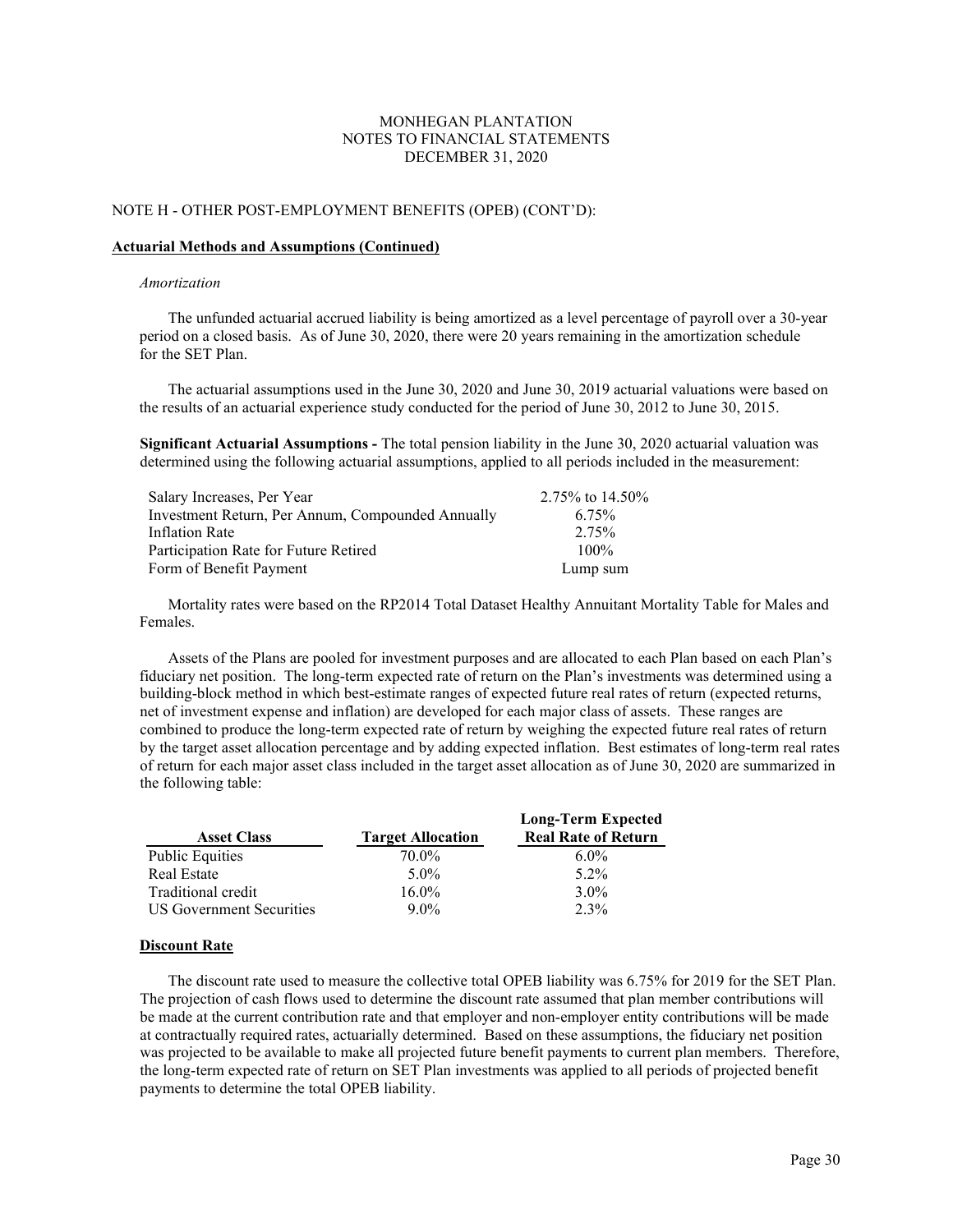# NOTE H - OTHER POST-EMPLOYMENT BENEFITS (OPEB) (CONT'D):

### **Actuarial Methods and Assumptions (Continued)**

### **Discount Rate (Cont'd)**

| <b>Teacher Plan</b>                                        | $1\%$<br><b>Decrease</b><br>(5.75%) | Current<br><b>Discount</b><br>Rate<br>$(6.75\%)$ | $1\%$<br>Increase<br>(7.75%) |
|------------------------------------------------------------|-------------------------------------|--------------------------------------------------|------------------------------|
| Town's Proportionate Share of<br>the Net Pension Liability | $-()$                               | $-0-$                                            | $-0-$                        |

#### **Components of Schedules of OPEB Amounts to Employer**

#### **Collective Net OPEB Liability**

Each employer's share of the collective net OPEB liability is equal to the collective net OPEB liability multiplied by the employer's proportionate share as of June 30, 2020 as shown in the schedules of employer and non-employer contributing entity allocations. Changes in net OPEB liability are recognized in OPEB expense for the year ended June 30, 2020 with the following exceptions.

#### **Differences between Expected and Actual Experience**

The difference between expected and actual experience with regard to economic or demographic factors are recognized in OPEB expense using a straight-line amortization method over a closed period equal to the average expected remaining service lives of active and inactive members in each plan. The first year is recognized as OPEB expense and the remaining years are shown as either deferred outflows of resources or deferred inflows of resources. There were no differences between expected and actual experience as of June 30, 2020.

### **Differences between Projected and Actual Investment Earnings**

Differences between projected and actual investment earnings are recognized in OPEB expense using a straight-line amortization method over a closed five-year period. The first year is recognized as OPEB expense and the remaining years are shown as either deferred outflows of resources or deferred inflows of resources.

#### **Changes in Assumptions**

Differences due to changes in assumptions about future economic or demographic factors or other inputs are recognized in OPEB expense using a straight-line amortization method over a closed period equal to the average expected remaining service lives of active and inactive members in each plan. The actuarial assumptions used in the June 30, 2020 and June 30, 2019 actuarial valuations were based on the results of an actuarial experience study conducted for the period of June 30, 2012 to June 30, 2016. The first year is recognized as OPEB expense and the remaining years are shown as either deferred outflows of resources or deferred inflows of resources. For 2017, the amortization period was nine years for the Teacher portion. For the fiscal year ended June 30, 2017, there were no changes in assumptions with the exception of the use of a blended discount rate for the PLD Plan. Governmental Accounting Standards Board (GASB) Statement No. 74, Financial Reporting for Postemployment Benefit Plans Other than Pensions Plans, requires the use of a blended discount rate for determining the total OPEB liability when it is projected that plan assets are not sufficient to meet benefit obligations in the future. In years where assets are projected to be sufficient to pay benefits, the Plan's assumed rate of return is used; in years where assets are not projected to be sufficient to pay benefits, the use of a municipal bond rate is required. The result is a single blended discount rate.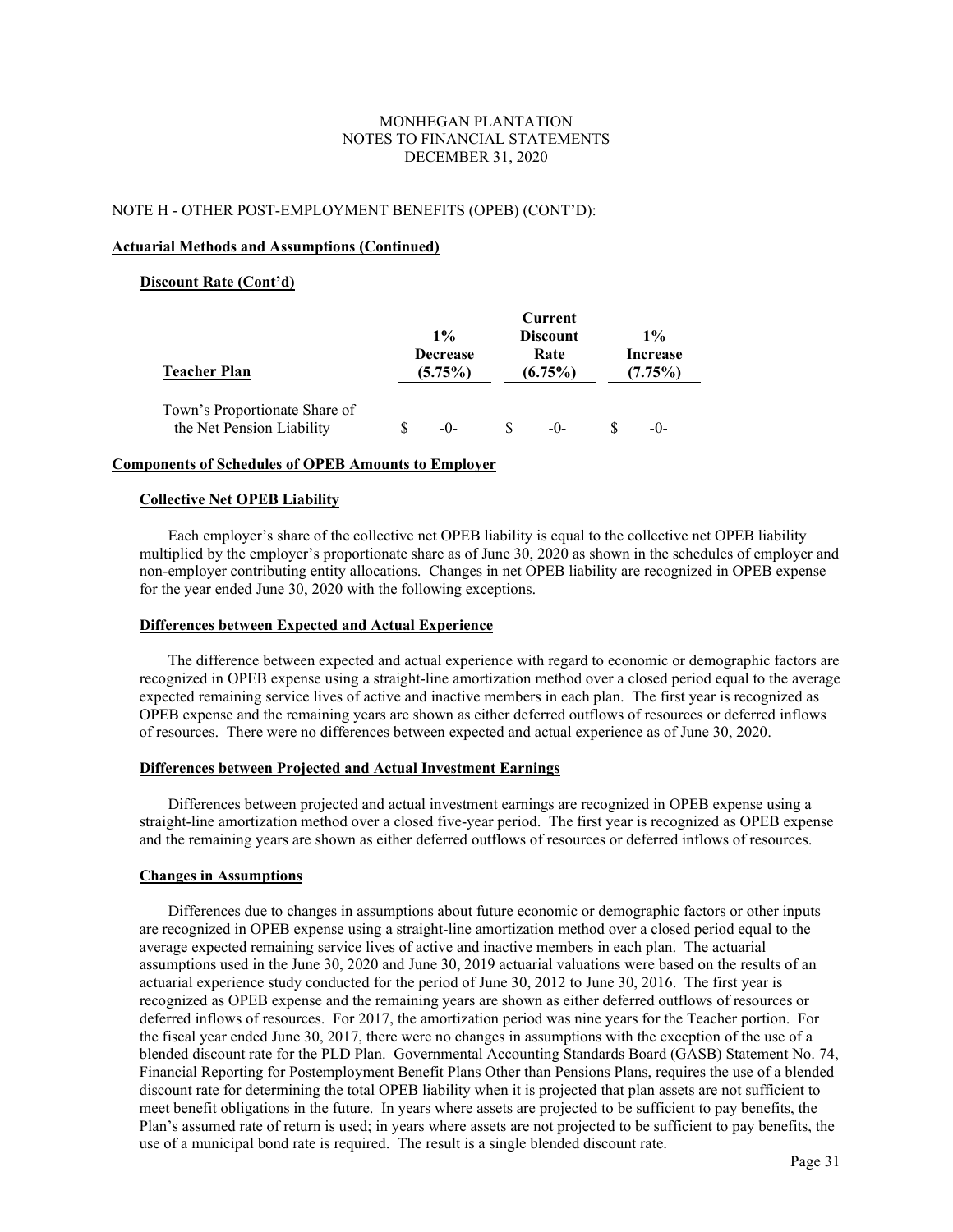# NOTE H - OTHER POST-EMPLOYMENT BENEFITS (OPEB) (CONT'D):

# **Changes in Proportion and Differences between Employer Contributions and Proportionate Share of Contributions**

Differences resulting from a change in proportionate share of contributions and differences between total employer contributions and the employer's proportionate share of contributions are recognized in OPEB expense using a straight-line amortization method over a closed period equal to the average expected remaining service lives of active and inactive members in each plan. The first year is recognized as OPEB expense and the remaining years are shown as either deferred outflows of resources or deferred inflows of resources. Differences between total employer contributions and the employer's proportionate share of contributions may arise when an employer has a contribution requirement for an employer specific liability. There were no differences between employer contributions and proportionate share of contributions as of December 31, 2020.

#### **Allocable Collective OPEB Expense**

The calculation of collective OPEB expense for the year ended December 31, 2020 is as follows:

|                                           | <b>Total Plan</b> |
|-------------------------------------------|-------------------|
| Service Cost                              | S<br>$-0-$        |
| Interest Cost                             | $-0-$             |
| Cost of Benefit Changes                   | $-0-$             |
| Amortization of Differences in Actual and |                   |
| <b>Expected Experience</b>                | $-0-$             |
| Amortization of Differences in Changes to |                   |
| Actual Investment Income                  | $-0-$             |
| Plan Administrative Expenses              | $-0-$             |
| <b>Expected Investment Income</b>         | $-0-$             |
| Allocable OPEB Expense                    | -0-               |

Each employer's proportionate share of the collective OPEB expense is equal to the total collective OPEB expense multiplied by the employer's proportionate share percentage as of December 31, 2020.

# **Collective Deferred Outflows (Inflows) of Resources**

 Differences between expected and actual experience with regard to economic and demographic assumptions are recognized in OPEB expense over a closed period equal to the expected remaining service lives of both active and inactive members, beginning in the period in which the difference arose. Differences between actual and expected investment income is recognized over a closed five-year period. Amounts not recognized in the current period are reflected in collective deferred outflows and inflows of resources related to **OPER**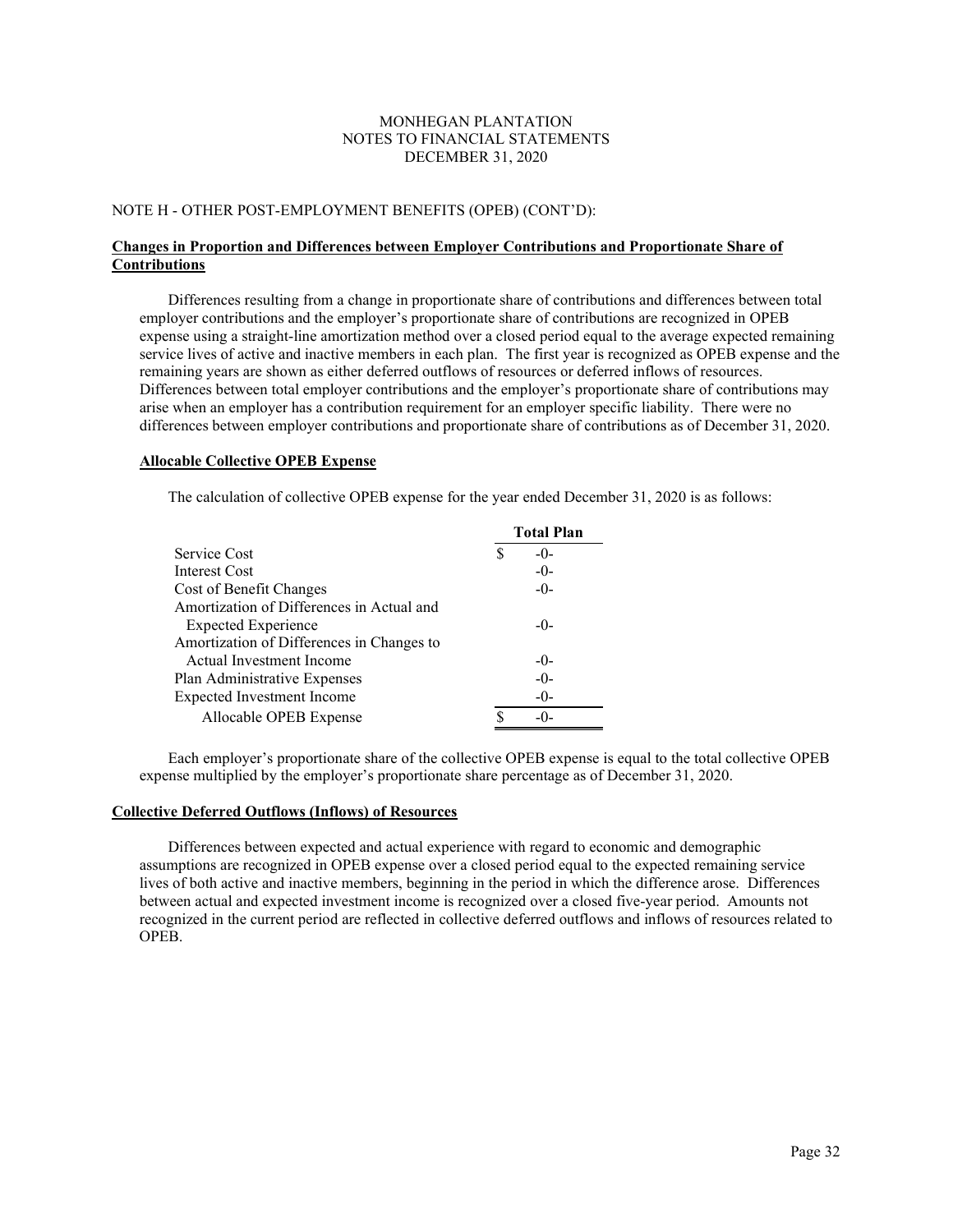### NOTE H - OTHER POST-EMPLOYMENT BENEFITS (OPEB) (CONT'D):

## **Additional Financial and Actuarial Information**

Additional financial and actuarial information with respect to the Plans can be found in the System's 2020 Comprehensive Annual Financial Report available online a[t www.mainepers.org](http://www.mainepers.org/) or by contacting the System at (207) 512-3100.

# NOTE I - PROPERTY, PLANT, AND EQUIPMENT:

The following is a summary of changes in fixed assets at December 31, 2020:

|                                 | <b>BALANCE</b><br><b>JANUARY 1, 2020</b> | <b>ADDITIONS</b> | <b>DISPOSALS</b> | <b>BALANCE</b><br><b>DECEMBER 31, 2020</b> |
|---------------------------------|------------------------------------------|------------------|------------------|--------------------------------------------|
| Land                            | \$<br>312,114.00                         | \$               | \$               | \$<br>312,114.00                           |
| <b>Buildings</b>                | 205,556.17                               |                  |                  | 205,556.17                                 |
| Equipment                       | 31,439.14                                |                  |                  | 31,439.14                                  |
| Infrastructure                  | 561,332.10                               |                  |                  | 561,332.10                                 |
| Vehicles                        | 54,879.00                                |                  |                  | 54,879.00                                  |
|                                 | \$<br>1,165,320.41                       | \$               | S                | \$<br>1,165,320.41                         |
| <b>Accumulated Depreciation</b> | (430, 975.83)                            | (31, 152.60)     |                  | (462, 128.43)                              |
| Net Property, Plant, and        |                                          |                  |                  |                                            |
| Equipment                       | \$<br>734,344.58                         | (31, 152.60)     | \$               | 703,191.98                                 |

#### NOTE J - RISK MANAGEMENT:

 The Plantation is exposed to various risks of loss related to torts; theft of, damage to, and destruction of assets; errors and omissions; injuries to employees; and natural disasters. All significant losses are covered by commercial insurance. There has been no significant reduction in insurance coverage. Settlement amounts have not exceeded insurance coverage for the current year or the three prior years.

#### NOTE K - INTEREST COST INCURRED:

 During the current year the Plantation incurred interest costs totaling \$9,423.99 which was charged as an expense to the Education account.

#### NOTE L - OVERLAPPING DEBT:

 Monhegan Plantation is situated in Lincoln County and is therefore subject to annual assessment of its proportional share of County expenses. Long-term debt outstanding in Lincoln County, for which the Monhegan Plantation would be proportionally responsible in the event the County defaulted, is approximately \$3,511,150.00 at December 31, 2020. The Monhegan Plantation's share would be 1.04% of the debt, or approximately \$36,682.23.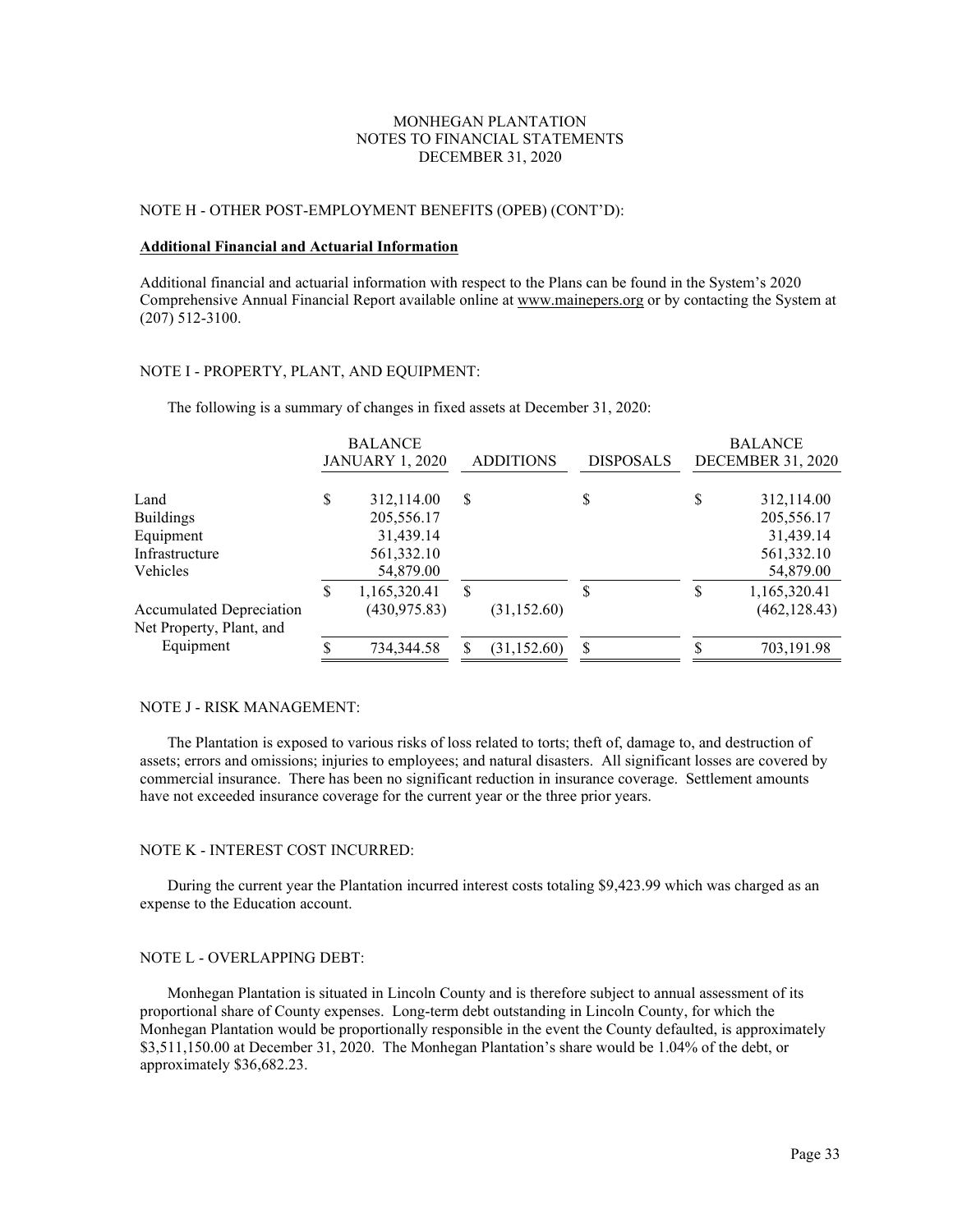#### NOTE M - INVESTMENTS:

 The Plantation's investments are categorized to give an indication of the level of risk assumed by the Plantation at year end. These categories are defined as follows:

Category #1 - Investments that are insured or registered, or securities held by the Plantation or its agent in the Plantation's name.

Category #2 - Uninsured and unregistered investments with securities held by the Counterparty's trust department or agent in the Plantation's name.

Category #3 - Uninsured and unregistered investments with securities held by the Counterparty, or by its trust department or agent but not in the Plantation's name.

| <b>INVESTMENT</b>                                 | <b>CARRYING</b> | FAIR                            |                                      | CATEGORY |    |
|---------------------------------------------------|-----------------|---------------------------------|--------------------------------------|----------|----|
| <b>TYPE</b>                                       | AMOUNT          | VALUE                           | #1                                   | #2       | #3 |
| Money Market/CD's $$22,824.93$ \$<br>Mutual Funds | 188,800.43      | 188,800.43                      | 22,824.93 \$ 22,824.93<br>188,800.43 |          |    |
|                                                   | \$211,625.36    | $$211,625.36 \quad $211,625.30$ |                                      |          |    |

|              | <b>HUDSON FUND</b> | <b>FARRELLY FUND</b> |           | TOTAL     |  |
|--------------|--------------------|----------------------|-----------|-----------|--|
| Cash         | 3.697.65           | - 85                 | 19,127.29 | 22,824.93 |  |
| Equities     | 15.426.87          |                      | 79,800.70 | 95,227.57 |  |
| Fixed Income | 15,164.18          |                      | 78,408.68 | 93,572.86 |  |

## NOTE N - DEFERRED REVENUE:

Deferred Revenue at December 31, 2020 consisted of:

| 2021 Prepaid Taxes | \$3,308.83 |
|--------------------|------------|
| Suspense           | 807.58     |
|                    | \$4,116.41 |

#### NOTE O - ACCOUNTS RECEIVABLE:

Accounts Receivable at December 31, 2020 consists of the following:

|                              |   | TOTAL    |
|------------------------------|---|----------|
| Due from the State of Maine: |   |          |
| Homestead                    | S | 2,677.25 |
| <b>State Revenue Sharing</b> |   | 725.55   |
| Veterans                     |   | 29.00    |
| <b>Forestry Grant</b>        |   | 2,677.25 |
|                              |   | 5,470.30 |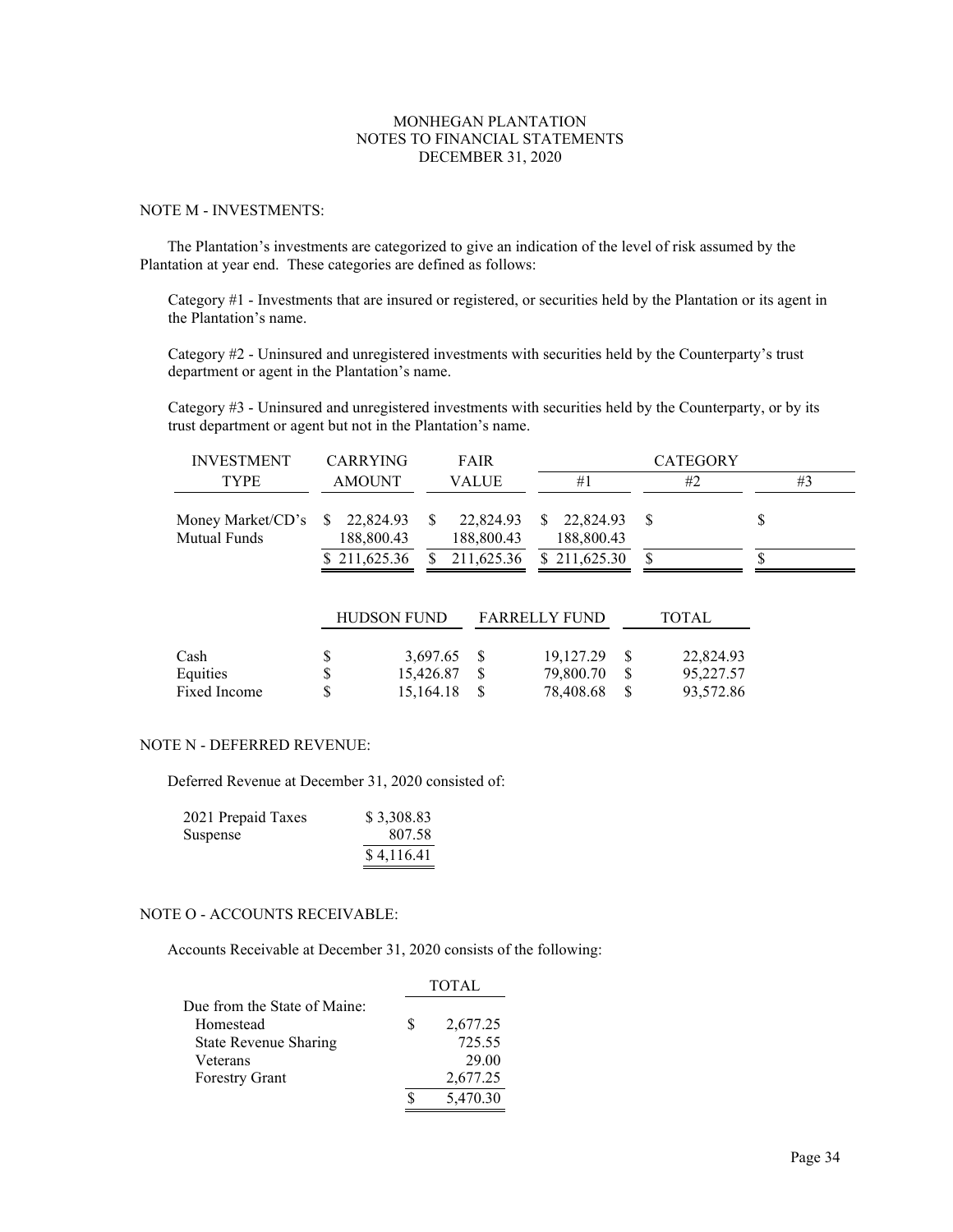# MONHEGAN PLANTATION BUDGETARY COMPARISON SCHEDULE - GENERAL FUND FOR THE YEAR ENDED DECEMBER 31, 2020

|                                                   | ORIGINAL                  |                  |                          |               |  |  |  |
|---------------------------------------------------|---------------------------|------------------|--------------------------|---------------|--|--|--|
|                                                   |                           | <b>AND FINAL</b> |                          |               |  |  |  |
|                                                   |                           | <b>BUDGET</b>    |                          | <b>ACTUAL</b> |  |  |  |
| <b>REVENUES:</b>                                  |                           |                  |                          |               |  |  |  |
| <b>Property Taxes</b>                             | \$                        | 472,719.71       | $\mathsf{\$}$            | 464,984.27    |  |  |  |
| Education                                         |                           |                  |                          | 51,693.58     |  |  |  |
| <b>Intergovernmental Revenues</b>                 |                           | 1,196.59         |                          | 1,196.59      |  |  |  |
| Homestead Reimbursement                           |                           | 2,329.25         |                          | 2,677.25      |  |  |  |
| Cemetery                                          |                           | 1,230.95         |                          | 3,168.76      |  |  |  |
| Protection                                        |                           |                  |                          | 102,322.05    |  |  |  |
| <b>Public Works</b>                               |                           | 16,877.50        |                          | 10,819.63     |  |  |  |
| Unclassified                                      |                           | 15.00            |                          | 22,745.79     |  |  |  |
| <b>Health and Sanitation</b>                      |                           | 27,000.00        |                          | 17,680.62     |  |  |  |
| On Behalf Payments (Note G)                       |                           |                  |                          | 7,397.57      |  |  |  |
| <b>Total Revenues</b>                             | $\$\,$                    | 521,369.00       | $\overline{\mathcal{S}}$ | 684,686.11    |  |  |  |
| <b>EXPENDITURES:</b>                              |                           |                  |                          |               |  |  |  |
| <b>General Government</b>                         | \$                        | 110,102.38       | \$                       | 75,817.84     |  |  |  |
| Protection                                        |                           | 51,590.00        |                          | 128,343.07    |  |  |  |
| <b>Public Works</b>                               |                           | 54,000.00        |                          | 40,916.40     |  |  |  |
| <b>Health and Sanitation</b>                      |                           | 58,500.00        |                          | 50,223.29     |  |  |  |
| County Tax                                        |                           | 111,854.96       |                          | 112,712.96    |  |  |  |
| Education                                         |                           | 174,646.00       |                          | 209,590.27    |  |  |  |
| Unclassified                                      |                           | 34,090.00        |                          | 112,048.48    |  |  |  |
| Cemeteries                                        |                           |                  |                          | 675.00        |  |  |  |
| On Behalf Payments (Note G)                       |                           |                  |                          | 7,397.57      |  |  |  |
| <b>Total Expenditures</b>                         | $\mathbb{S}$              | 594,783.34       | $\$$                     | 737,724.88    |  |  |  |
| Excess of Revenues Over (Under) Expenditures      | \$                        | (73, 414.34)     | $\overline{\mathcal{S}}$ | (53,038.77)   |  |  |  |
| OTHER FINANCING SOURCES (USES):                   |                           |                  |                          |               |  |  |  |
| <b>Operating Transfers - In</b>                   |                           |                  |                          | 250,000.00    |  |  |  |
| Excess of Revenues and Other Sources Over (Under) | $\boldsymbol{\mathsf{S}}$ | (73, 414.34)     | $\sqrt$                  | 196,961.23    |  |  |  |
| <b>Expenditures and Other Uses</b>                |                           |                  |                          |               |  |  |  |
| Fund Balance, January 1                           |                           | 453,241.79       |                          | 453,241.79    |  |  |  |
| Fund Balance, December 31                         | \$                        | 379,827.45       | $\$$                     | 650,203.02    |  |  |  |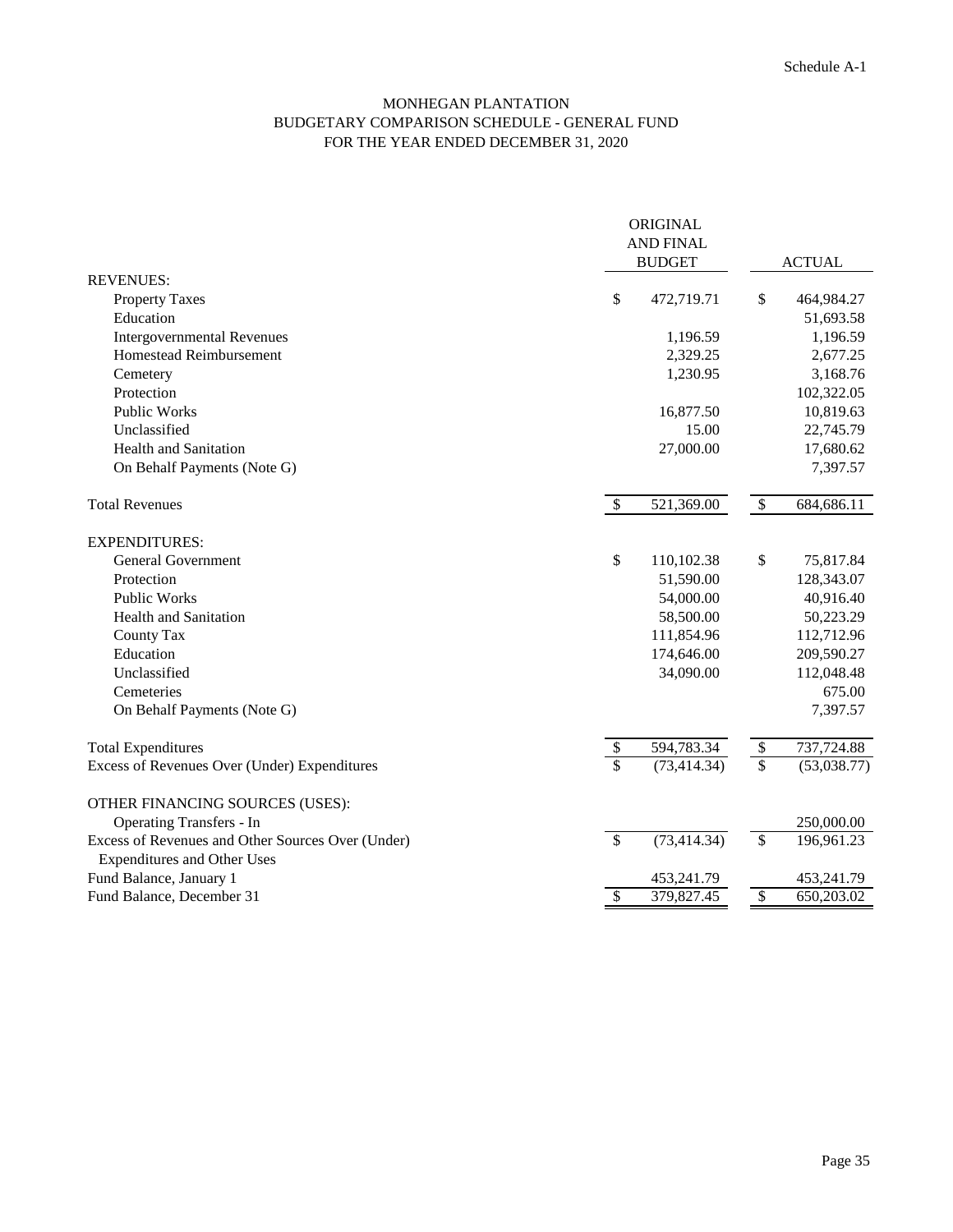#### MONHEGAN PLANTATION SCHEDULE OF PLANTATION'S PROPORTIONATE SHARE OF NET PENSION LIABILITY MAINE PUBLIC EMPLOYEES RETIREMENT SYSTEM STATE EMPLOYEE AND TEACHER PLAN (SET) LAST 10 FISCAL YEARS\*

|                                                                                                                           | $2020**$                 | $2019**$  | 2018**    | $2017**$                 | $2016**$  | $2015**$                 | $2014**$  |
|---------------------------------------------------------------------------------------------------------------------------|--------------------------|-----------|-----------|--------------------------|-----------|--------------------------|-----------|
| <b>SET Plan</b><br>Monhegan Plantation's Proportion of the Net Pension Liability                                          | 0.00%                    | $0.00\%$  | 0.00%     | $0.00\%$                 | 0.00%     | $0.00\%$                 | 0.00%     |
| Monhegan Plantation's Proportionate Share of the Net Pension Liability                                                    |                          |           |           |                          |           |                          |           |
| State's Proportionate Share of the Net Pension Liability Associated with                                                  |                          |           |           |                          |           |                          |           |
| the Monhegan Plantation                                                                                                   | $\overline{\phantom{0}}$ | $\sim$    |           | $\overline{\phantom{0}}$ |           | $\overline{\phantom{0}}$ |           |
| Monhegan Plantation's Covered-Employee Payroll                                                                            | 49.449.00                | 55.250.31 | 49,436.65 | 44.583.33                | 36,826.93 | 38,554.72                | 32,615.00 |
| Monhegan Plantation's Proportionate Share of the Net Pension Liability as a<br>Percentage of its Covered-Employee Payroll | 0.00%                    | $0.00\%$  | 0.00%     | $0.00\%$                 | $0.00\%$  | 0.00%                    | 0.00%     |
| Plan Fiduciary Net Position as a Percentage of the Total Pension Liability                                                | 0.00%                    | $0.00\%$  | 0.00%     | $0.00\%$                 | $0.00\%$  | $0.00\%$                 | 0.00%     |

\* Only seven years of information available.

\*\* The amounts presented for each fiscal year were determined as of the prior fiscal year.

Schedule A-3

#### SCHEDULE OF PLANTATION CONTRIBUTIONS MAINE PUBLIC EMPLOYEES RETIREMENT SYSTEM STATE EMPLOYEE AND TEACHER PLAN (SET) LAST 10 FISCAL YEARS\*

|                                                                      | 2020      | 2019      | 2018      | 2017      | 2016      | 2015     | 2014      |
|----------------------------------------------------------------------|-----------|-----------|-----------|-----------|-----------|----------|-----------|
| <b>SET Plan</b>                                                      |           |           |           |           |           |          |           |
| <b>Contractually Required Contribution</b>                           | 3,782.85  | 4.153.45  | 5.419.44  | 4.239.59  | 3.657.30  | 4,792.52 | 4,342.28  |
| Contributions in Relation to the Contractually Required Contribution | 3,782.85  | 4,133.75  | 5.419.44  | 4,239.59  | 3,657.30  | 4,792.52 | 4,342.28  |
| Contribution Deficiency (Excess)                                     |           | 19.70     |           |           |           |          |           |
| Monhegan Plantation's Covered-Employee Payroll                       | 49,449.00 | 55.250.31 | 49,436.65 | 44.583.33 | 36,826.93 | 3.854.72 | 32,615.00 |
| Contribution as a Percentage of Covered-Employee Payroll             | 7.65%     | 7.48%     | 10.96%    | 9.51%     | 10.02%    | 13.38%   | 13.50%    |

\* Only seven years of information available.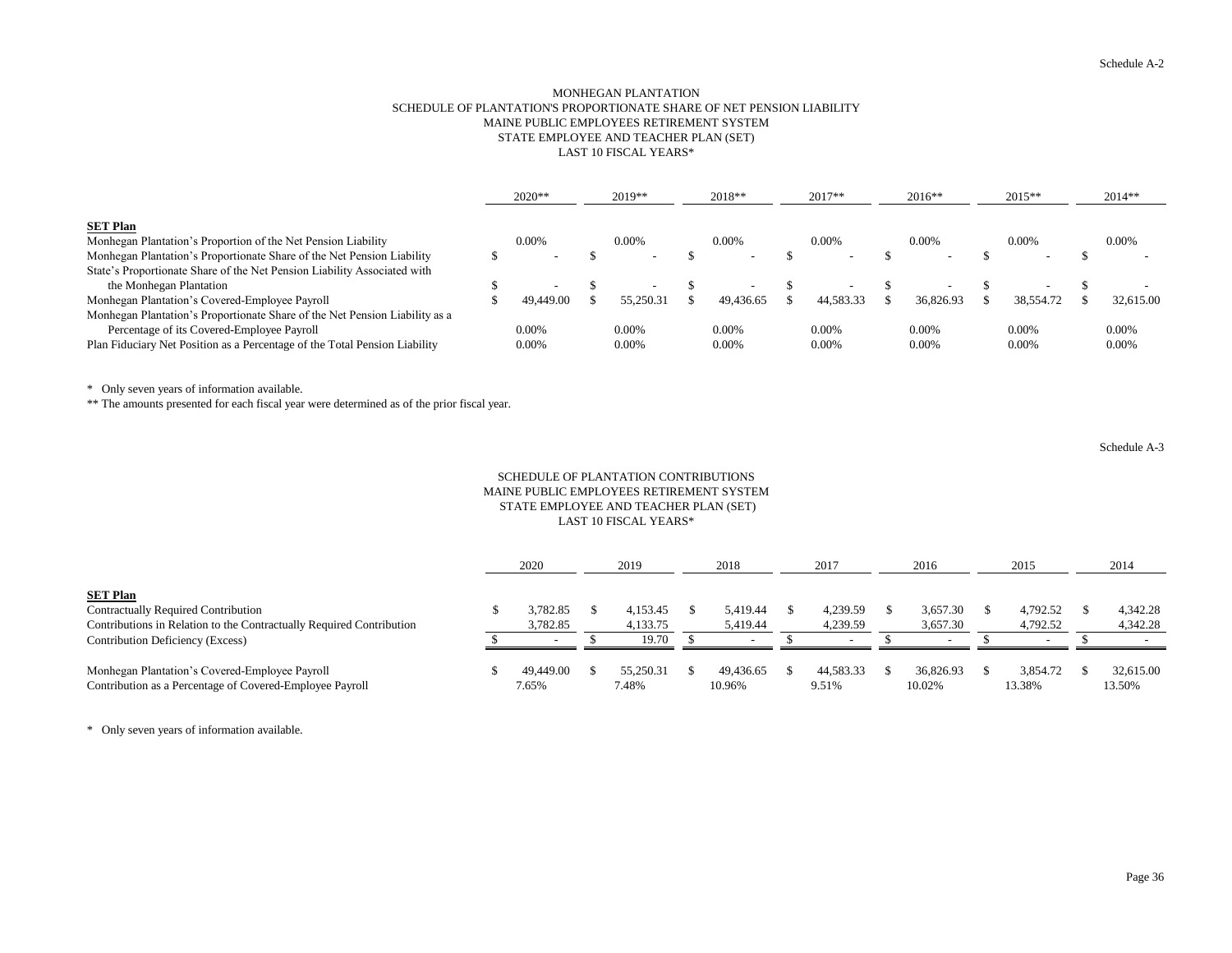# MONHEGAN PLANTATION STATEMENT OF CASH RECEIPTS AND DISBURSEMENTS FOR THE YEAR ENDED DECEMBER 31, 2020

|                                         |              |                                                                          | \$           | 487,577.52               |
|-----------------------------------------|--------------|--------------------------------------------------------------------------|--------------|--------------------------|
| \$<br>435,612.35<br>29,371.92<br>758.77 |              |                                                                          |              |                          |
|                                         | $\mathbb{S}$ | 465,743.04<br>206,362.93<br>6,129.79<br>319.72<br>1,278.62<br>250,000.00 |              | 929,834.10               |
|                                         |              |                                                                          | $\mathbb{S}$ | 1,417,411.62             |
|                                         | \$           | 730,327.31<br>37,915.46                                                  |              | 768,242.77<br>649,168.85 |
|                                         |              |                                                                          |              |                          |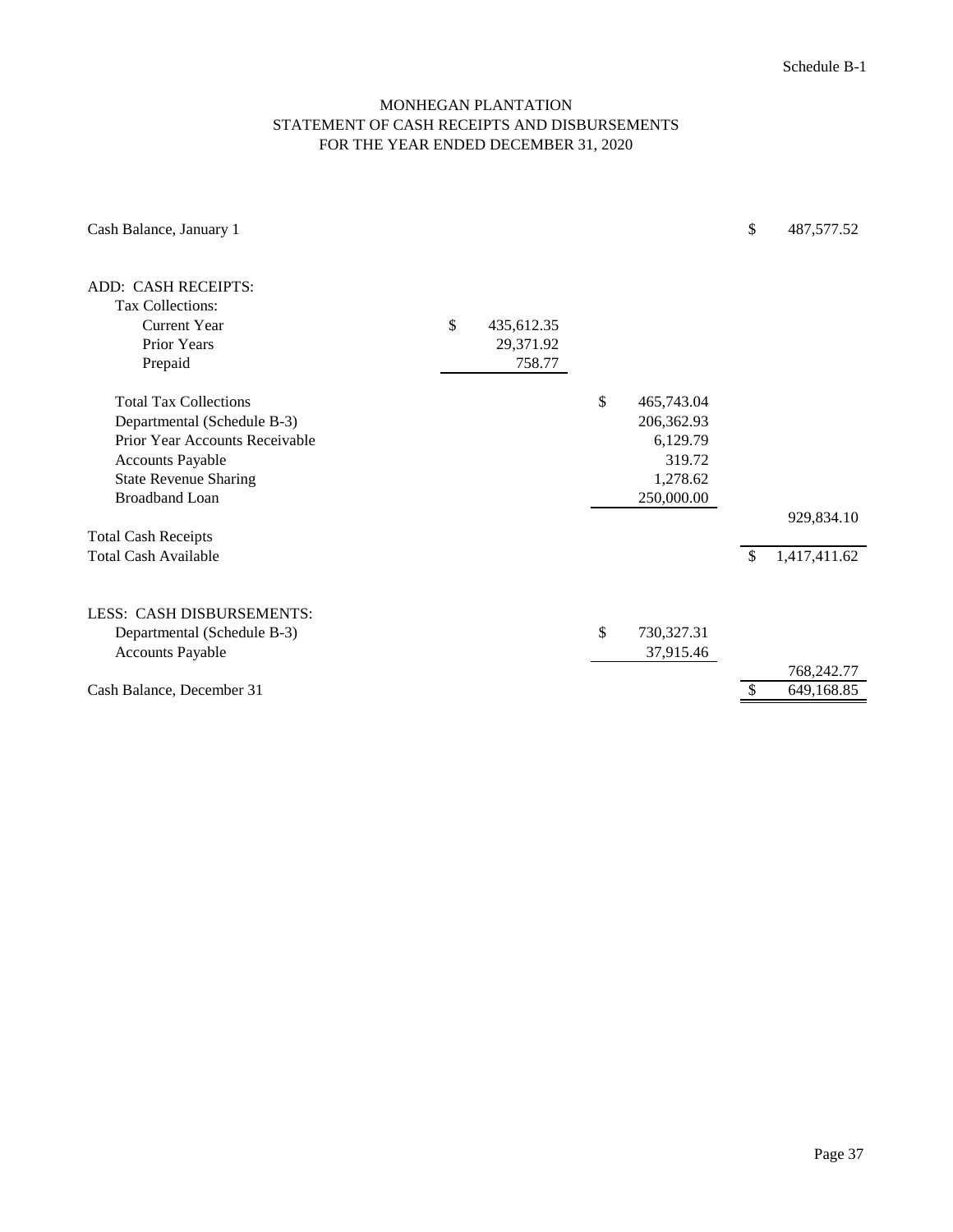# MONHEGAN PLANTATION STATEMENT OF CHANGES IN UNAPPROPRIATED SURPLUS FOR THE YEAR ENDED DECEMBER 31, 2020

| Unappropriated Surplus, January 1                       |                 | \$<br>93,140.81 |
|---------------------------------------------------------|-----------------|-----------------|
| <b>INCREASES:</b>                                       |                 |                 |
| <b>Operating Account Balances Lapsed (Schedule B-3)</b> |                 | 33,646.54       |
| Total Available                                         |                 | 126,787.35      |
| <b>DECREASES:</b>                                       |                 |                 |
| Appropriated at Town Meeting                            | \$<br>76.252.08 |                 |
| Increase in Deferred Property Taxes                     | 7,560.03        |                 |
|                                                         |                 | 83,812.11       |
| Unappropriated Surplus, December 31                     |                 | 42,975.24       |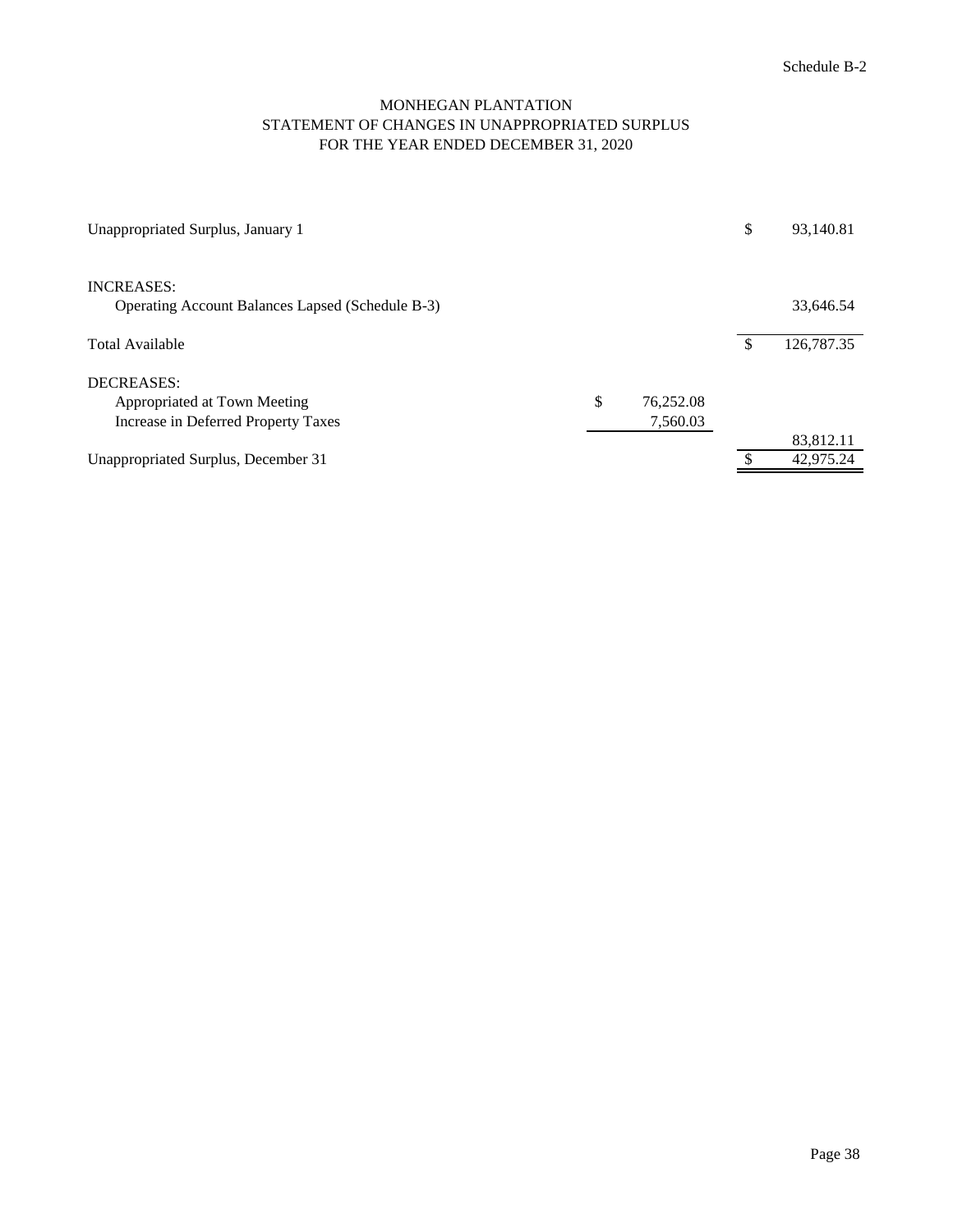|          | UNEXPENDED          |          | <b>BALANCE</b><br><b>FORWARD</b> |
|----------|---------------------|----------|----------------------------------|
|          | (OVERDRAFT)         |          | 12/31/20                         |
|          |                     |          |                                  |
| \$       | 296.09              | \$       |                                  |
|          | 498.00<br>787.00    |          |                                  |
|          | 1,305.19            |          |                                  |
|          | (20.46)             |          |                                  |
|          |                     |          | 10,963.29                        |
|          |                     |          | 27,174.19                        |
| \$       | 2,865.82            | \$       | 38,137.48                        |
|          |                     |          |                                  |
| \$       |                     | \$       | 11,000.00                        |
|          |                     |          | 60,500.00                        |
|          | 22,477.98           |          |                                  |
|          |                     |          | 1,430.50                         |
| \$       | 22,477.98           | \$       | 72,930.50                        |
|          |                     |          |                                  |
| \$       |                     | \$       | 11,180.26                        |
|          | 5,325.00            |          |                                  |
|          | (688.00)            |          |                                  |
|          | 1,283.90            |          |                                  |
|          | (5,370.00)          |          |                                  |
|          | (2,415.39)          |          |                                  |
|          | 9,286.17            |          |                                  |
| \$       | 7,421.68            | \$       | 11,180.26                        |
| \$       | (2,542.67)          | \$       |                                  |
|          | 1,500.00            |          |                                  |
| \$       | (1,042.67)          | \$       |                                  |
|          |                     |          |                                  |
| \$       |                     | \$       | 11,701.72                        |
|          |                     |          |                                  |
|          |                     |          |                                  |
| \$       | (858.00)            | \$       |                                  |
|          | 2,647.33            |          |                                  |
| \$       | 1,789.33            | \$       | $\overline{a}$                   |
|          |                     |          |                                  |
| \$       |                     | \$       | 158,171.03                       |
|          |                     |          | 22,734.10                        |
| \$       |                     | \$       | 180,905.13                       |
|          |                     |          |                                  |
| \$       |                     | \$       |                                  |
|          | 348.00              |          |                                  |
|          |                     |          |                                  |
|          | 29.00               |          |                                  |
|          |                     |          | 292,372.69                       |
|          | (242.60)            |          |                                  |
| \$<br>\$ | 134.40<br>33,646.54 | \$<br>\$ | 292,372.69<br>607,227.78         |
|          |                     |          |                                  |

## MONHEGAN PLANTATION STATEMENT OF DEPARTMENTAL OPERATIONS FOR THE YEAR ENDED DECEMBER 31, 2020

|                                                                                                                                                                 |              | <b>BALANCE</b><br><b>FORWARD</b><br>1/1/20 |                    | APPROPRIATIONS                                                                  |                              | CASH<br><b>RECEIPTS</b>                                        |                     | <b>OTHER</b><br><b>CREDITS</b> |                      | <b>TOTAL</b>                                                                     |                              | <b>CASH</b><br><b>DISBURSED</b>                                          |                               | <b>OTHER</b><br><b>CHARGES</b>                       |                               | UNEXPENDED<br>(OVERDRAFT)                                                |                               | <b>BALANCE</b><br><b>FORWARD</b><br>12/31/20 |
|-----------------------------------------------------------------------------------------------------------------------------------------------------------------|--------------|--------------------------------------------|--------------------|---------------------------------------------------------------------------------|------------------------------|----------------------------------------------------------------|---------------------|--------------------------------|----------------------|----------------------------------------------------------------------------------|------------------------------|--------------------------------------------------------------------------|-------------------------------|------------------------------------------------------|-------------------------------|--------------------------------------------------------------------------|-------------------------------|----------------------------------------------|
| <b>GENERAL GOVERNMENT:</b><br>Officers Pay<br>Tax Collector<br>Treasurer<br><b>Plantation Expenses</b><br>Clerk<br><b>Building Maintenance</b><br>Administrator | \$.          | 6,718.76                                   | -S                 | 33,102.38<br>500.00<br>1,000.00<br>40,000.00<br>500.00<br>5,000.00<br>30,000.00 | \$                           |                                                                |                     |                                |                      | 33,102.38<br>500.00<br>1,000.00<br>40,000.00<br>500.00<br>11,718.76<br>30,000.00 | <sup>S</sup>                 | 32,806.29<br>2.00<br>213.00<br>38,694.81<br>520.46<br>755.47<br>2,825.81 | -\$                           |                                                      | <sup>\$</sup>                 | 296.09<br>498.00<br>787.00<br>1,305.19<br>(20.46)                        | <sup>\$</sup>                 | 10,963.29<br>27,174.19                       |
|                                                                                                                                                                 |              | 6,718.76                                   | -S                 | 110,102.38                                                                      | $\mathbf{s}$                 |                                                                | $\mathbb{S}$        |                                | <sup>S</sup>         | 116,821.14                                                                       | <sup>\$</sup>                | 75,817.84                                                                | <sup>\$</sup>                 |                                                      | -S                            | 2,865.82                                                                 | <sup>S</sup>                  | 38,137.48                                    |
| PROTECTION:<br>Fire Truck<br>Fire Barn<br>Fire Department<br>Animal Control                                                                                     | \$           | 11,000.00<br>57,500.00<br>1,339.50         | <sup>\$</sup>      | 3,000.00<br>48,590.00                                                           | <sup>\$</sup>                | 100,189.55<br>94.00                                            | -S<br>\$            | 2,038.50                       | £.                   | 11,000.00<br>60,500.00<br>150,818.05<br>1,433.50                                 | \$.                          | 128,340.07<br>3.00                                                       | -S                            |                                                      |                               | 22,477.98                                                                |                               | 11,000.00<br>60,500.00<br>1,430.50           |
|                                                                                                                                                                 |              | 69,839.50                                  | <sup>S</sup>       | 51,590.00                                                                       | -S                           | 100,283.55                                                     | $\mathbb{S}$        | 2,038.50                       | <sup>\$</sup>        | 223,751.55                                                                       | <sup>\$</sup>                | 128,343.07                                                               | <sup>\$</sup>                 | $\sim$                                               | -\$                           | 22,477.98                                                                | <sup>S</sup>                  | 72,930.50                                    |
| <b>PUBLIC WORKS:</b><br>Wharf Maintenance<br>Wharf<br><b>Boat Excise</b><br>Miscellaneous<br>Vehicle Permits<br>Auto Excise<br>Roads                            | \$           | 11,576.21                                  | \$                 | 5,000.00<br>8,000.00<br>41,000.00                                               | \$.                          | 6.62<br>198.50<br>1,428.90<br>2,280.00<br>3,584.61<br>3,321.00 | -\$                 |                                |                      | 16,582.83<br>8,000.00<br>198.50<br>1,428.90<br>2,280.00<br>3,584.61<br>44,321.00 | \$.                          | 5,402.57<br>2,675.00<br>32,838.83                                        | -\$                           | 886.50<br>145.00<br>7,650.00<br>6,000.00<br>2,196.00 | <sup>\$</sup>                 | 5,325.00<br>(688.00)<br>1,283.90<br>(5,370.00)<br>(2,415.39)<br>9,286.17 | <sup>\$</sup>                 | 11,180.26                                    |
|                                                                                                                                                                 | <sup>S</sup> | 11,576.21                                  | $\mathcal{S}$      | 54,000.00                                                                       | \$                           | 10,819.63                                                      | $\mathbb{S}$        | $\sim$                         | <sup>S</sup>         | 76,395.84                                                                        | $\mathcal{S}$                | 40,916.40                                                                | <sup>S</sup>                  | 16,877.50                                            | \$                            | 7,421.68                                                                 | <sup>S</sup>                  | 11,180.26                                    |
| HEALTH AND SANITATION:<br><b>Transfer Station Operations</b><br>Rodent Control                                                                                  | \$           |                                            | -S<br>-\$          | 57,000.00<br>1,500.00<br>58,500.00                                              | \$<br>$\mathcal{S}$          | 17,680.62<br>17,680.62                                         | \$<br>$\mathcal{S}$ | $\sim$                         | \$.<br><sup>\$</sup> | 74,680.62<br>1,500.00<br>76,180.62                                               | \$<br><sup>\$</sup>          | 50,223.29<br>50,223.29                                                   | -\$<br>$\mathbb{S}$           | 27,000.00<br>27,000.00                               | <sup>\$</sup><br>$\mathbb{S}$ | (2,542.67)<br>1,500.00<br>(1,042.67)                                     | <sup>\$</sup><br>$\mathbb{S}$ |                                              |
| <b>CEMETERIES</b>                                                                                                                                               | SS.          | 10,438.91                                  |                    |                                                                                 |                              | 3,168.76                                                       |                     |                                |                      | 13,607.67                                                                        | -S                           | 675.00                                                                   |                               | 1,230.95                                             |                               |                                                                          |                               | 11,701.72                                    |
| SPECIAL ASSESSMENTS:<br>County Tax<br>Overlay                                                                                                                   | S.           |                                            | -S                 | 111,854.96<br>2,837.74                                                          | \$                           |                                                                | -\$                 |                                | -S                   | 111,854.96<br>2,837.74                                                           | \$                           | 112,712.96                                                               | -\$                           | 190.41                                               | $\mathbb{S}$                  | (858.00)<br>2,647.33                                                     | \$                            |                                              |
|                                                                                                                                                                 |              |                                            | -\$                | 114,692.70                                                                      | <sup>\$</sup>                |                                                                | <sup>\$</sup>       | $\sim$                         | -S                   | 114,692.70                                                                       | <sup>S</sup>                 | 112,712.96                                                               | $\mathbb{S}$                  | 190.41                                               | <sup>S</sup>                  | 1,789.33                                                                 | $\mathcal{S}$                 |                                              |
| <b>EDUCATION:</b><br>School<br>School Teacher's House                                                                                                           | \$           | 149,423.54<br>14,732.28<br>164,155.82      | -S                 | 174,646.00<br>174,646.00                                                        | <sup>\$</sup>                | 37,724.01<br>13,969.57<br>51,693.58                            | \$                  |                                | \$                   | 361,793.55<br>28,701.85<br>390,495.40                                            |                              | 203,622.52<br>5,967.75<br>209,590.27                                     | -\$                           |                                                      | -\$<br><sup>S</sup>           |                                                                          | \$.<br><sup>S</sup>           | 158,171.03<br>22,734.10<br>180,905.13        |
| UNCLASSIFIED:                                                                                                                                                   |              |                                            | \$                 |                                                                                 | <sup>S</sup>                 |                                                                | $\mathbb{S}$        |                                | <sup>S</sup>         |                                                                                  |                              |                                                                          | \$                            | $\sim$                                               |                               |                                                                          |                               |                                              |
| <b>LUPC</b> Assessment<br><b>State Revenue Sharing</b><br>Homestead and BETE<br>Donations                                                                       | \$           |                                            | $\mathbb{S}$       | 14,490.00<br>19,600.00                                                          | <sup>\$</sup>                |                                                                | $\mathbb{S}$        | $\sim$<br>1,196.59<br>2,677.25 | \$.                  | 14,490.00<br>1,196.59<br>2,677.25<br>19,600.00                                   | <sup>\$</sup>                | 14,490.00<br>19,600.00                                                   | \$                            | $\overline{\phantom{a}}$<br>1,196.59<br>2,329.25     | $\mathbb{S}$                  | 348.00                                                                   | $\mathbb{S}$                  |                                              |
| Veterans<br><b>Broadband Infrastructure</b><br>Sea Level Rise Grant                                                                                             |              | 105,617.90<br>(8,246.12)                   |                    |                                                                                 |                              | 1,581.70<br>21,135.09                                          |                     | 29.00<br>250,000.00            |                      | 29.00<br>357,199.60<br>12,888.97                                                 |                              | 64,826.91<br>13,131.57                                                   |                               |                                                      |                               | 29.00<br>(242.60)                                                        |                               | 292,372.69                                   |
|                                                                                                                                                                 | $\mathbb{S}$ | 97,371.78<br>360,100.98                    | \$<br>$\mathbb{S}$ | 34,090.00<br>597,621.08                                                         | <sup>S</sup><br>$\mathbb{S}$ | 22,716.79<br>206,362.93                                        | -S<br><sup>\$</sup> | 253,902.84<br>255,941.34       | <sup>S</sup>         | 408,081.41<br>$\frac{1,420,026.33}{$                                             | $\mathbb{S}$<br>$\sqrt[6]{}$ | 112,048.48<br>730,327.31                                                 | <sup>\$</sup><br>$\mathbb{S}$ | 3,525.84<br>48,824.70                                | -S<br>$\mathbb{S}$            | 134.40<br>33,646.54                                                      | -S<br><sup>\$</sup>           | 292,372.69<br>607,227.78                     |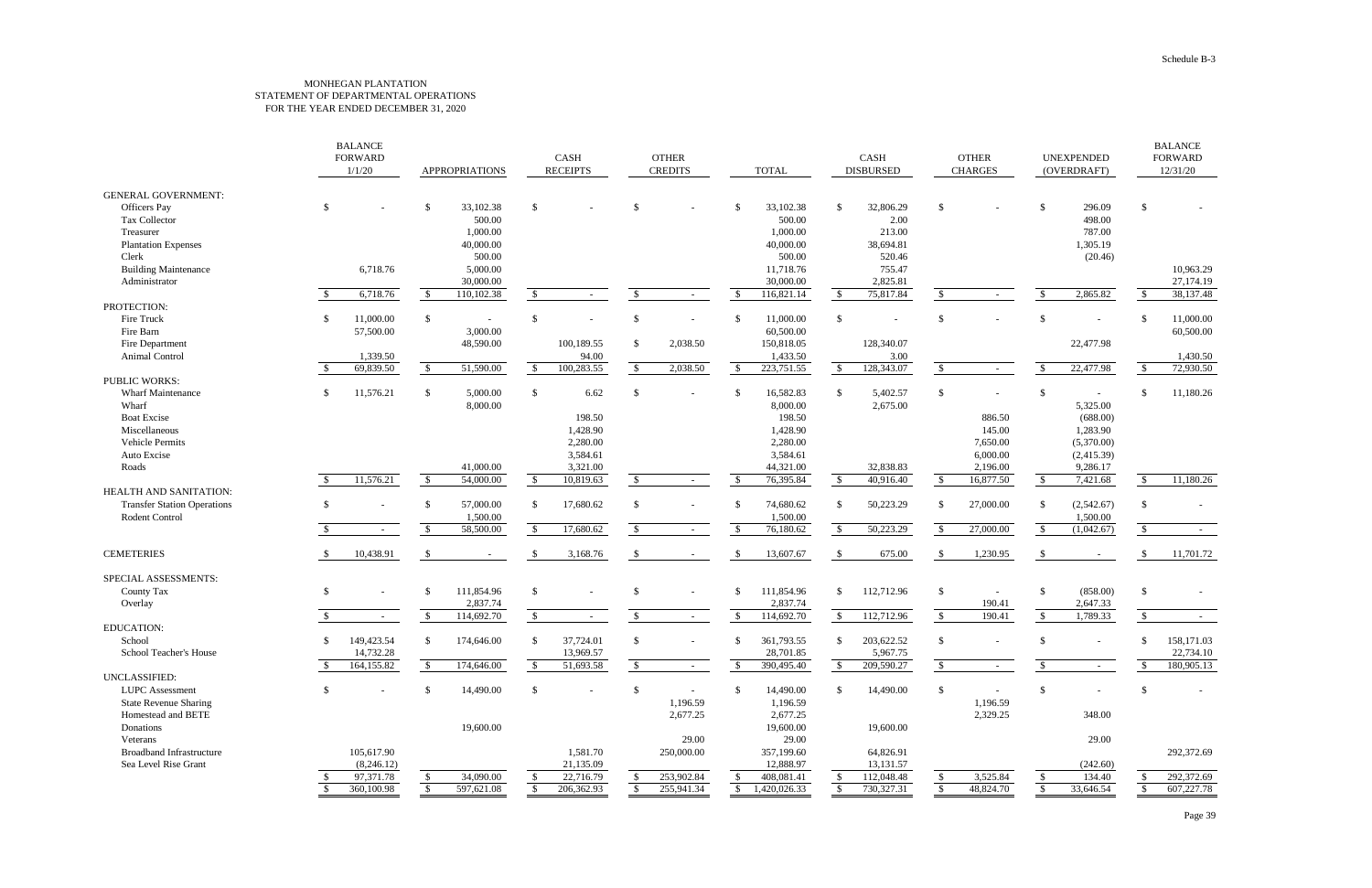# MONHEGAN PLANTATION VALUATION, ASSESSMENT, AND COLLECTIONS FOR THE YEAR ENDED DECEMBER 31, 2020

| <b>VALUATION:</b><br><b>Real Estate</b><br>Personal Property                                                                                                                                       | 85,825,038.00<br>\$<br>124,000.00                                                           | \$                        | 85,949,038.00 |
|----------------------------------------------------------------------------------------------------------------------------------------------------------------------------------------------------|---------------------------------------------------------------------------------------------|---------------------------|---------------|
| <b>ASSESSMENT:</b><br>Valuation x Rate (\$85,949,038.00 x .0055)                                                                                                                                   |                                                                                             | \$                        | 472,719.71    |
| <b>COLLECTIONS AND CREDITS:</b><br><b>Cash Collections</b>                                                                                                                                         |                                                                                             |                           | 435,787.76    |
| 2020 Taxes Receivable                                                                                                                                                                              |                                                                                             | $\boldsymbol{\mathsf{S}}$ | 36,931.95     |
| <b>COMPUTATION OF ASSESSMENT</b><br><b>Tax Commitment</b><br>Surplus<br><b>State Revenue Sharing</b><br>Homestead Reimbursement<br><b>Public Works</b><br><b>Health and Sanitation</b><br>Interest | \$<br>472,719.71<br>76,252.08<br>1,196.59<br>2,329.25<br>15,846.00<br>27,886.50<br>1,375.95 |                           |               |
| <b>REQUIREMENTS:</b><br>Appropriations<br>County Tax                                                                                                                                               | \$<br>482,928.38<br>111,854.96                                                              | \$                        | 597,606.08    |
| <b>Total Requirements</b>                                                                                                                                                                          |                                                                                             |                           | 594,783.34    |
| Overlay                                                                                                                                                                                            |                                                                                             | \$                        | 2,822.74      |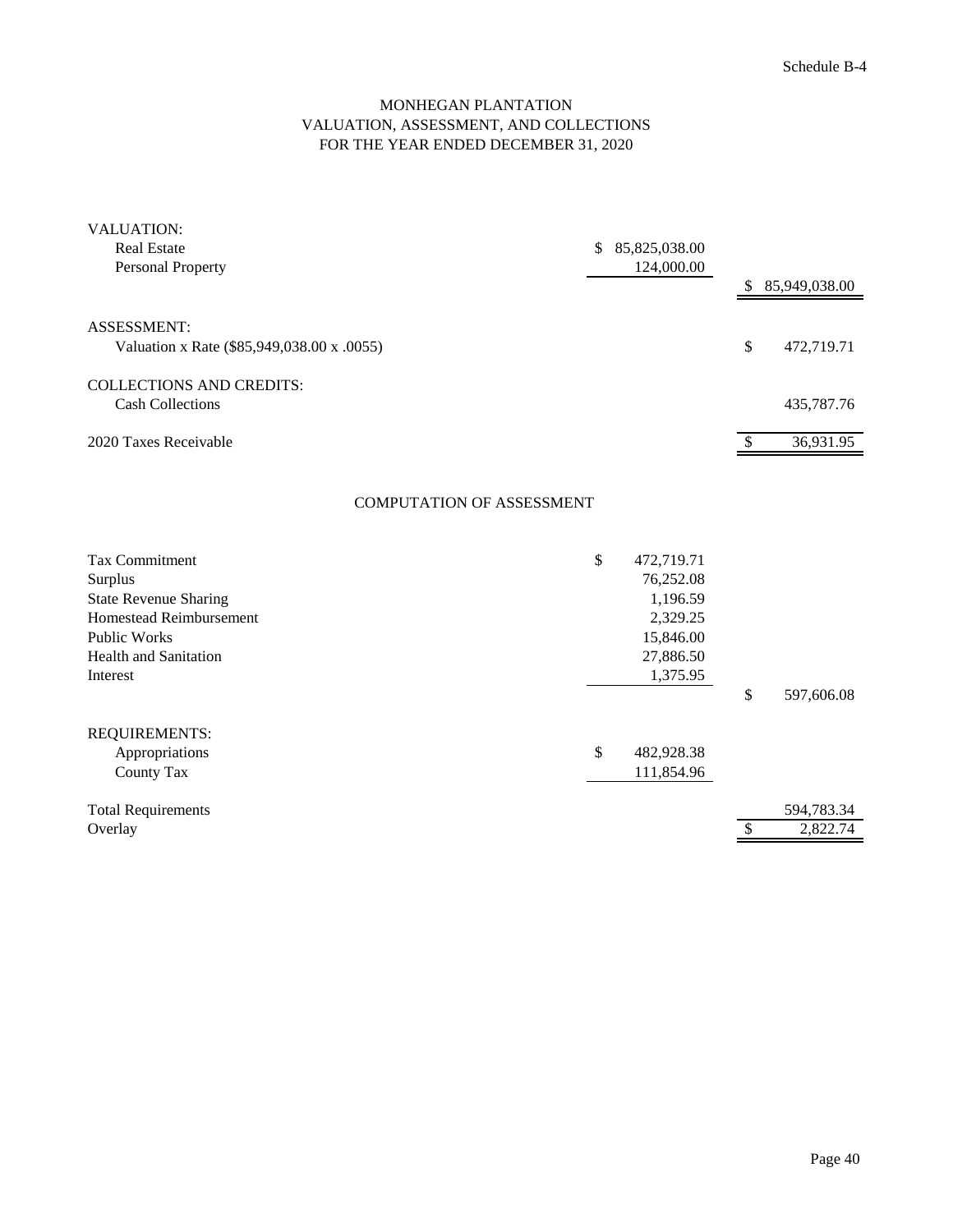# MONHEGAN PLANTATION RECONCILIATION OF TREASURER'S CASH BALANCE FOR THE YEAR ENDED DECEMBER 31, 2020

| General Fund Checking Account:<br>\$<br>Balance Per Bank Statement and Deposits in Transit<br>265,640.03<br>Add: Deposits in Transit<br>71,905.01<br>Deduct: Outstanding Checks<br>(56,372.86)<br>\$<br><b>Balance Per Books</b><br>281,172.18 |  |
|------------------------------------------------------------------------------------------------------------------------------------------------------------------------------------------------------------------------------------------------|--|
|                                                                                                                                                                                                                                                |  |
|                                                                                                                                                                                                                                                |  |
|                                                                                                                                                                                                                                                |  |
|                                                                                                                                                                                                                                                |  |
|                                                                                                                                                                                                                                                |  |
| School Teacher's House Savings Account:                                                                                                                                                                                                        |  |
| <b>Balance Per Bank Statement</b><br>22,734.10                                                                                                                                                                                                 |  |
| <b>Broadband Checking Account:</b>                                                                                                                                                                                                             |  |
| \$<br><b>Balance Per Bank Statement</b><br>125,568.81                                                                                                                                                                                          |  |
| (7,320.00)<br><b>Deduct: Outstanding Checks</b>                                                                                                                                                                                                |  |
| <b>Balance Per Books</b><br>118,248.81                                                                                                                                                                                                         |  |
| <b>USDA</b> Checking Account:                                                                                                                                                                                                                  |  |
| <b>Balance Per Bank Statement</b><br>209,036.38                                                                                                                                                                                                |  |
| Cash on Hand<br>17,977.38                                                                                                                                                                                                                      |  |
| 649,168.85                                                                                                                                                                                                                                     |  |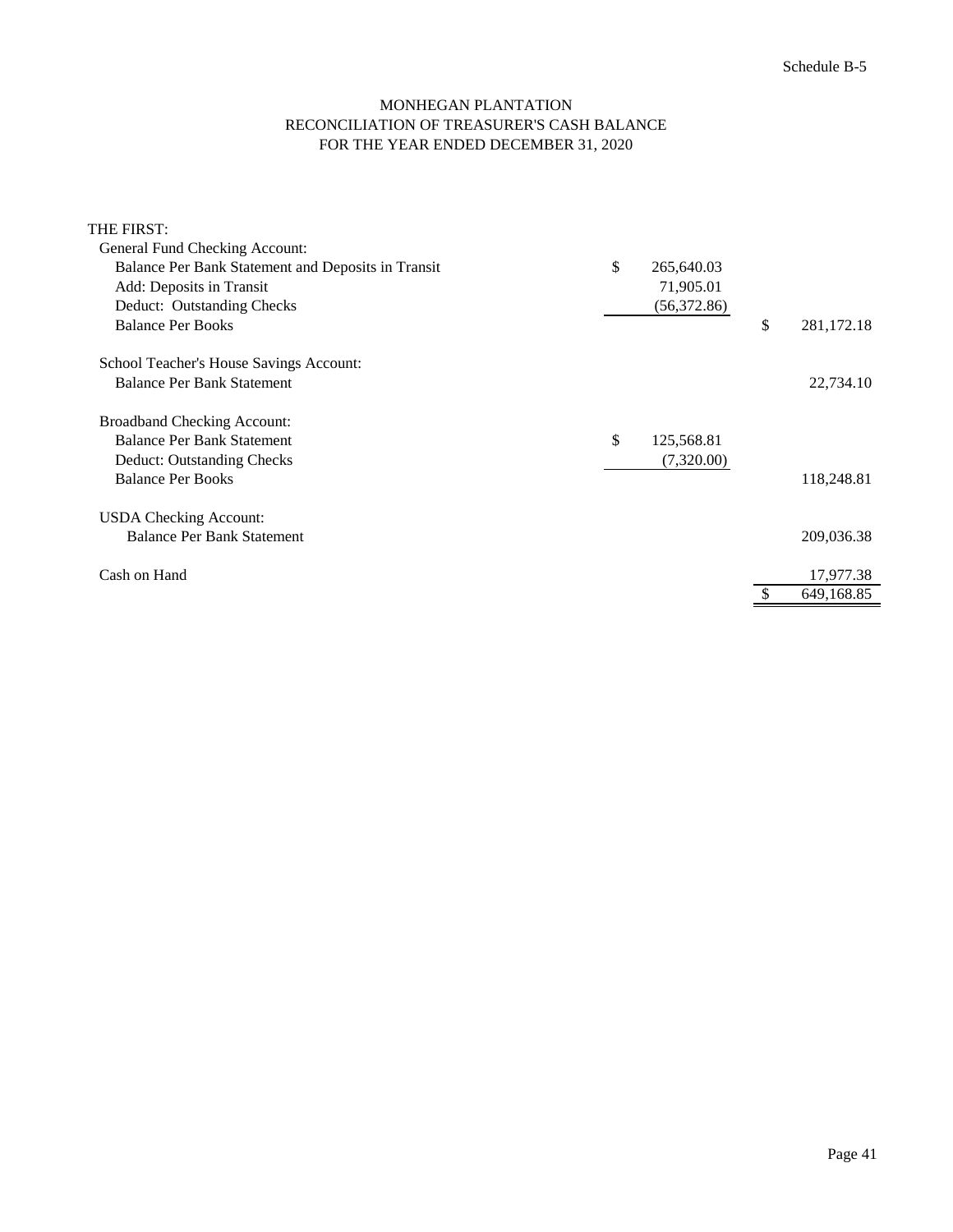### MONHEGAN PLANTATION TAXES RECEIVABLE FOR THE YEAR ENDED DECEMBER 31, 2020

| 2020                          |                |                 |
|-------------------------------|----------------|-----------------|
| Carroll, Corlis               | \$<br>5.50     |                 |
| Chappell, Thomas              | 4,284.53       |                 |
| Cundy, Donna                  | 2,562.05       |                 |
| Mostel, Joshua                | 5,860.14       |                 |
| Norman, Elizabeth             | 2,998.57       |                 |
| Oberman, Emily                | 1,835.95       |                 |
| Peterson, Alan                | 5,662.95       |                 |
| Smith, Curtis                 | 1,988.04       |                 |
| Stanley, Sherman              | 2,001.02       |                 |
| Sullivan, Anne M.             | 283.02         |                 |
| Sullivan Trust                | 475.75         |                 |
| Trailing Yew LLC              | 6,709.55       |                 |
| Velek, Katherine              | 2,264.88       |                 |
|                               |                | \$<br>36,931.95 |
| 2019                          |                |                 |
| Bizio, Brandon                | \$<br>11.50    |                 |
| Brackett, Lisa                | 1,529.50       |                 |
| Cundy, Donna                  | 2,721.64       |                 |
| Pedersen, Alan                | 5,920.36       |                 |
|                               |                | 10,183.00       |
| 2018                          |                |                 |
| Piatelli, Lee                 |                | 294.32          |
|                               |                |                 |
| 2017                          |                |                 |
| Finkin, Susan & Mark          | \$<br>1,000.00 |                 |
| Pederson, Alan & Dixon, David | 1,039.72       |                 |
| Piatelli, Lee                 | 296.83         |                 |
|                               |                | 2,336.55        |
| 2016                          |                |                 |
| Pederson, Alan & Dixon, David | \$<br>3,855.99 |                 |
| Piatelli, Lee                 | 264.86         |                 |
| Searls, Margot & Richard      | 1,856.74       |                 |
|                               |                | 5,977.59        |
| 2015                          |                |                 |
| Piatelli, Lee                 | \$<br>280.85   |                 |
| Searls, Margot & Richard      | 1,968.78       |                 |
|                               |                | 2,249.63        |
| 2014                          |                |                 |
| Piatelli, Lee                 | \$<br>199.81   |                 |
| Fenris, Inc.                  | 17.38          |                 |
|                               |                | 217.19          |
| 2013                          |                |                 |
| Bowers, Doris                 | \$<br>468.73   |                 |
| Piatelli, Lee                 | 165.56         |                 |
|                               |                | 634.29          |
| 2012                          |                |                 |
| Bowers, Doris                 | \$<br>484.53   |                 |
| Mallory, Peter & Todd         | 235.30         |                 |
| Piatelli, Lee                 | 270.10         |                 |
|                               |                | 989.93          |
| 2011                          |                |                 |
| Bowers, Doris                 |                | 477.54          |
|                               |                |                 |
| 2010                          |                |                 |
| Bowers, Doris                 |                | 512.46          |
|                               |                |                 |
|                               |                | Page 42         |
|                               |                |                 |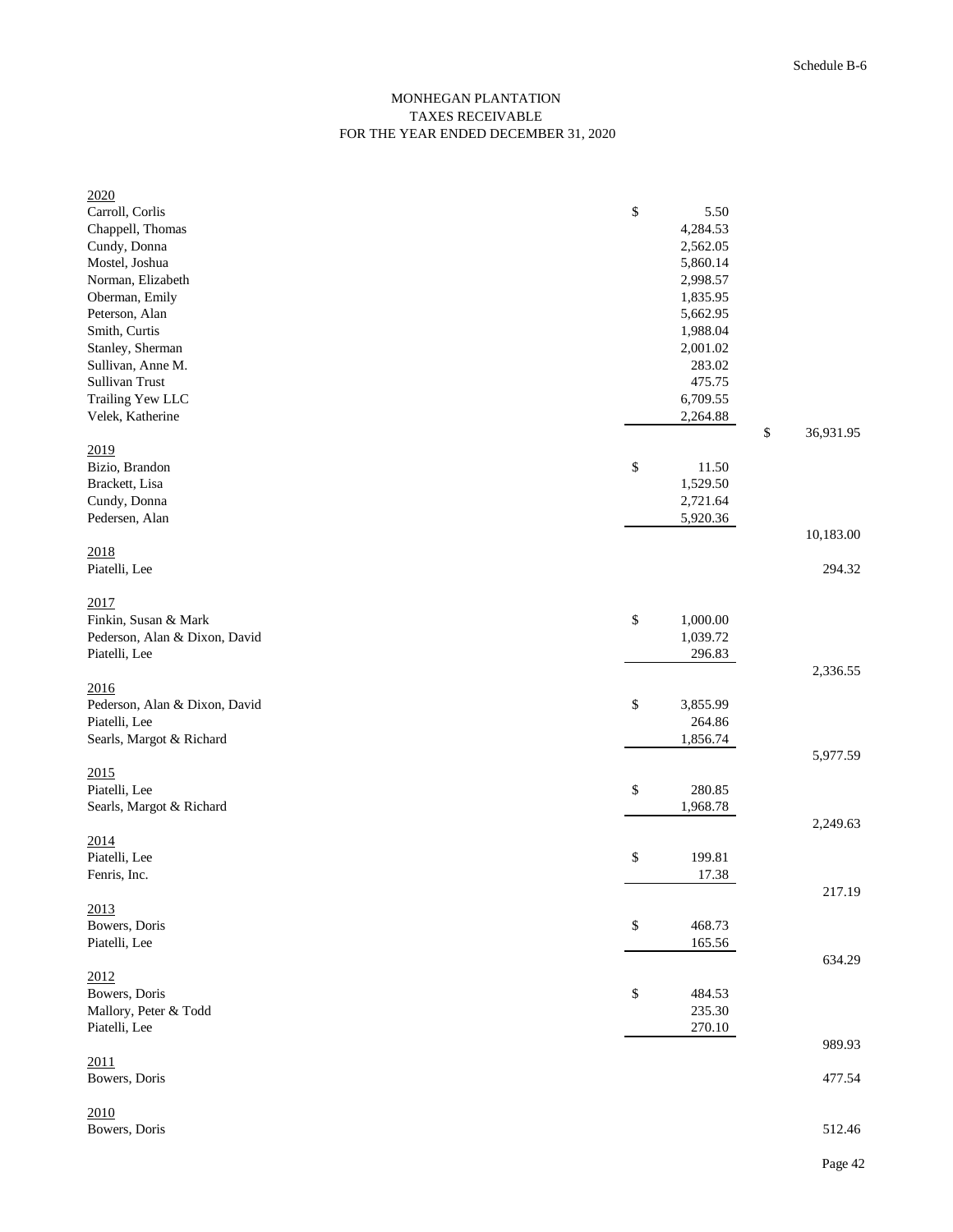### MONHEGAN PLANTATION TAXES RECEIVABLE FOR THE YEAR ENDED DECEMBER 31, 2020

| 2009                                        |              |                      |           |
|---------------------------------------------|--------------|----------------------|-----------|
| Bowers, Doris                               | \$<br>472.31 |                      |           |
| Boynton LTD Family Partnership              | 233.23       |                      |           |
| <b>Fairpoint Communications</b>             | 3,781.06     |                      |           |
| Hansen, Janine                              | 1,094.00     |                      |           |
| Mostel, Joshua                              | 478.72       |                      |           |
| Murdock, Kim                                | 1,428.50     |                      |           |
| Searls, Margot                              | 1,749.09     |                      |           |
|                                             |              | \$                   | 9,236.91  |
| 2008                                        |              |                      |           |
| Mostel, Joshua                              |              |                      | 433.33    |
|                                             |              |                      |           |
| 2006                                        |              |                      |           |
| Boynton, Willard                            | \$<br>632.58 |                      |           |
| Piatelli, Lee                               | 209.21       |                      |           |
| Searls, John                                | 107.40       |                      |           |
| Wineapaw, Karen                             | 7.70         |                      |           |
|                                             |              |                      | 956.89    |
| 2005                                        |              |                      |           |
| Solveig, Thomas Haywood                     | \$<br>278.46 |                      |           |
| Donald/Robert/Charles Pearce                | 435.43       |                      |           |
|                                             |              |                      | 713.89    |
| 2004<br>Bowers, Doris                       | \$<br>233.10 |                      |           |
| Kornbluth/Zanadakis                         | 8.90         |                      |           |
|                                             | 285.13       |                      |           |
| Pearce, Donald                              | 9.93         |                      |           |
| Rollins, Christopher<br>Witham, Christopher | 9.93         |                      |           |
|                                             |              |                      | 546.99    |
| 2003                                        |              |                      |           |
| Church, Luke                                | \$<br>20.00  |                      |           |
| Pearce, Donald                              | 320.36       |                      |           |
|                                             |              |                      | 340.36    |
|                                             |              | $\sqrt{\frac{2}{5}}$ | 73,032.82 |
|                                             |              |                      |           |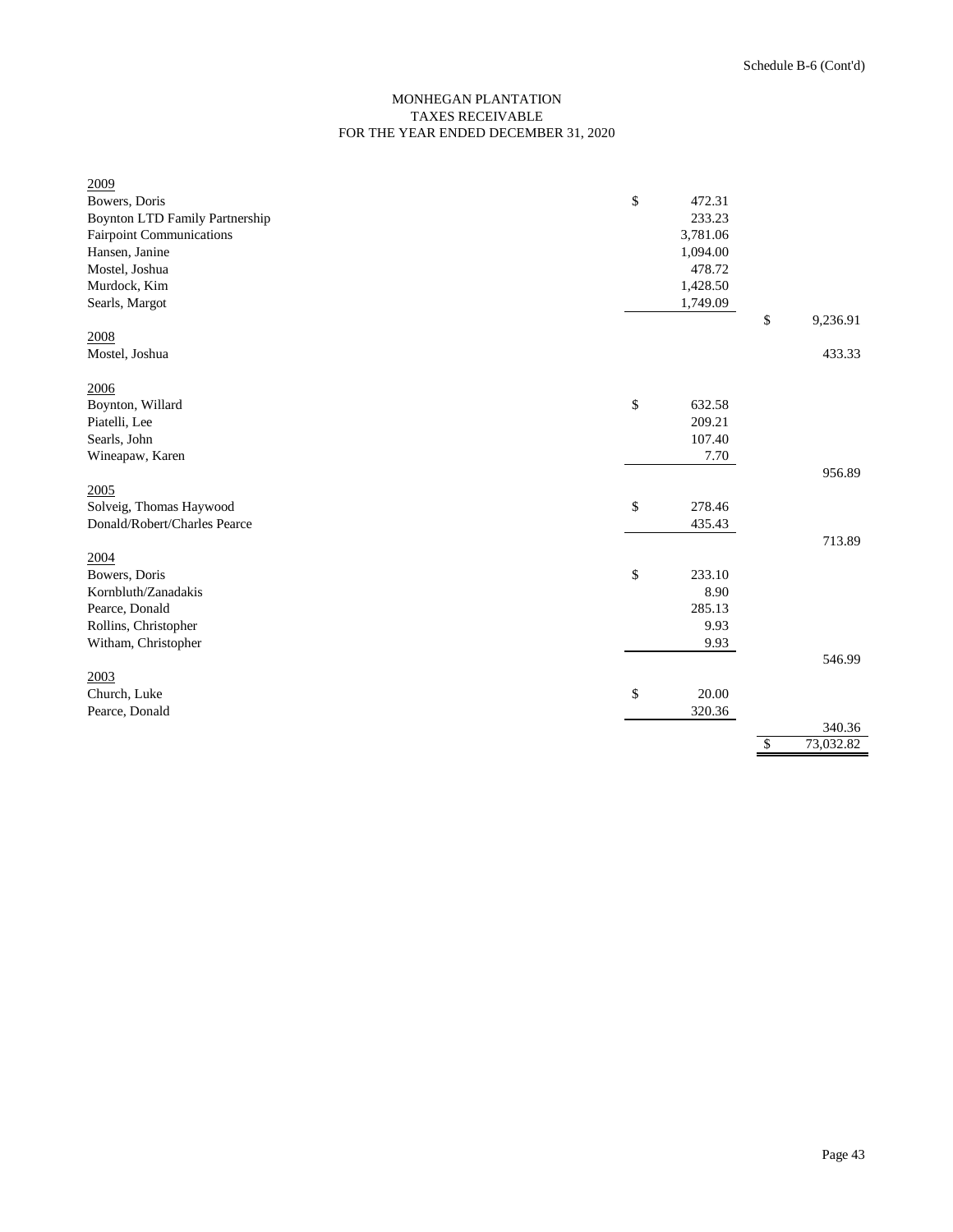# ABATEMENTS FOR THE YEAR ENDED DECEMBER 31, 2020 MONHEGAN PLANTATION

# NONE

Schedule B-8

# FOR THE YEAR ENDED DECEMBER 31, 2020 TRUST FUNDS

| CASH:                          |                 |                 |
|--------------------------------|-----------------|-----------------|
| The First:                     |                 |                 |
| <b>Savings Account</b>         | \$<br>7,248.63  |                 |
| <b>First Advisors:</b>         |                 |                 |
| Jacqueline & Julie Hudson Fund | 3,697.64        |                 |
| Emily T. Farrelly Fund         | 19,127.29       |                 |
|                                |                 | \$<br>30,073.56 |
| <b>INVESTMENTS:</b>            |                 |                 |
| <b>First Advisors:</b>         |                 |                 |
| Equities                       | \$<br>95,227.57 |                 |
| Fixed Income                   | 93,572.86       |                 |
|                                |                 | 188,800.43      |
|                                |                 | 218,873.99      |